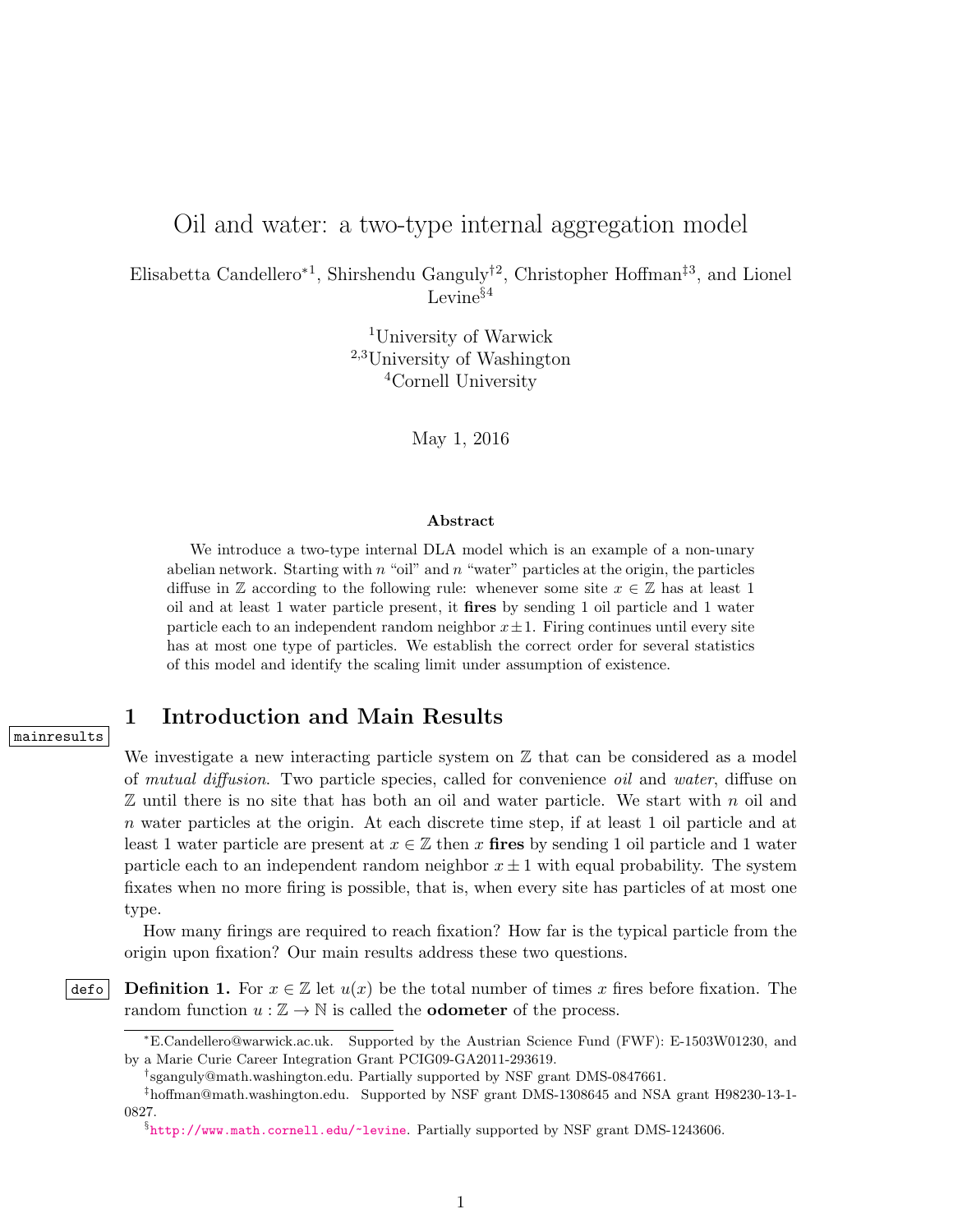In the above informal description we have assumed that all sites fire in parallel in discrete time, but in fact this system has an abelian property: the distribution of the odometer and of the particles upon fixation do not depend on the order of firings (Lemma [2.2\)](#page-7-0).

<span id="page-1-0"></span>Our first result concerns the order of magnitude of the odometer.

**lemmaJ** Theorem 1.1. There exist positive numbers  $\epsilon, c, C$  such that for large enough n,

i.

$$
\mathbb{P}\left(\sup_{x\in\mathbb{Z}}u(x)>Cn^{4/3}\right)
$$

ii.

$$
\mathbb{P}\left(\inf_{x:|x| \le cn^{1/3}} u(x) < cn^{4/3}\right) < e^{-n^{\epsilon}}.
$$

The next result shows that most particles do not travel very far: all but a vanishing fraction of the particles at the end of the process are supported on an interval of length  $n^{\alpha}$ , for any exponent  $\alpha > 1/3$ . Formally, for  $r > 0$  let  $F(r)$  be the number of particles that fixate outside the interval  $[-r, r]$ .

<span id="page-1-1"></span>spread1 Theorem 1.2. For sufficiently small  $\epsilon > 0$  there exists  $\delta > 0$  such that

$$
\mathbb{P}\left(F\left(n^{\frac{1}{3}+\varepsilon}\right) > n^{1-\frac{\varepsilon}{2}}\right) < e^{-n^{\delta}}.
$$

Theorem [1.1](#page-1-0) shows that the odometer function scales like  $n^{4/3}$ . Theorem [1.2](#page-1-1) motivates the conjecture that the proper scaling factor in the spatial direction should be  $n^{1/3}$ . We conjecture that the scaling limit of the odometer exists, and under the assumption of existence we identify the limiting function. Let  $\tilde{u} := \mathbb{E}u$ .

ass1 Conjecture 1.3. (i) For any  $\delta > 0$ ,

$$
\mathbb{P}\left(\sup_{x\in\mathbb{Z}}\left|\frac{u(x)-\tilde{u}(x)}{n^{4/3}}\right|>\delta\right)\to 0,\text{ as }n\to\infty.\tag{1} \quad \text{[eq:assumption]}
$$

(ii) There is a function  $w : \mathbb{R} \to \mathbb{R}$  such that,

<span id="page-1-2"></span>
$$
\frac{\tilde{u}(\lfloor n^{1/3}\xi \rfloor)}{n^{4/3}} \to w(\xi),\tag{2} \boxed{\text{eq:w}}
$$

uniformly in  $\xi$ .

<span id="page-1-3"></span>Simulations support Conjecture [1.3,](#page-0-0) as shown in Figure [1.](#page-2-0) Conditionally on Conjecture [1.3,](#page-0-0) the following result identifies the limit  $w(x)$  exactly.

nalscalingthm Theorem 1.4. Assuming Conjecture [1.3,](#page-0-0) the function w appearing in [\(2\)](#page-1-2) must equal

$$
w(x) = \begin{cases} \frac{1}{72\pi} \left( (18\pi)^{1/3} - |x| \right)^4, & |x| < (18\pi)^{1/3} \\ 0 & |x| \ge (18\pi)^{1/3}. \end{cases}
$$
(3) conjecturedscalar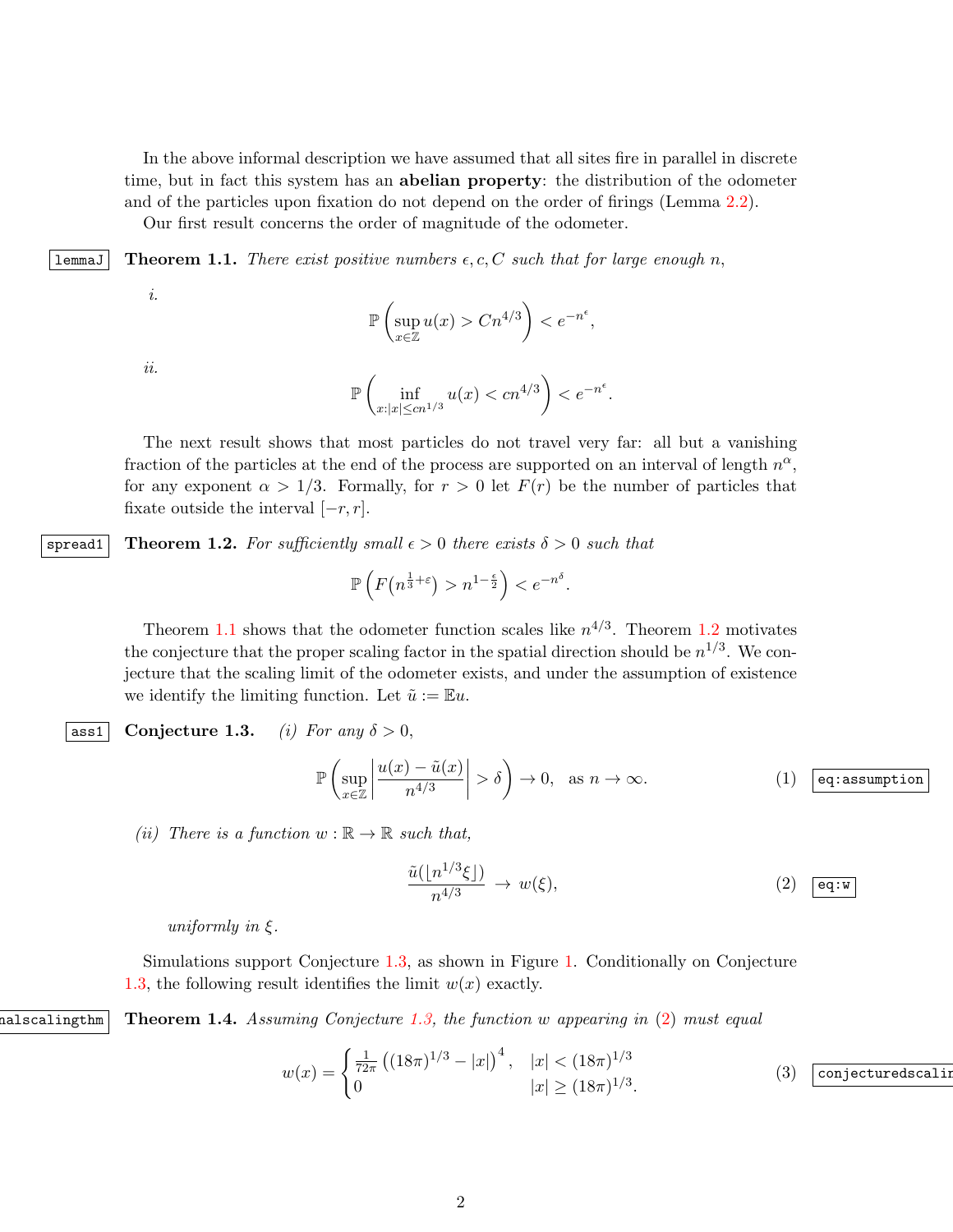

<span id="page-2-0"></span>Figure 1: Graph of the odometer function of the oil and water model in  $\mathbb Z$  with  $n = 360000$ particles of each type started at the origin: for each  $x \in \mathbb{Z}$  a box is drawn centered at  $(x, u(x))$  where  $u(x)$  is the number of oil-water pairs fired from x. The curve  $f(x) = \frac{1}{72\pi}((18\pi n)^{1/3} - |x|)^4$  appears in gray. Red and blue vertical bars represent the final configuration of oil and water particles respectively; the height of the bar is proportional to  $\boxed{\mathbf{f.1d}}$  the number of particles.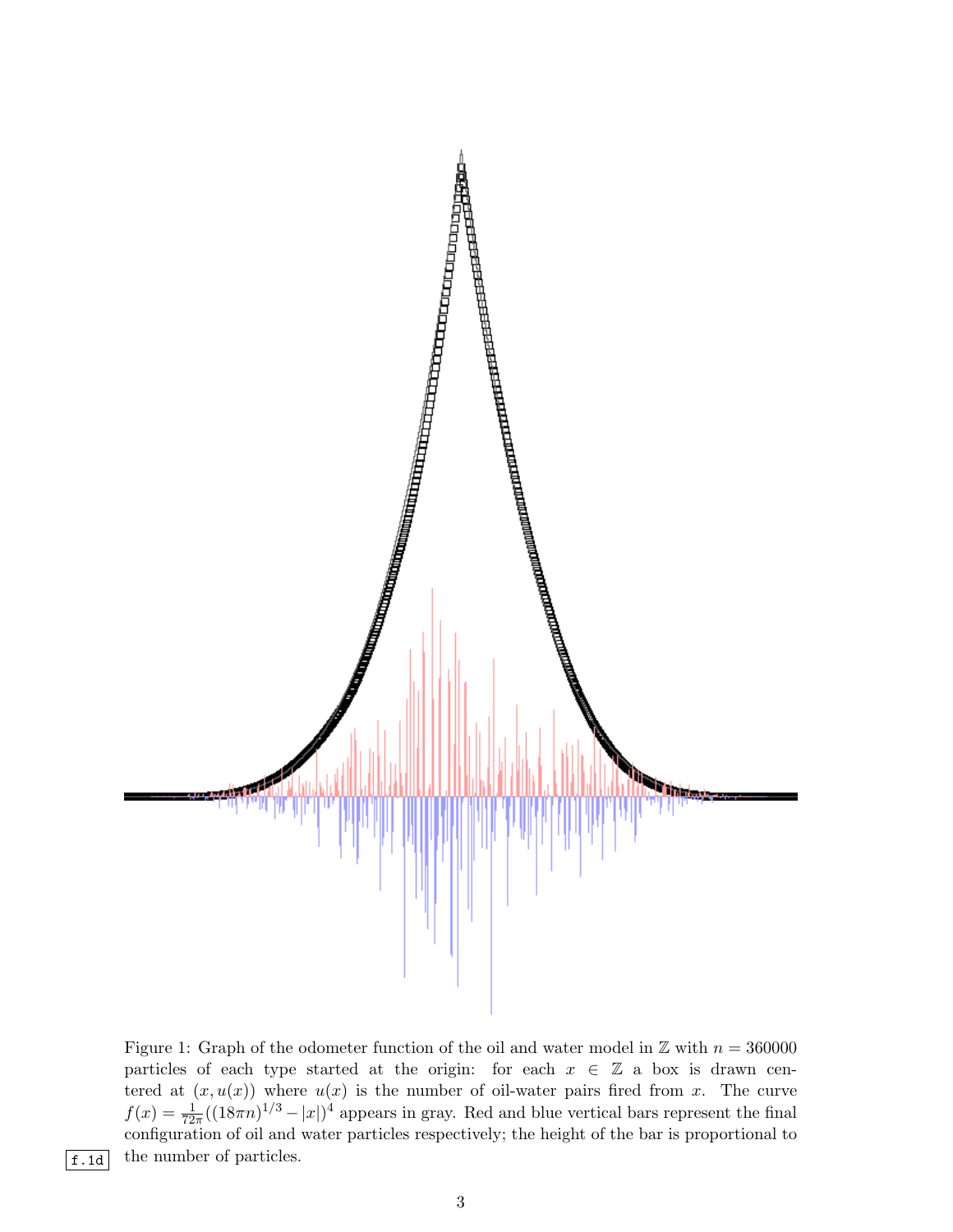

<span id="page-3-0"></span>Figure 2: Oil and water in  $\mathbb{Z}^2$  with  $n = 2^{22}$  particles of each type started at the origin. Each site where particles stop is shaded red or blue according to whether oil or water particles stopped there. The intensity of the shade indicates the number of particles. We believe  $\overline{f.2d}$  that the limit shape is a disk of radius of order  $n^{1/4}$ .

The oil and water model can be defined on any graph and in particular on higher-dimensional lattices. Figure [2](#page-3-0) shows an oil and water configuration in  $\mathbb{Z}^2$ . In Section [7](#page-39-0) we conjecture the relevant exponents in  $\mathbb{Z}^d$  for  $d \geq 2$ .

### 1.1 Related models: internal DLA and abelian networks

In *internal DLA*, each of n particles started at the origin in  $\mathbb{Z}^d$  performs a simple random walk until reaching an unoccupied site. The resulting random set of  $n$  occupied sites is close to a Euclidean ball [\[14\]](#page-44-0). Internal DLA is one of several models known to have an abelian property according to which the order of moves does not affect the final outcome.

Dhar [\[7\]](#page-44-1) proposed certain collections of communicating finite automata as a broader class of models with this property. Until recently the only examples studied in this class have been unary networks (or their "block renormalizations" as proposed in [\[7\]](#page-44-1)). Informally, a unary network is a system of local rules for moving *indistinguishable* particles on a graph, whereas a non-unary network has different types of particles. It is not as easy to construct non-unary examples with an abelian property, but they exist. Alcaraz, Pyatov and Rittenberg studied a class of non-unary examples which they termed two-component sandpile models [\[1\]](#page-44-2), and asked whether there is a nontrivial example with two particle species such that the total number of particles of each type is conserved. Oil and water has this conservation property,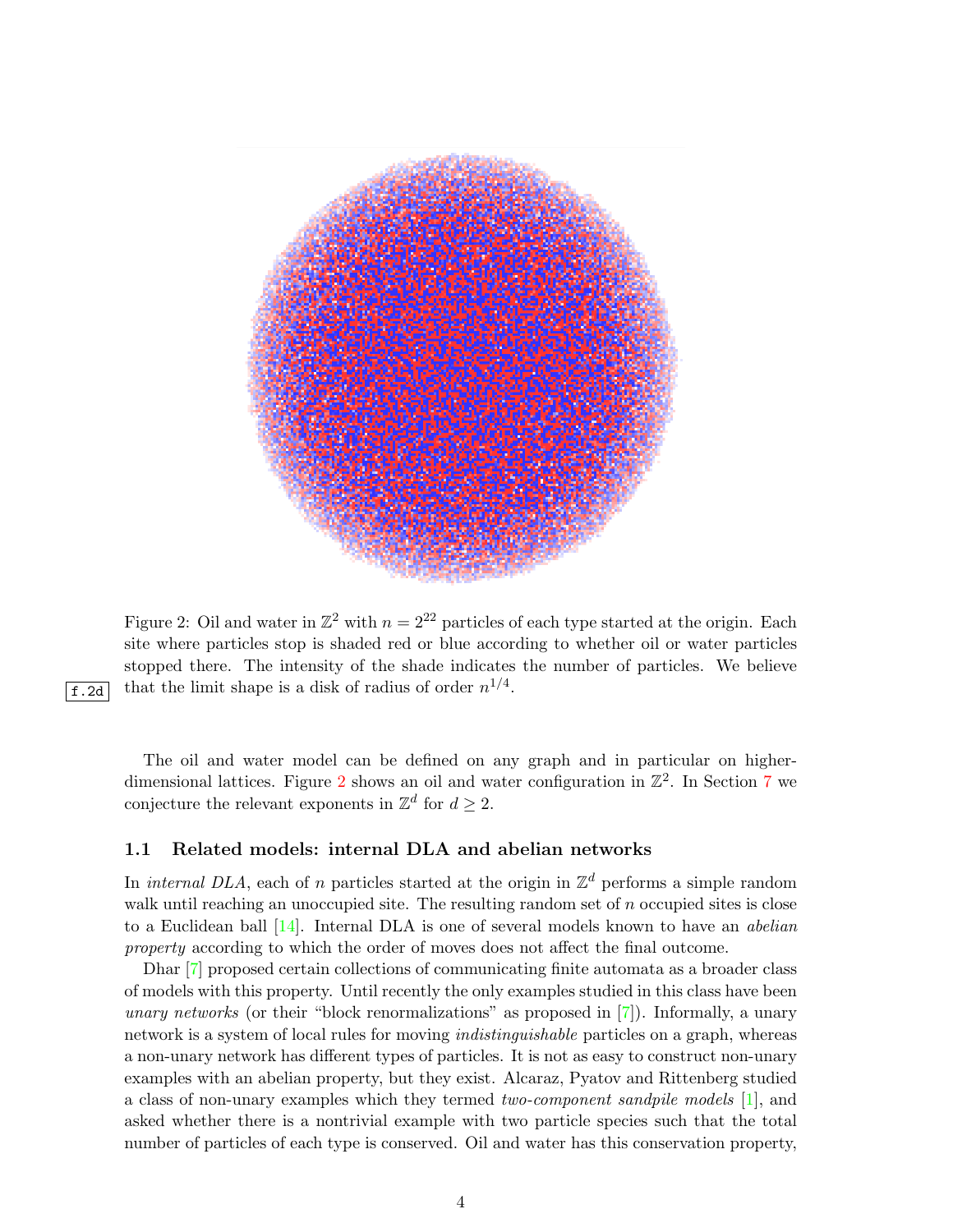but differs from the two-component sandpile models in that any number of particles of a single type may accumulate at the same vertex and be unable to fire.

Bond and Levine [\[6\]](#page-44-3) developed Dhar's idea into a theory of abelian networks and proposed two non-unary examples, *oil and water* and *abelian mobile agents*. Can such models exhibit behavior that is "truly different" from their unary cousins? This is the question that motivates the present paper. Theorem [1.2](#page-1-1) shows that oil and water has an entirely different behavior than internal DLA: all but a vanishing fraction of the 2n particles started at the origin stop within distance  $n^{\frac{1}{3}+\varepsilon}$  (versus *n* for internal DLA).

In contrast to internal DLA where there is now a detailed picture of the fluctuations in all dimensions  $\left[2, 3, 4, 10, 11, 12\right]$  $\left[2, 3, 4, 10, 11, 12\right]$  $\left[2, 3, 4, 10, 11, 12\right]$  $\left[2, 3, 4, 10, 11, 12\right]$  $\left[2, 3, 4, 10, 11, 12\right]$  $\left[2, 3, 4, 10, 11, 12\right]$  $\left[2, 3, 4, 10, 11, 12\right]$  $\left[2, 3, 4, 10, 11, 12\right]$  $\left[2, 3, 4, 10, 11, 12\right]$  $\left[2, 3, 4, 10, 11, 12\right]$  $\left[2, 3, 4, 10, 11, 12\right]$ , there is not even a limiting shape theorem yet for oil and water. Simulations in  $\mathbb{Z}^d$  indicate a spherical limit shape (Figure [2\)](#page-3-0) with radius of order  $n^{1/(d+2)}$ .

### <span id="page-4-2"></span>1.2 Main ideas behind the proofs.

<span id="page-4-1"></span>In this section we present informally the key ideas behind the proofs. We start with a definition.

ticlenotation Definition 2. For any  $x \in \mathbb{Z}$  and  $t \in \{0,1,\ldots\infty\}$  let  $\eta_1(x,t)$  and  $\eta_2(x,t)$  represent the number of oil and water particles respectively, at position  $x$  at time  $t$ .

From now on, let

miop

$$
P_t = \sum_{x \in \mathbb{Z}} \min(\eta_1(x, t), \eta_2(x, t))
$$

be the number of co-located oil-water pairs at time t.

The process is run in phases: we start by firing a pair at the origin and, inductively, at each time  $t > 0$  we fire one pair from a vertex  $x_t$  determined according to a firing rule.<sup>[1](#page-4-0)</sup> By definition,  $P_0 = n$  and the process stops at the first time  $\tau$  for which  $P_\tau = 0$ . Now denote by  $l_t = \eta_1(x_t - 1, t) - \eta_2(x_t - 1, t)$  the excess of oil particles over water particles at the left neighbor of  $x_t$  and by  $r_t = \eta_1(x_t + 1, t) - \eta_2(x_t + 1, t)$  the excess at the right neighbor.

Conditional upon knowing the process up to time  $t$ , the random variable

<span id="page-4-3"></span>
$$
Z_t := P_{t+1} - P_t \tag{4} \quad | \text{spl}
$$

can have four possible distributions. To distinguish them, we denote the conditional  $Z_{t+1}$ by the random variables  $\xi_1, \xi_2, \xi_3, \xi_4$  which are described in the following table:

|  | $\mathbb{P}(\xi_i=0)$ | $=$ $\top$ | used when                      |
|--|-----------------------|------------|--------------------------------|
|  |                       |            | $l_t r_t < 0$                  |
|  |                       |            | exactly one of $l_t, r_t$ is 0 |
|  |                       |            | $l_t = r_t = 0$                |
|  |                       |            | $l_t r_t > 0$                  |

Note that  $\xi_1$  has mean zero, whereas  $\xi_2$  and  $\xi_3$  have negative means, and  $\xi_4$  is degenerate at 0. Since all such expected values are less than or equal to zero,

#### $P_t$  is a supermartingale.

<span id="page-4-0"></span><sup>&</sup>lt;sup>1</sup>Lemma [2.2](#page-7-0) shows that certain statistics of the process remain independent of the choice of the firing rule. The specific rule we use for convenience throughout the article is specified in Lemma [3.5.](#page-10-0)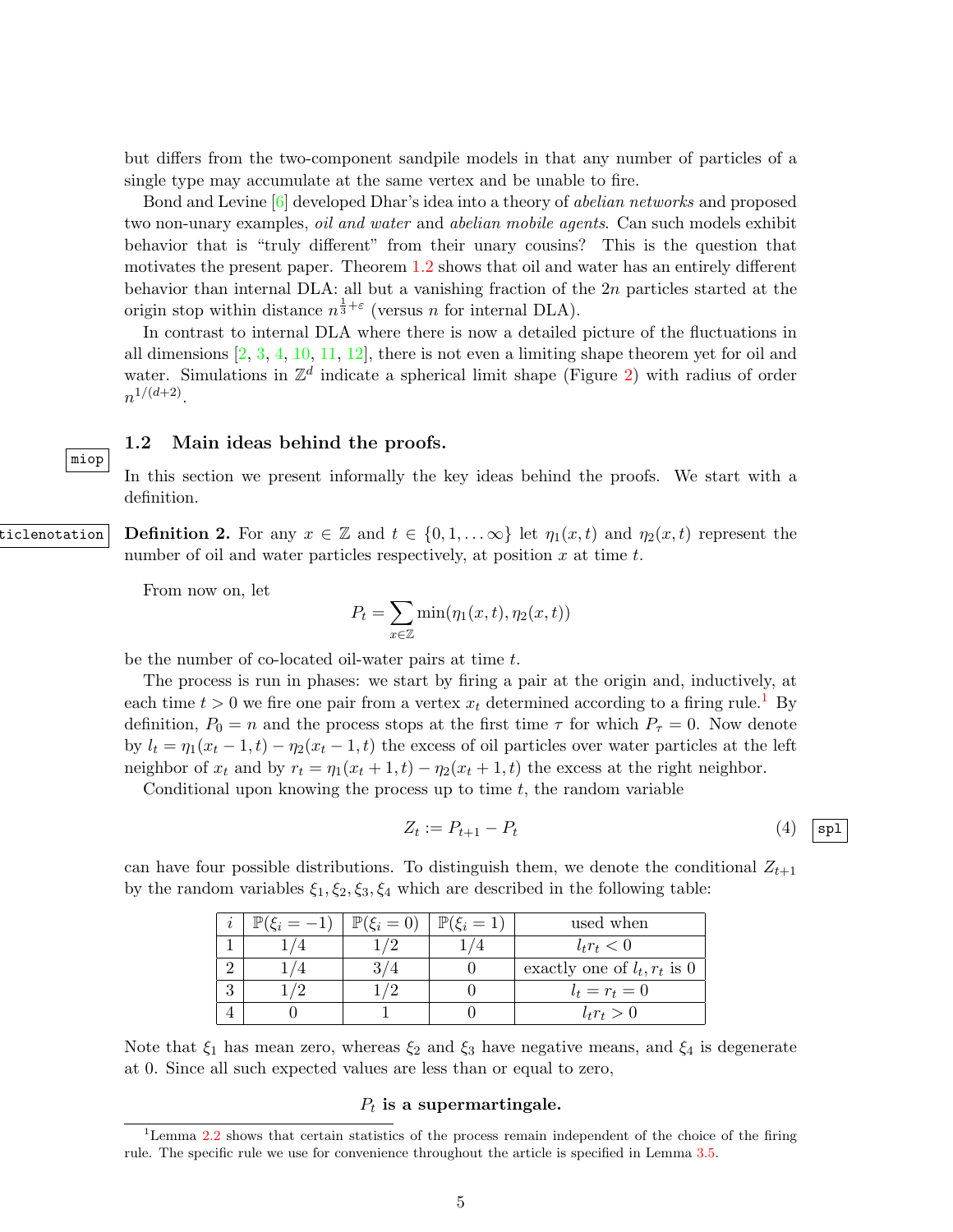The main idea of the proof for the upper bound in Theorem [1.1](#page-1-0) is as follows: Define the auxiliary random variables

<span id="page-5-0"></span>
$$
N_i(t) = \# \{ s \le t : Z_s \stackrel{d}{=} \xi_i \}. \tag{5} \quad \boxed{\text{eq:def\_N_i}}
$$

It is clear from the definition that

$$
\sum_{i=1}^{\tau} Z_i = P_{\tau} - P_0 = -n
$$

where  $\tau$  is the stopping time of the process where all oil and water have been separated  $(P_{\tau} = 0)$ . Now, informally  $\sum_{i=1}^{\tau} Z_i$  is the sum of  $N_2(\tau) + N_3(\tau)$  variables with mean at most  $-1/4$  and  $N_1(\tau)$  variables with mean 0.

Because of the negative and zero drifts respectively, the sum of the negative mean variables is of order  $O(-(N_2(\tau)+N_3(\tau)))$ , whereas the sum of the zero mean variables is roughly  $O(\sqrt{N_1(\tau)})$  (by square root fluctuations of the symmetric random walk). Thus roughly

$$
\sum_{i=1}^{\tau} Z_i \le -N_2(\tau) - N_3(\tau) + \sqrt{N_1(\tau)}.
$$

We then argue by contradiction: conditional upon the event that the odometer is "very large" somewhere (i.e. larger than  $Cn^{4/3}$  for a suitable big constant C), we show that it is likely that  $N_2(\tau) + N_3(\tau)$  is "sufficiently large" compared to  $\sqrt{N_1(\tau)}$ . This in turn implies that

$$
\sum_{i=1}^{\tau} Z_i < -n,
$$

which is a contradiction.

To prove the lower bound we first establish a gradient bound on the odometer using the upper bound. In other words, we show that there exists a constant  $c$  such that, with high probability, for  $x \in [0, cn^{1/3}]$  we have

$$
u(x) - u(x+1) \ge n/2.
$$

This in turn implies that with high probability,

$$
u(0) = \Omega(n^{4/3}),
$$

since

$$
0 \le u(\lfloor cn^{1/3} \rfloor) \le u(0) - \frac{n}{2} \lfloor cn^{1/3} \rfloor.
$$

Theorem [1.2](#page-1-1) follows from the proof of the lower bound.

Lastly we discuss the proof of Theorem [1.4.](#page-1-3) Clearly by symmetry of the process about the origin the function  $w(\cdot)$  is symmetric as well. We show that Conjecture [1.3](#page-0-0) implies that the limiting function is smooth on the positive real axis and in particular satisfies,

$$
w''(x) = \sqrt{\frac{2}{\pi}w(x)},
$$

with certain boundary conditions. At this point, Theorem [1.4](#page-1-3) follows by identifying a solution of the above boundary value problem, and using uniqueness of the solution.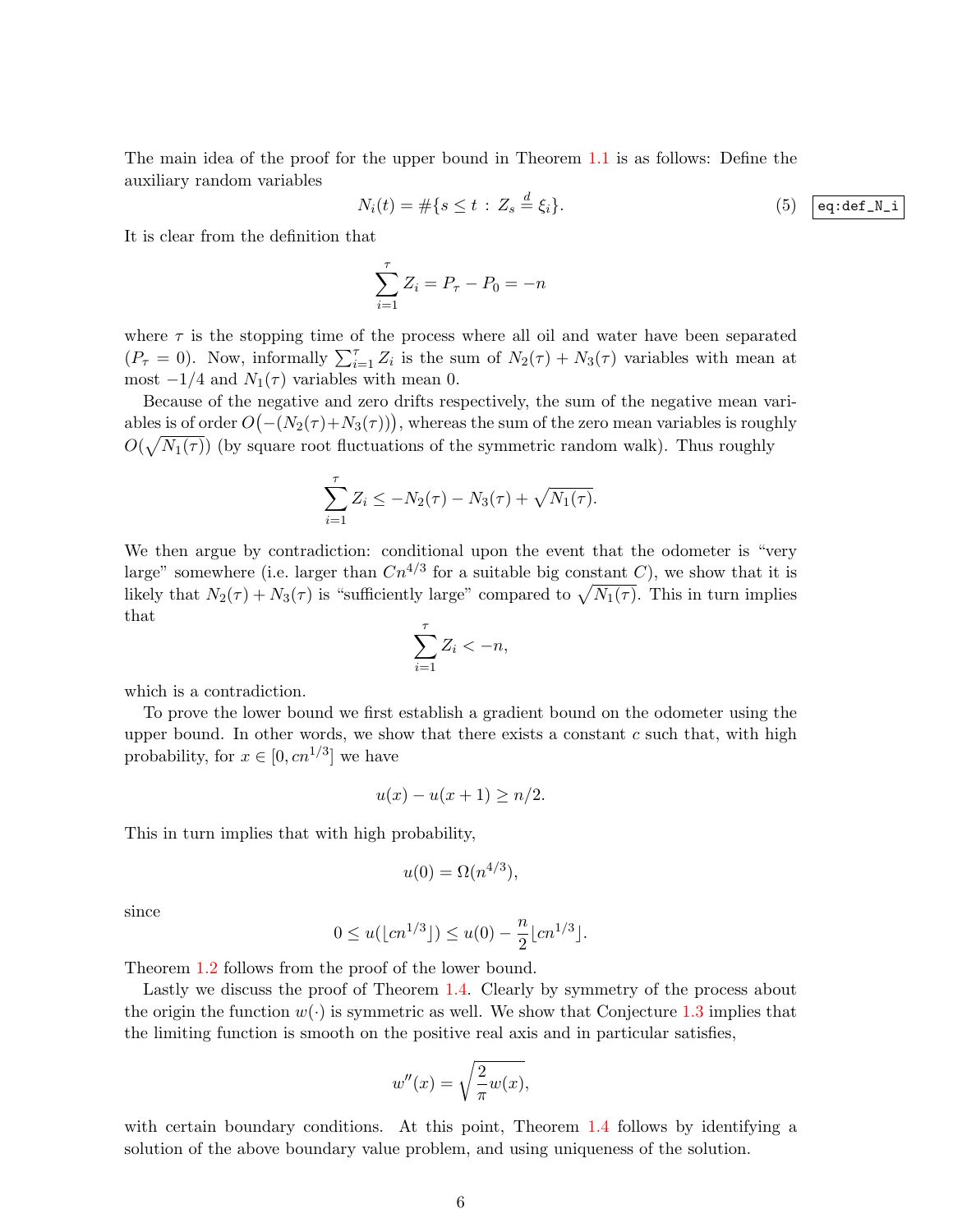### 1.3 Outline

This article is structured as follows. In Section [2](#page-6-0) we give a rigorous definition of the model. Furthermore, in order to facilitate our proofs, we define two different versions of the process and prove that they both terminate in finite time with probability one. We then construct a coupling between the two versions, which in particular implies that they terminate with the same odometer function and the same distribution of particles.

In Section [3](#page-7-1) we show a polynomial bound on the stopping time  $\tau$ . We start by showing that the number of pairs  $P_t$  can be stochastically dominated by a certain lazy random walk with long holding times, started and reflected at  $n$ . In order to get a rough upper bound on  $\tau$ , it suffices to bound the hitting time of zero for this walk, which we show is of order  $n^4$ . Consequently, we get direct polynomial bounds on the support and the maximum of the odometer function. We then improve the last bound, proving the upper bound in Theorem [1.1](#page-1-0) in Section [4.](#page-11-0)

Section [5](#page-24-0) is devoted to proving the lower bound in Theorem [1.1.](#page-1-0) As a byproduct of the proof, Theorem [1.2](#page-1-1) follows.

In Section [6](#page-30-0) we prove the conditional Theorem [1.4.](#page-1-3) Section [7](#page-39-0) consists of open questions and a conjecture about the process on higher dimensional lattices.

# <span id="page-6-0"></span>2 Rigorous definition of the model

#### sdes

As the underlying randomness for our model we will take a countable family of independent random variables

<span id="page-6-1"></span>
$$
\omega = (X_k^x, Y_k^x)_{x \in \mathbb{Z}, k \in \mathbb{N}} \tag{6}
$$

with  $\mathbb{P}(X_k^x = \pm 1) = P(Y_k^x = \pm 1) = \frac{1}{2}$ . For each  $x \in \mathbb{Z}$  the sequences  $(X_k^x)_{k \geq 1}$  and  $(Y_k^x)_{k \geq 1}$ are called the *stacks at x*. Denote by  $\Omega$  the set of all stacks  $\omega$ .

The stacks will have the following interpretation (described formally below): On the kth firing from site x, an oil particle steps from x to  $x + X_k^x$  and a water particle steps from x to  $x + Y_k^x$ .

For any value  $K \in \mathbb{N}$ , a firing sequence is a sequence of vertices  $s = (x_0, \ldots, x_{K-1})$ with each  $x_k \in \mathbb{Z}$ . Recall from Definition [2](#page-4-1) that the random variables  $\eta_i(x, t)$  represent the number of particles of type i (type 1 are *oil* and type 2 are *water* particles) at location  $x$ at time t. Given such a sequence and an initial state  $\eta_1(\cdot,0), \eta_2(\cdot,0)$  we define the oil and water process  $(\eta_1(\cdot, k), \eta_2(\cdot, k))_{k=0}^K$  inductively by

$$
\eta_1(\cdot, k+1) = \eta_1(\cdot, k) - \delta(x_k) + \delta(x_k + X_{i_k}^{x_k})
$$
\n(7) kermit

$$
\eta_2(\cdot, k+1) = \eta_2(\cdot, k) - \delta(x_k) + \delta(x_k + Y_{i_k}^{x_k})
$$
\n(8) [there

where  $i_k = #\{j \leq k : x_j = x_k\}$ . Here  $\delta(x)$  is the function taking value 1 at x and 0 elsewhere.

#### 2.1 Least action principle and abelian property

**Definition 3.** Let  $s = (x_0, \ldots, x_{K-1})$  be a firing sequence. We say that s is legal for  $(\eta_1(\cdot, 0), \eta_2(\cdot, 0))$  if

$$
\min(\eta_1(x_k,k),\eta_2(x_k,k)) \ge 1,
$$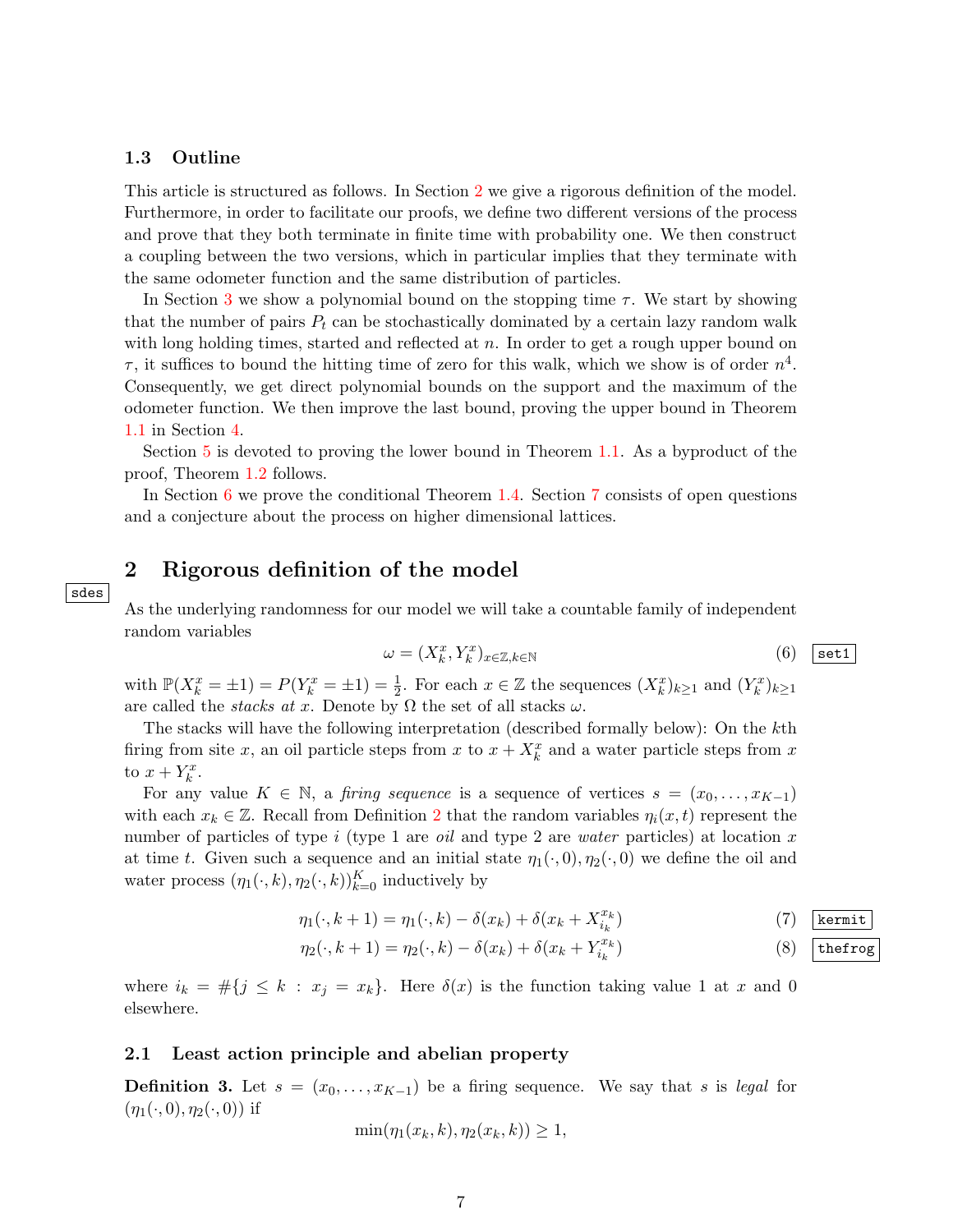for all k,  $0 \leq k \leq K - 1$ . We say that s is complete for  $(\eta_1(\cdot, 0), \eta_2(\cdot, 0))$  if the final configuration  $(\eta_1(\cdot, K), \eta_2(\cdot, K))$  satisfies

$$
\min(\eta_1(x, K), \eta_2(x, K)) \le 0,
$$

for all  $x \in \mathbb{Z}$ .

Making Definition [1](#page-0-1) precise we define the *odometer* of a firing sequence s to be the function  $u_s : \mathbb{Z} \to \mathbb{N}$  given by

$$
u_s(x) = \#\{0 \le k < K \,:\, x_k = x\}.\tag{9}
$$

<span id="page-7-2"></span>How does  $u_s$  depend on s? The least action principle for abelian networks addresses this question.

**1.LAP** Lemma 2.1. (Least Action Principle, [\[6\]](#page-44-3)) Let s and s' be firing sequences. If s is legal for  $(\eta_1(\cdot,0),\eta_2(\cdot,0))$  and s' is complete for  $(\eta_1(\cdot,0),\eta_2(\cdot,0))$ , then  $u_s(x) \leq u_{s'}(x)$  for all  $x \in \mathbb{Z}$ .

We remark that this statement holds pointwise for any stacks  $\omega$ , even if s and s' are chosen by an adversary who knows the stacks.

<span id="page-7-0"></span>In this paper we will not use the full strength of Lemma [2.1.](#page-7-2) Only the following corollaries will be used.

**1.**abelian Lemma 2.2. (Abelian property [\[6\]](#page-44-3)) For fixed stacks  $\omega$  and fixed initial state  $(\eta_1(\cdot,0), \eta_2(\cdot,0))$ ,

- (i) If there is a complete firing sequence of length K then every legal firing sequence has  $length \leq K$ .
- (ii) If firing sequences s and s' are both legal and complete, then  $u_s = u_{s'}$ .
- (iii) Any two legal and complete firing sequences result in the same final state  $(\eta_1(\cdot, K), \eta_2(\cdot, K))$ .

#### 2.2 Constant convention

To avoid cumbersome notation, we will often use the same letter (generally C, C', c, c',  $\epsilon$ and  $\delta$ ) for a constant whose value may change from line to line.

# <span id="page-7-1"></span>3 Preliminary bound on the stopping time

ction:apriori We denote by  $\tau \in \mathbb{N} \cup \{\infty\}$ , the stopping time of the process:

<span id="page-7-4"></span>
$$
\tau = \min\{k \ge 0 : \min(\eta_1(x, k), \eta_2(x, k)) = 0 \text{ for all } x \in \mathbb{Z}\}.
$$
 (10) [stoptimedef]

In this section we prove a preliminary bound on the stopping time  $\tau$ . The bound is very crude and will be improved in the next section where we prove the upper bound in Theorem [1.1.](#page-1-0) However this bound will be used in several places throughout the article. Note that by Lemma [2.2,](#page-7-0) given the stacks (see [\(6\)](#page-6-1)), the stopping time  $\tau$  and the odometer function  $u := u_s$  are well defined and do not depend on the firing sequence s.

<span id="page-7-3"></span>aprioridom Proposition 3.1. Almost surely for any realization of the stacks,  $\tau$  is finite . Moreover,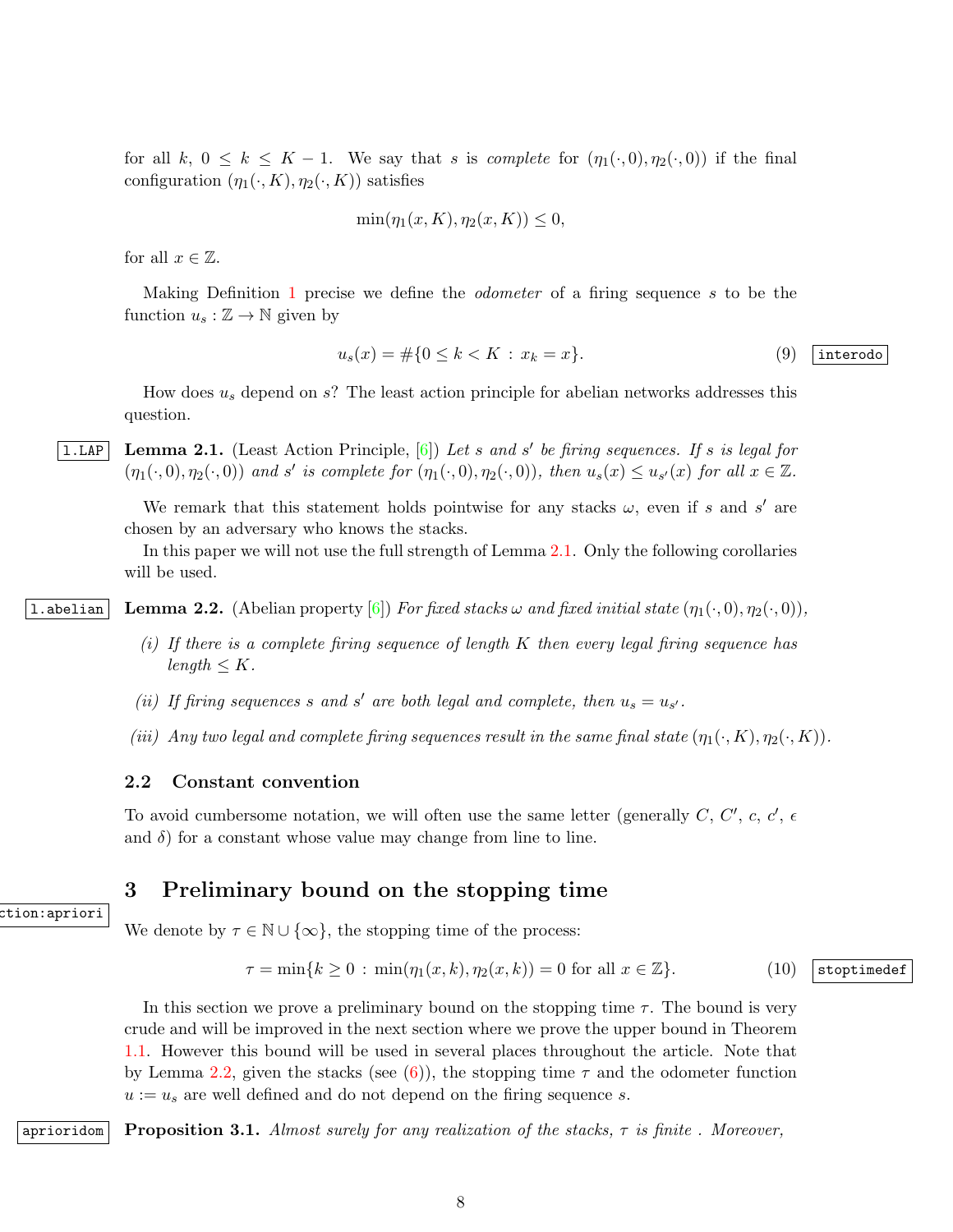*i.* For any given  $\epsilon > 0$ , there exists  $c = c(\epsilon) > 0$  such that

 $\mathbb{P}\left(\tau > n^{4+2\epsilon}\right) \leq e^{-n^c}.$ 

ii.  $\mathbb{E}(\tau) \leq 16n^4$ .

<span id="page-8-2"></span>This result has an immediate consequence, given by the next corollary.

minarysupport Corollary 3.2. Given  $\epsilon > 0$  there exists a constant c such that

$$
\mathbb{P}\left(u(x)=0, \ \forall x\in\mathbb{Z}: |x|\geq n^{4+\epsilon}\right)\geq 1-e^{-n^c}.
$$

Before proving Proposition [3.1](#page-7-3) we recall from subsection [1.2](#page-4-2) that

<span id="page-8-1"></span>
$$
P_t = \sum_{x \in \mathbb{Z}} \min(\eta_1(x, t), \eta_2(x, t)) \tag{11}
$$

denotes the total number of co-located oil and water pairs at time  $t$ . By definition, the process stops at  $\tau$  when  $P_{\tau} = 0$ . In order to prove Proposition [3.1](#page-7-3) we follow the four steps described in the following.

• First we define a lazy reflected random walk  $R_i$  on  $\{0, 1, \ldots, n\}$  started and reflected at  $n$ , and stopped upon hitting 0. Define the following stopping time:

<span id="page-8-0"></span>
$$
\tau' := \min_{i \ge 1} \{ R_i = 0 \}. \tag{12}
$$

• Consequently, we use  $P_j$  to define a series of stopping times  $t_i$ , and we show that we can bound the tails of the waiting times defined as

$$
\text{Wait}_i := t_{i+1} - t_i. \tag{13} \quad \text{wait11}
$$

- Next, we show that  $P_{t_i}$  is stochastically dominated by  $R_i$ .
- Finally, we prove Proposition [3.1](#page-7-3) by combining information about the distributions of  $\tau'$  and the waiting times Wait<sub>i</sub>.

The lazy reflected random walk  $R_i$  is defined as follows. It starts with  $R_0 = n$ . Inductively, if  $R_i = n$  then  $R_{i+1} = n$  or  $n-1$ , with probability 3/4 and 1/4 respectively. Otherwise, if  $R_i \in (0, n)$  then it performs a lazy random walk, i.e.,

$$
R_{i+1} = \begin{cases} R_i + 1 & \text{w.p. } 1/4 \\ R_i - 1 & \text{w.p. } 1/4 \\ R_i & \text{w.p. } 1/2 \end{cases}
$$

The walk terminates at the stopping time  $\tau'$ , defined in Equation [\(12\)](#page-8-0).

To perform the second and third steps, we analyze  $P_t$  and show that it is a supermartingale. This was described heuristically in subsection [1.2](#page-4-2) and here we make this concept formal, as this fact is the key to many of the subsequent arguments.

If at time t a site x emits a pair, then  $P_{t+1}$  is either  $P_t - 1, P_t$ , or  $P_t + 1$ . Moreover the distribution of  $P_{t+1} - P_t$  depends on the state of the neighbors of x at time t in a fairly simple way.

Define  $\mathcal{G}_t$  to be the filtration given by the first t firings. Recall from Definition [2](#page-4-1) that  $\eta_1(x, t)$  and  $\eta_2(x, t)$  are the number of oil and water particles, respectively, at x at time t.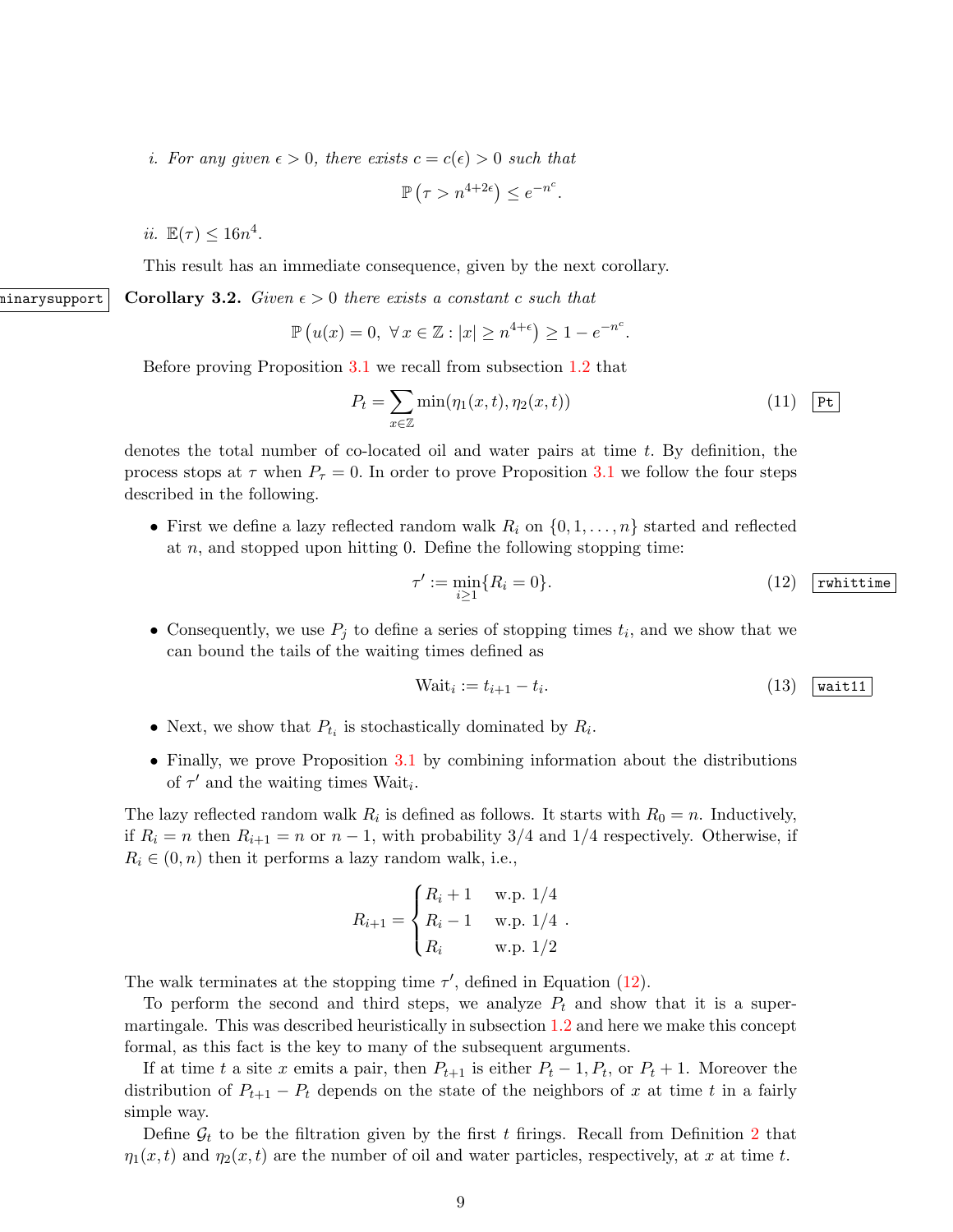deftype Definition 4. Define for any  $x \in \mathbb{Z}$  and non negative integer time t including infinity

<span id="page-9-3"></span>
$$
g_t(x) := \eta_1(x, t) - \eta_2(x, t). \tag{14} \quad \boxed{\text{eq:g-t}}
$$

We say that at time t a site  $x \in \mathbb{Z}$  has type oil, 0 or water depending on the type of the majority of particles at the site, i.e., whether  $g_t(x)$  is positive, zero or negative respectively.

We look at how  $P_t$  changes conditional on the filtration at time t. Formally, we look at

$$
Z_t := P_{t+1} - P_t.
$$
\n(15)  $\boxed{\text{conditional}}\text{increment}$ 

At this point we observe that  $Z_t$  can have four possible distributions conditioned on  $\mathcal{G}_t$ . Namely, define four random variables  $\xi_1, \xi_2, \xi_3, \xi_4$  as follows:

> $\xi_1 :=$  $\sqrt{ }$ J  $\mathcal{L}$ 0 w.p. 1/2 1 w.p. 1/4 −1 w.p. 1/4  $\xi_2 := \begin{cases} 0 & \text{w.p. } 3/4 \\ 1 & \text{w.p. } 1/4 \end{cases}$ −1 w.p. 1/4  $\xi_3 := \begin{cases} 0 & \text{w.p. } 1/2 \\ 1 & \text{w.p. } 1/2 \end{cases}$  $\zeta_4 := 0$  w.p. 1.<br>-1 w.p. 1/2  $\xi_4 := 0$  w.p. 1.

ibutionremark Remark 1. Every time that a vertex x fires, we divide the possible types of the neighbors of x into four groups which determine the law of  $Z_t$ .

> <span id="page-9-2"></span> $Z_t \stackrel{\text{law}}{=}$  $\sqrt{ }$  $\int$  $\overline{\mathcal{L}}$  $\xi_1$  if the neighbors have different types but neither is 0  $\xi_2$  if exactly one of the neighbors has type 0  $\xi_3$  if both neighbors have type 0  $\xi_4$  if the neighbors have the same nonzero type.

Definition 5. A firing rule is an inductive way to determine a legal firing sequence. More formally it is a function that is defined for any t and any atom  $A \subset \mathcal{G}_t$  such that  $P_t > 0$ . The firing rule outputs an integer  $z$  such that there is at least one pair at  $z$  at time  $t$  in  $A$ .

The stacks combined with a firing rule determine the evolution of the process. Given a firing rule, we inductively define the set of stopping times  $t_i$ . Set  $t_1 = 1$ .

Then, inductively, given  $t_1, \ldots, t_i$  set  $t_{i+1}$  to be the first time j after  $t_i$  such that  $Z_j$  does not have distribution  $\xi_4$ . Let  $t_L$  be the last stopping defined. Thus

<span id="page-9-0"></span>
$$
L := #\{i \le \tau \ : \ Z_i \neq \xi_4\}.
$$
 (16)  $\boxed{\text{noofjumps}}$ 

Note that with this definition of the stopping times we have

$$
P_{t_{i+1}} = P_{t_i+1}.
$$

Thus the distribution of  $P_{t_{i+1}} - P_{t_i}$  is either  $\xi_1, \xi_2$  or  $\xi_3$ . Finally, define the waiting times

$$
Wait_i = t_{i+1} - t_i.
$$

<span id="page-9-1"></span>With these definitions we are ready to complete the second and third steps of our outline.

firingrule the mean  $3.3.$  For any firing rule the sequence  $R_i$  stochastically dominates  $P_{t_i}.$  This in particular implies that  $\tau'$  stochastically dominates L.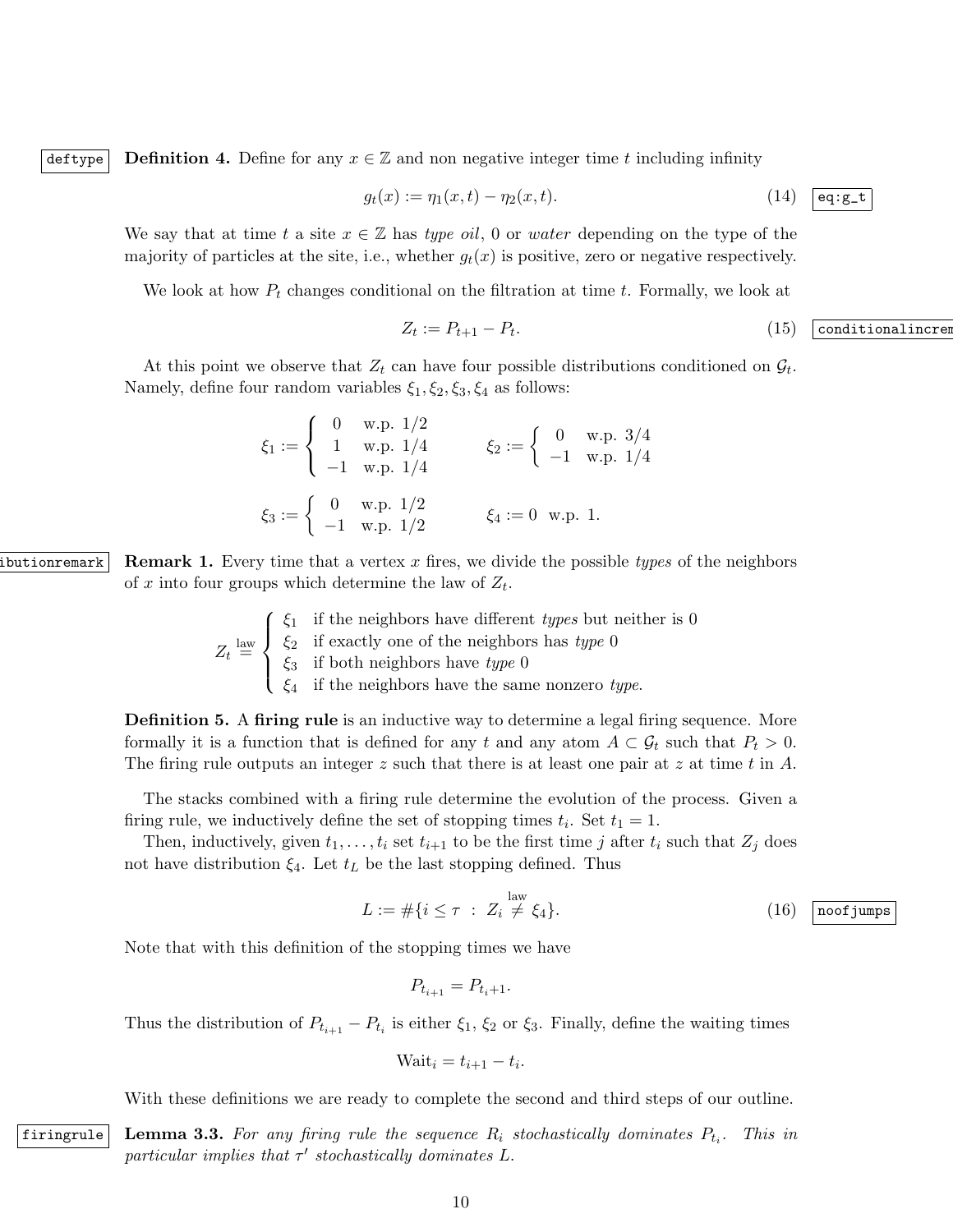*Proof.* The proof is by induction, and the starting configuration is given by  $R_0 = P_0 = n$ . If  $R_i = n$  then the distribution of  $R_{i+1} - R_i$  is  $\xi_3$ , by definition of the reflected random walk.

Inductively, if  $P_{t_i} \ge R_i = n$  then  $P_{t_i}$  must also be n. This means that all sites have type 0 and the distribution of  $P_{t_{i+1}} - P_{t_i}$  is  $\xi_3$ . Thus we can couple  $R_{i+1}$  and  $P_{t_{i+1}}$  such that  $R_{i+1} \geq P_{t_{i+1}}$ .

<span id="page-10-1"></span>On the other hand, if  $0 < R_i < n$  then the distribution of  $R_{i+1} - R_i$  is  $\xi_1$  while the distribution of  $P_{t_{i+1}} - P_{t_i}$  is either  $\xi_1$ ,  $\xi_2$  or  $\xi_3$ . As all of  $\xi_1$ ,  $\xi_2$  and  $\xi_3$  are stochastically dominated by  $\xi_1$  we can couple  $R_{i+1}$  and  $P_{t_{i+1}}$  such that  $R_{i+1} \geq P_{t_{i+1}}$ .  $\Box$ 

hayden Lemma 3.4. For any  $\epsilon > 0$  there exists  $\delta$  such that

$$
\mathbb{P}(L > n^{2+\epsilon}) \le \mathbb{P}(\tau' > n^{2+\epsilon}) < e^{-n^{\delta}}.
$$

where  $\tau'$  and L are defined in [\(12\)](#page-8-0) and [\(16\)](#page-9-0) respectively.

<span id="page-10-0"></span>*Proof.* The first inequality follows from the fact that  $\tau'$  stochastically dominates L. . The second inequality is a standard fact about lazy random walk (stated later in Lemma [5.1\)](#page-0-0).  $\Box$ 

waitingtimes Lemma 3.5. Let  $E_i$  be an i.i.d. sequence of random variables whose distribution is the same as the time taken by simple symmetric random walk started from the origin to hit  $\pm 2n$ . There exists a firing rule such that Wait<sub>i</sub> is stochastically dominated by  $E_i$ .

> *Proof.* At time 1, and at all times  $j > 1$  such that  $Z_{j-1}$  does not have distribution  $\xi_4$ , we fire the leftmost oil-water pair. For the remaining times  $j$ , either both neighbors of the site x fired at time  $j-1$  had an excess of water, in which case we fire a pair from the neighbor of x which just received an oil particle; or both neighbors of x had an excess of oil, in which case we fire a pair from the neighbor of  $x$  which just received a water particle. This neighbor has the uniform distribution on  $\{x+1, x-1\}$  independent of the past. Thus, for each time interval  $t_i < j < t_{i+1}$  (where  $t_1 = 1$  and  $t_{i+1}$  is the first time  $j > t_i$  that  $Z_j$  does not have distribution  $\xi_4$ ) the location of the site fired at time j performs a simple random walk on Z. We now show that this firing rule allows us to control the waiting times.

> Let z be the location of the leftmost pair at time  $t_i$  and let  $I = (a, b)$  be the interval of integers containing  $z$  where every location has at least one particle at time  $t_i$ . As there are at most 2n particles we have that  $I = (a, b) \subset (z - 2n, z + 2n)$ .

> If there are firings only in the interior of  $I$  then there are no particles at  $a$  or  $b$ . If the site being fired reaches the boundary of I at time k then the distribution of  $Z_k$  is not  $\xi_4$ , as one of the neighbors of the pair to be fired (either  $a$  or  $b$ ) has no particles and is of type 0. Thus  $t_{i+1} \leq k$ . This tells us that the distribution of the waiting time Wait<sub>i</sub> =  $t_{i+1} - t_i$  is bounded by the time taken by simple random walk started at the origin to leave the interval  $(-2n, 2n)$ . Since this is true for each i independently, the lemma is proven.  $\Box$

> PROOF OF PROPOSITION [3.1.](#page-7-3) We first notice that by Lemma [2.2,](#page-7-0)  $\tau$  defined in [\(10\)](#page-7-4) is independent of the firing rule. For the purposes of the proof we will fix our firing rule to be the one described in Lemma [3.5.](#page-10-0) Now by Lemmas [3.3](#page-9-1) and [3.5,](#page-10-0)

$$
\sum_{i=1}^{\tau'} E_i
$$
 stochastically dominates  $\tau$ .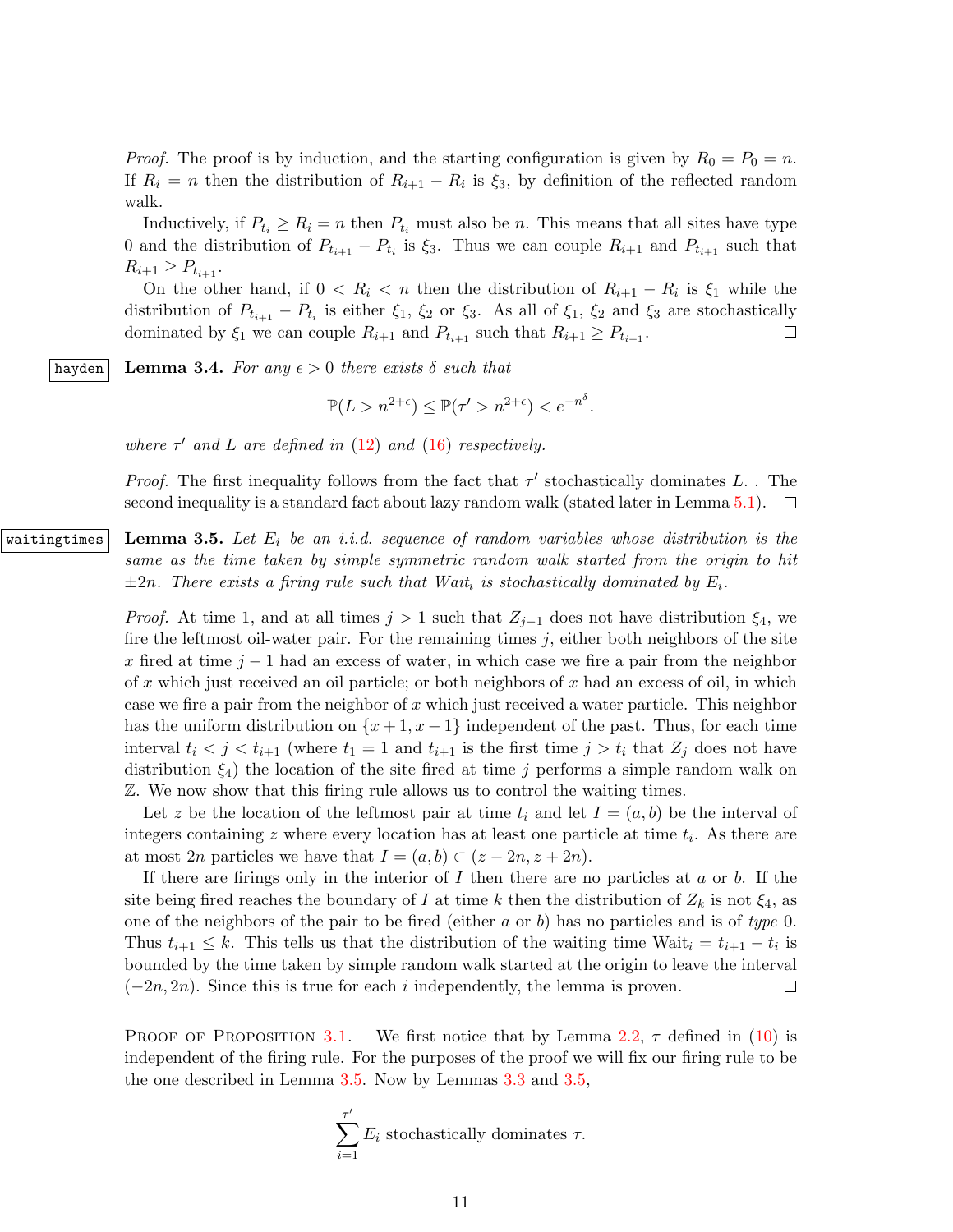Thus,  $\mathbb{P}(\tau > n^{4+\epsilon}) \leq \mathbb{P}(\sum_{i=1}^{\tau'} E_i \geq n^{4+\epsilon})$ . If  $\sum_{i=1}^{\tau'} E_i \geq n^{4+\epsilon}$  then either,

$$
\tau' > .1n^{2+\epsilon/2}
$$
 or  $\sum_{i=1}^{.1n^{2+\epsilon/2}} E_i > n^{4+\epsilon/2}$ .

Therefore,

$$
\mathbb{P}(\tau > n^{4+\epsilon}) \leq \mathbb{P}(\tau' > 0.1n^{2+\epsilon/2}) + \mathbb{P}\left(\sum_{i=1}^{2n^{2+\epsilon/2}} E_i > n^{4+\epsilon}\right).
$$

The first term is bounded by Lemma [3.4.](#page-10-1) The second is bounded using standard bounds on the distribution of the time for simple random walk started at the origin to leave a fixed interval  $(-k, k)$ . Both of these probabilities are bounded by  $e^{-n^{\delta}}$  for some  $\delta = \delta(\epsilon) > 0$ .

Furthermore, by Lemma  $3.5$  we have that the  $E_i$ 's are all i.i.d., hence we can apply Wald's identity (see e.g.,  $[8, \text{Section } 3.1]$  $[8, \text{Section } 3.1]$ ) and get that

$$
\mathbb{E}(\tau) \leq \mathbb{E}(\tau')\mathbb{E}(E_1) \leq 16n^4,
$$

which concludes the proof.  $\Box$ 

For definiteness, throughout the rest of the article we run the process according to the firing rule described in the proof of Lemma [3.5.](#page-10-0) We remark that any other firing rule would work as well.

# <span id="page-11-0"></span>4 Proof of Theorem [1.1](#page-1-0) (Upper bound)

#### 4.1 Notation

upperbound

couplings

In order to proceed, we need to introduce some further notation. Let

$$
||u||_{\infty} = \max\{u(x): x \in \mathbb{Z}\}.
$$

In this section we will bound from below the probability of the event

<span id="page-11-3"></span>
$$
\mathcal{G} = \{ \|u\|_{\infty} \le Cn^{4/3} \}. \tag{17}
$$
  $\boxed{\text{mainevent}}$ 

for some large constant  $C$ . To this purpose, we define

Returns
$$
(x) := \#\{t \leq \tau : \eta_1(x,t) = \eta_2(x,t), x_t \in \{x-1, x+1\}\},\
$$

 $(x_t)$  is the location of firing at time t). Thus Returns $(x)$  is the number of times such that,

1. x has type 0, (the same number, possibly 0 of oil and water particles), and

2. a pair of particles is emitted from  $x - 1$  or  $x + 1$ .

Then define

<span id="page-11-1"></span>
$$
Returns = \sum_{x \in \mathbb{Z}} Returns(x). \tag{18}
$$

Recall the definition of  $N_i(t)$  from Equation [\(5\)](#page-5-0) and notice that

<span id="page-11-2"></span>
$$
Returns = N_2(\tau) + 2N_3(\tau). \tag{19} \qquad \qquad (19)
$$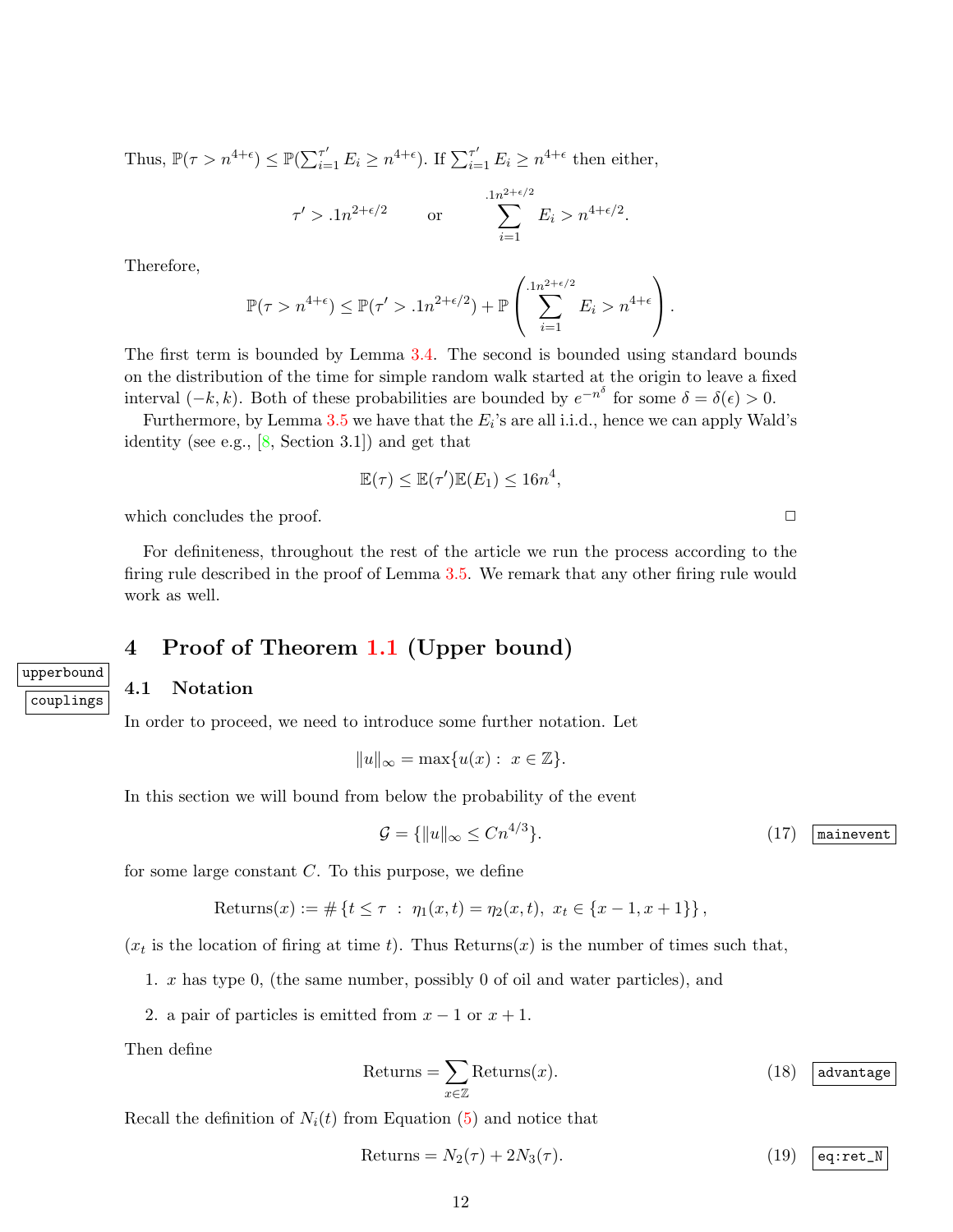Our goal is to show that Returns is large. The advantage of the decomposition in [\(18\)](#page-11-1) is that it will allow us to show the relationship between Returns and the odometer function.

Finally, recall that  $\mathcal{G}_t$  is the  $\sigma$ -algebra generated by the movement of the first t pairs that are emitted and notice that, from the definition of  $P_t$  [\(11\)](#page-8-1) we have that

$$
P_t = \sum_{x \in \mathbb{Z}} \min\left[\eta_1(x, t), \eta_2(x, t)\right]
$$

is the number of pairs at the time of the  $t^{th}$  emission. We recall that  $P_t$  is a supermartingale with respect to  $\mathcal{G}_t$ .

#### 4.2 Outline

In order to show that it is unlikely that  $||u||_{\infty}$  is greater than a big constant times  $n^{4/3}$ , we rely on three main ideas.

(i) The odometer is fairly regular. Typically

$$
|u(x) - u(x+1)| \le 2n + u(x)^{1/2}.
$$

This regularity implies that under the assumption that  $u(x_0)$  is much bigger than  $n^{4/3}$ then it is likely that  $u(x)$  is much bigger than  $n^{4/3}$  for all x such that  $|x-x_0| < n^{1/3}$ .

(ii) The variable Returns can be expressed approximately in term of the odometer function. Fix  $x \in \mathbb{Z}$  and consider  $\eta_1(x, k) - \eta_2(x, k)$  (difference of number of oil particles and water particles) as a function of k. This function performs a lazy random walk that takes about

$$
(u(x-1) + u(x+1)) \approx 2u(x)
$$

steps, (the approximation is because of the previously mentioned regularity). Thus we expect Returns $(x)$  to be on the order of  $u(x)^{1/2}$ . Summing up over all x we expect

Returns 
$$
=\sum_{x\in\mathbb{Z}} \text{Returns}(x) \approx \sum_{x\in\mathbb{Z}} u(x)^{1/2}.
$$
 (20) [that is what shesaic]

Combined with the previous paragraph this implies that if  $||u||_{\infty}$  is much larger than  $n^{4/3}$  then it is likely that Returns is much larger than n.

(iii) The process  $P_t$  is a supermartingale. The sum of the negative drifts until the process terminates is, by Equation [\(19\)](#page-11-2),

$$
-\frac{1}{4}(N_2(\tau) + 2N_3(\tau)) = -\frac{1}{4} \text{ Returns.}
$$

Since  $P_t$  starts at n and stops when it hits 0, the typical value of Returns should be around 4n.

We use the Azuma-Hoeffding inequality to show that the probability of the event "Returns is much larger than  $4n$ " is decaying very rapidly. By the previous paragraphs we also will get that the probability that  $||u||_{\infty}$  is much larger that  $n^{4/3}$  is decaying very rapidly.

The main difficulty in implementing this outline comes in the second step as the odometer function and Returns are correlated in a complicated way.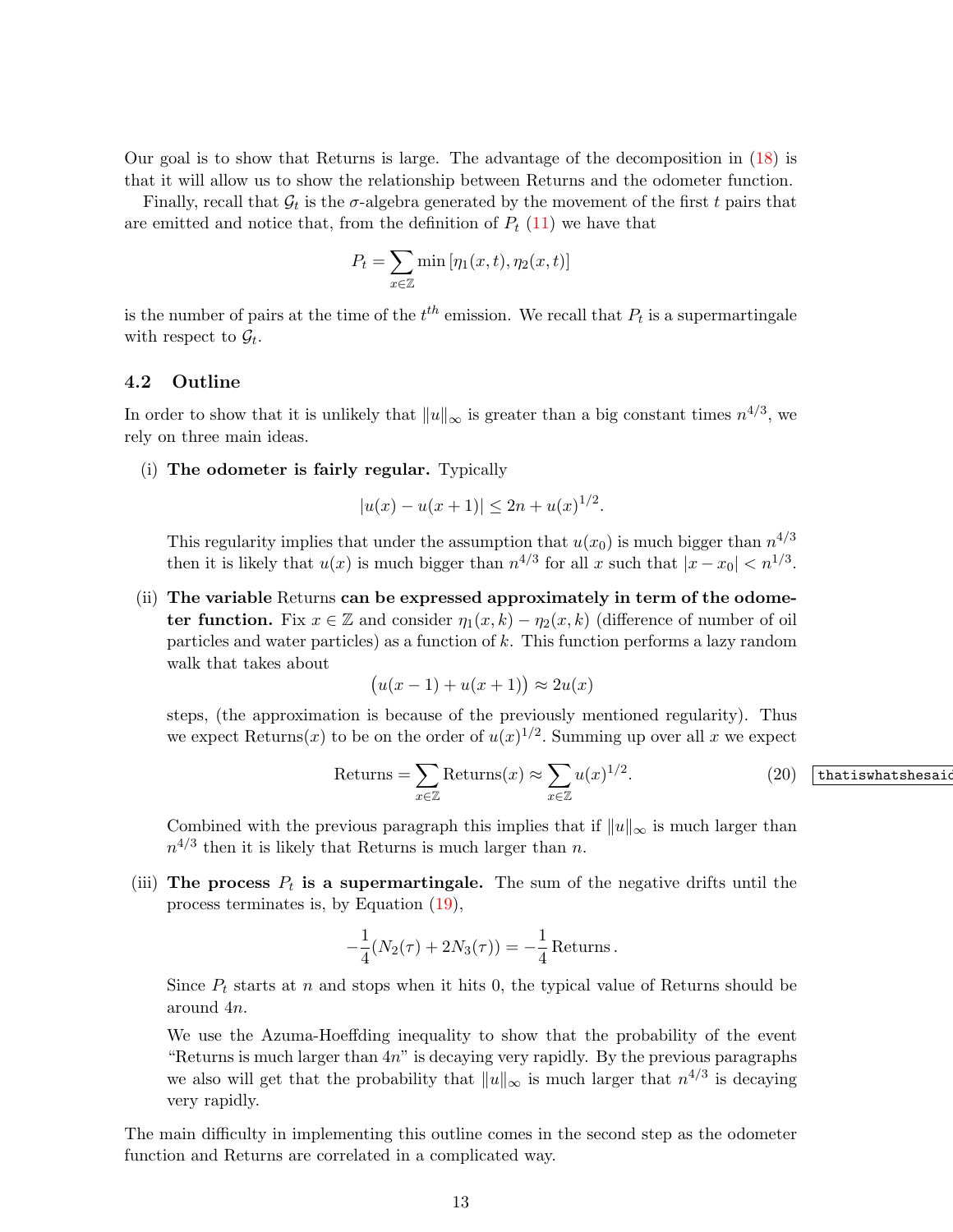#### <span id="page-13-1"></span>4.3 The bad events

 $|$  be  $|$ 

To make our outline formal we now define our set of bad events. The first three of these deal with the odometer function. But first we use the odometer function to define

$$
Base = \{x : u(x) > 0\} \subset \mathbb{Z}.
$$

- (0)  $B_0 = \{ \text{Base } \not\subset [-n^5, n^5] \}$
- (i)  $B_1 = {\|u\|_{\infty} \geq n^{4.05}}.$
- (ii) Gradient of the Odometer. It is natural to expect the odometer to decrease as one goes away from the origin (see Fig [1\)](#page-2-0). The next event  $\mathcal{B}_2$  is the event where the *gradient* of the odometer function,  $u(x) - u(x+1)$ , is too large or has the wrong sign. Let

$$
m(x) = \begin{cases} \min\left\{n, \min_{0 \le y \le x} u(y)\right\} & \text{for } x > 0 \text{ and} \\ \min\left\{n, \min_{x \le y \le 0} u(y)\right\} & \text{for } x \le 0. \end{cases}
$$

We define:

$$
\mathcal{B}_2 := \left\{ \exists \ x \in [-n^5, n^5] : \ u(x) \ge n^{0.5} \text{ and } |u(x+1) - u(x)| > 2m(x) + \max(u(x), u(x+1))^{0.51} \right\}
$$
  

$$
\cup \left\{ \exists \ x \in [0, n^5] : \ u(x) \ge n^{0.5} \text{ and } (u(x+1) - u(x)) > \max(u(x), u(x+1))^{0.51} \right\}
$$
  

$$
\cup \left\{ \exists x \in [-n^5, 0] : \ u(x) \ge n^{0.5} \text{ and } (u(x-1) - u(x)) > \max(u(x), u(x+1))^{0.51} \right\}.
$$

In all the three events above, the  $\max(u(x), u(x + 1))^{0.51}$  corrections are an upper bound on the fluctuations. The definition of the events are then based on the fact that ignoring corrections due to fluctuation, for any  $x > 0$ , one has  $0 < u(x)-u(x+1) \leq 2m$ as  $u(x)-u(x+1)$  represents the number of particles eventually to the right of x. More details are provided in the proof of Lemma [4.5.](#page-15-0)

rising Remark 2. While the definition of  $\mathcal{B}_2$  is quite technical we now give one consequence of it that is representative of how we will use it. Let  $\mathcal{B}_0^c \cap \mathcal{B}_2^c$  occur and consider the set of x such that  $n < u(x) < n^{1.96}$  (or equivalently  $1 < \log_n(u(x)) < 1.96$ ). Then

<span id="page-13-0"></span>
$$
|u(x) - u(x+1)| < 2m(x) + u(x)^{0.51} \le 2n + (n^{1.96})^{0.51} \le 3n. \tag{21} \quad \text{third.}
$$

For any x and y in a connected component of this set then  $(21)$  implies

if 
$$
|\log_n(u(x)) - \log_n(u(y))| \ge 0.05
$$
 then  $|x - y| > \frac{1}{6}n^{0.05}$ .

This is because our conditions on x and y imply  $|u(x) - u(y)| \ge n^{1.05} - n > .5n^{1.05}$ . So between x and y the odometer changes by at least  $.5n^{1.05}$  in increments of at most 3n.

Our proof makes heavy use of this and similar estimates that follow from  $\mathcal{B}_0^c \cap \mathcal{B}_2^c$ . Much of the complication of our proof comes from the fact that we need to use different estimates depending on whether  $m(x) = n$  or  $m(x) < n$  and whether  $log_n(u(x))$  is greater than 1.96, between 1 and 1.96 or less than 1. These estimates are used in Lemmas [4.12](#page-21-0) and [4.13](#page-21-1) which are used to prove Lemma [4.14.](#page-22-0) The conclusion of Lemma [4.14](#page-22-0) is useful in showing that Returns is large because of our next bad event.

<span id="page-13-2"></span>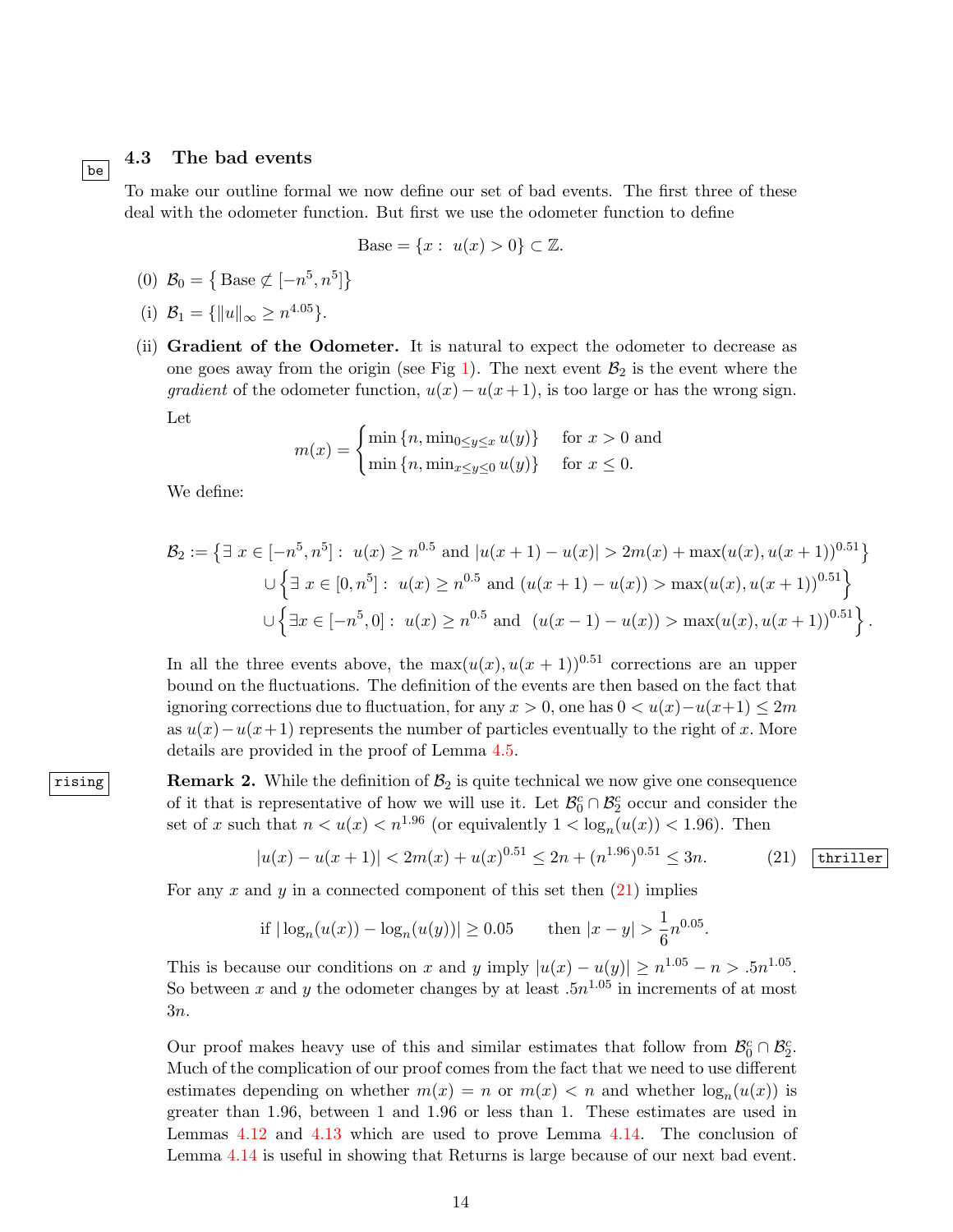#### (iii) Regularity of Returns

$$
\mathcal{B}_3 = \left\{ \exists i, j, k : |i|, |j| \le n^5, \ k \in [n^{0.5}, n^5], \ j - i > .1n^{0.01} \text{ and } u(x) \ge k \ \forall x \in [i, j] \right\}
$$

$$
\text{and } \sum_{x=i+1}^{j-1} \text{Returns}(x) < .01(j - i)\sqrt{k} \right\}
$$

Finally define the event

<span id="page-14-1"></span>
$$
\mathcal{B}_4 = \left\{ \text{Returns } \geq 20 \left( n + \tau^{0.51} \right) \right\}. \tag{22} \quad \boxed{\text{e.theimportanteve}}
$$

To complete our outline we show that

- $\mathcal{G}^c \subset \bigcup_{i=0}^4 \mathcal{B}_i$  and
- $\mathbb{P}(\mathcal{B}_i)$  are small for  $i = 1, \ldots, 4$ .

# 4.4  $P_t$  is a supermartingale.

Recall from [\(4\)](#page-4-3) that

$$
Z_k := P_{k+1} - P_k.
$$

<span id="page-14-0"></span>Recall from Remark [1](#page-9-2) that conditional on the past, each  $Z_k$  has one of four possible distributions  $\xi_1, \ldots, \xi_4$ .

 $\lfloor$  Lemma  $1.$   $P_t$  is a supermartingale and

$$
\sum_{t=1}^{\infty} \mathbb{E} (Z_{t+1} | \mathcal{F}_t) = -\frac{1}{4} \text{Returns.}
$$

Proof. This follows from the discussion in Section [1.2.](#page-4-2) The summands on the left hand side are all 0,  $-\frac{1}{4}$  $rac{1}{4}$  or  $-\frac{1}{2}$  $\frac{1}{2}$ . By [\(19\)](#page-11-2) and [\(5\)](#page-5-0) Returns is the sum of the number of  $-\frac{1}{4}$  $\frac{1}{4}$  terms in the sum plus twice the number of  $-\frac{1}{2}$  $\frac{1}{2}$  terms.  $\Box$ 

**lemmaA** Lemma 4.2. There exist  $C, C'$  such that  $\mathbb{P}(\mathcal{B}_4) < C e^{-n^{C'}}$ .

<span id="page-14-2"></span>*Proof.* As Returns  $\leq \tau$  we have that

$$
\mathcal{B}_4=\bigcup_{r\geq 20n}\mathcal{B}_4\cap\{\tau=r\}.
$$

Note that by Lemma [4.1](#page-14-0) and because  $P_{\tau} = 0$  (i.e.  $\sum_{i=1}^{r} Z_i = -n$ ), for every  $r \ge 20n$ ,

$$
\mathcal{B}_4 \cap \{\tau = r\} \subset \left\{ \sum_{i=1}^r Z_t - \mathbb{E}\left(Z_t | \mathcal{F}_{t-1}\right) \geq 4n + 5r^{0.51} \right\}.
$$

Also note that  $Z_t - \mathbb{E} (Z_t | \mathcal{F}_{t-1})$  are the increments of a martingale and are bounded by 1. Thus we can apply the Azuma-Hoeffding inequality to get the bound  $\mathbb{P}(\mathcal{B}_4 \cap {\tau = r}) \leq$  $e^{-r^{0.02}}$ . The lemma follows from the union bound.  $\Box$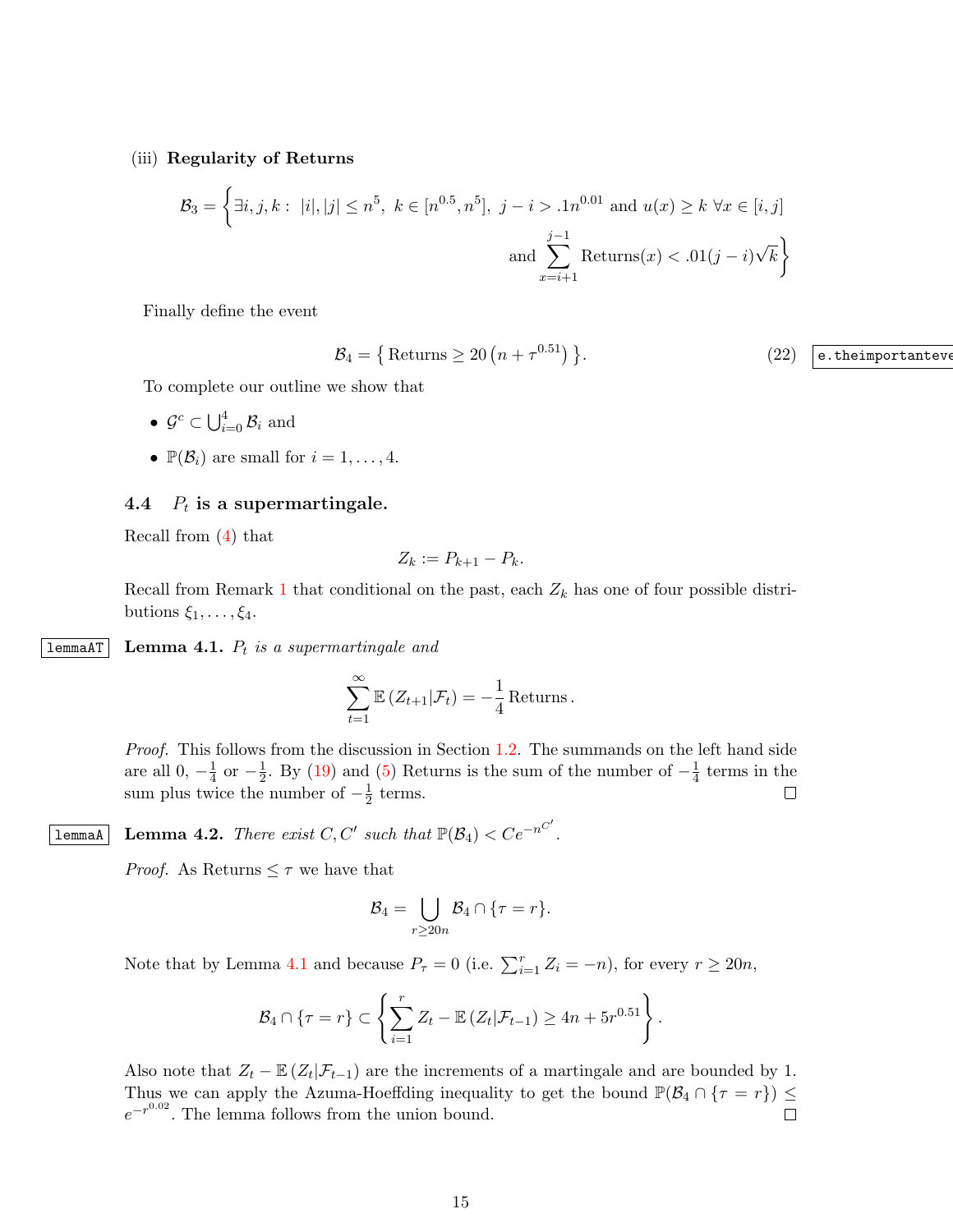Now define the new event

<span id="page-15-6"></span>
$$
\mathcal{E} = \mathcal{G}^c \cap \mathcal{B}_0^c \cap \mathcal{B}_1^c \cap \mathcal{B}_2^c,\tag{23} \boxed{\text{reg23}}
$$

where all the events are defined in Subsection [4.3.](#page-13-1) Remember the event  $\mathcal G$  is that the odometer at the origin is less than a large constant times  $n^{4/3}$  and the events  $\mathcal{B}_0^c$ ,  $\mathcal{B}_1^c$  and  $\mathcal{B}_2^c$  are regularity conditions on the odometer. The key lemma needed for the proof of the upper bound is the following:

lemmaC Lemma 4.3.

<span id="page-15-1"></span>
$$
\mathcal{E} \cap \mathcal{B}_3^c \subset \mathcal{B}_4 \tag{24}
$$

<span id="page-15-5"></span>where  $\mathcal{B}_4$  was defined in [\(22\)](#page-14-1). Thus

<span id="page-15-2"></span>
$$
\mathbb{P}(\mathcal{G}^c) \leq \mathbb{P}(\mathcal{B}_0) + \mathbb{P}(\mathcal{B}_1) + \mathbb{P}(\mathcal{B}_2) + \mathbb{P}(\mathcal{B}_3) + \mathbb{P}(\mathcal{B}_4). \tag{25} \boxed{\text{felix}}
$$

<span id="page-15-4"></span>Assuming  $(24)$ ,  $(25)$  follows by taking the union bound. We postpone the proof of  $(24)$ to Section [4.8](#page-19-0) and proceed to finishing the proof of the upper bound in Theorem [1.1.](#page-1-0)

**Lemma 4.4.** There exist positive constants  $D, C'$  and  $\gamma$  such that

$$
\mathbb{P}(\mathcal{B}_0), \mathbb{P}(\mathcal{B}_1), \mathbb{P}(\mathcal{B}_2), \mathbb{P}(\mathcal{B}_3), \mathbb{P}(\mathcal{B}_4) < D e^{-C'n^{\gamma}}.
$$

*Proof.*  $\mathbb{P}(\mathcal{B}_0)$  and  $\mathbb{P}(\mathcal{B}_1)$  are bounded by Proposition [3.1.](#page-7-3)  $\mathbb{P}(\mathcal{B}_4)$  is bounded by Lemma [4.2.](#page-14-2) The bounds for  $\mathbb{P}(\mathcal{B}_2)$  and  $\mathbb{P}(\mathcal{B}_3)$  appear as Lemmas [4.5](#page-15-0) and [4.10,](#page-18-0) which appear in Sections [4.6](#page-15-3) and [4.7](#page-16-0) respectively.  $\Box$ 

#### 4.5 Proof of the upper bound

Thus by [\(25\)](#page-15-2) and Lemma [4.4,](#page-15-4) there exists  $\epsilon > 0$ , such that for large enough n,

<span id="page-15-7"></span>
$$
\mathbb{P}(\mathcal{G}) > 1 - e^{-n^{\epsilon}},\tag{26}
$$

 $\Box$ 

where G was defined in  $(17)$ . The proof of the upper bound is hence complete. In the following sections we bound  $\mathbb{P}(\mathcal{B}_2)$  and  $\mathbb{P}(\mathcal{B}_3)$ .

#### <span id="page-15-3"></span><span id="page-15-0"></span>4.6 The probability of the bad events



**LemmaF** Lemma 4.5. There exist positive constants  $C, C'$  and  $\gamma$  such that

$$
\mathbb{P}(\mathcal{B}_2) < Ce^{-C'n^{\gamma}}
$$

.

<span id="page-15-8"></span>We first introduce a definition.

notationfluc1 Definition 6. Let  $\Delta^x(k)$  denote the quantity such that, after k pairs have been emitted from x, there are  $k + \Delta^x(k)$  particles that moved to the right (i.e. to  $x + 1$ ) and  $k - \Delta^x(k)$ particles that have moved to the left (i.e. to  $x - 1$ ). Notice that this is just a function of the stack of variables  $X_i^x, Y_i^x$  at the site x.

> *Proof of Lemma [4.5.](#page-15-0)* Without loss of generality, we assume that  $x \geq 0$ . Recall from Subsection [4.3](#page-13-1) (ii) that

$$
m(x) = \min\left\{n, \min_{0 \le y \le x} u(y)\right\}.
$$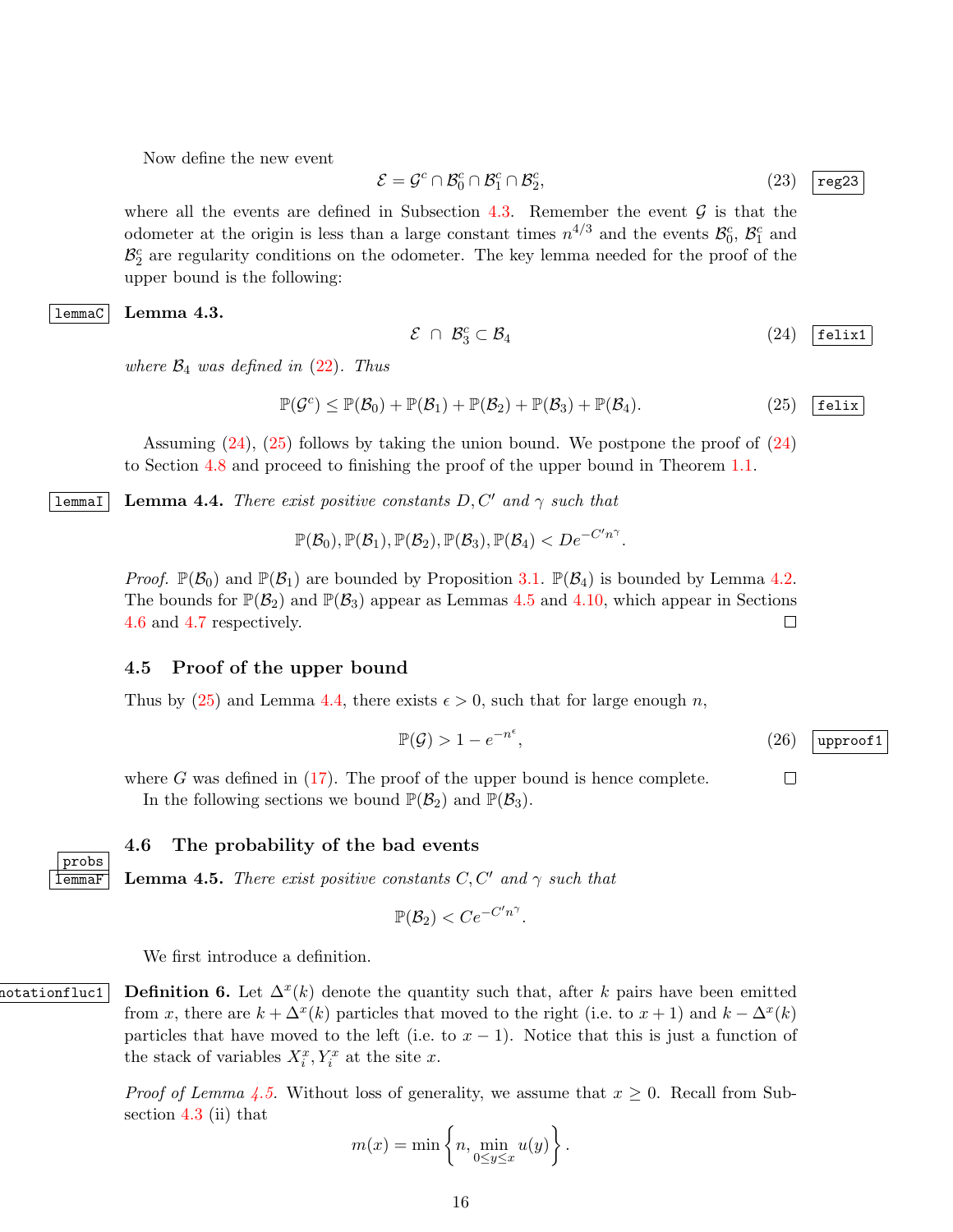Suppose that at some time t exactly k pairs have been emitted from x, and exactly  $k'$  pairs have been emitted from  $x + 1$ . Then, the number of particles to the right of x is

$$
k + \Delta^x(k) - (k' - \Delta^{x+1}(k'))
$$

This holds for all times  $t$ , in particular for the time when the process stops (at which time  $k = u(x)$  and  $k' = u(x+1)$ . Let  $\Delta^x = \Delta^x(u(x))$  and  $\Delta^{x+1} = \Delta^{x+1}(u(x+1))$ . Since for any  $0 \leq y \leq x$ , the number of particles that settle to the right of x is at most the number  $2u(y)$  of particles emitted from y (recall u counts emitted pairs), we have

$$
0 \le u(x) + \Delta^x - (u(x+1) - \Delta^{x+1}) \le 2m(x).
$$

Rearranging, we get

$$
-\Delta^x - \Delta^{x+1} \le u(x) - u(x+1) \le 2m(x) - \Delta^x - \Delta^{x+1}.
$$

Then the event  $\mathcal{B}_2$  implies that

$$
\exists x \in [-n^5, n^5]
$$
 and k,  $n^{0.5} \le k \le n^{4.1}$ :  $|\Delta^x(k)| > .5k^{0.51}$ .

The result follows from standard concentration results of random walks (cf. [A.1\)](#page-41-0) and union bounding over all possible values of x and k. Thus the result holds for some appropriate  $C, C'$  and  $\gamma$ . We omit the details.  $\Box$ 

We bound the probability of  $\mathcal{B}_3$  next. However we need a few preliminary results first. Furthermore, in this context we work with a slightly modified but an equivalent setting.

#### <span id="page-16-0"></span>4.7 Merged stacks

We describe another process  $(\eta'_1(\cdot,\cdot),\eta'_2(\cdot,\cdot))$  which has the same law as the process  $(\eta_1(\cdot,\cdot),\eta_2(\cdot,\cdot))$ defined in Definition [2.](#page-4-1)

In this version, analogous to  $(6)$  the source of randomness is a set of independent variables (modified stacks)

<span id="page-16-1"></span>
$$
\omega' = (X_i^x, Y_i^x, \bar{X}_i^x, \bar{Y}_i^x)_{x \in 3\mathbb{Z}, i \in \mathbb{N}}.\tag{27}
$$

with  $\mathbb{P}(X_i^x = \pm 1) = P(Y_i^x = \pm 1) = \mathbb{P}(\bar{X}_i^x = \pm 1) = \mathbb{P}(\bar{Y}_i^x = \pm 1) = \frac{1}{2}$ . Denote by  $\Omega'$  the set of all stacks  $\omega'$ . Note that stacks are located only at every  $x \in 3\mathbb{Z}$ .

Informally, the *i*<sup>th</sup> firing from  $x \in 3\mathbb{Z}$  uses moves  $X_i^x$  and  $Y_i^x$  as before, but the *i*<sup>th</sup> firing from the set  $\{x-1, x+1\}$  uses moves  $\pm \bar{X}_i^x$  and  $\pm \bar{Y}_i^x$  according to whether the firing was from  $x-1$  or  $x+1$  respectively. We refer to  $(\bar{X}_i^x, \bar{Y}_i^x)_{i\geq 1}$  as the merged stacks of  $x-1$  and  $x+1$ .

Formally, given a firing sequence  $s = (x_0, \ldots, x_{K-1})$ , we define  $(\eta'_1(\cdot, k), \eta'_2(\cdot, k))$  inductively as follows. If  $x_k \in 3\mathbb{Z}$  then

$$
\eta'_1(\cdot, k + 1) = \eta'_1(\cdot, k) - \delta(x_k) + \delta(x_k + X_{i_k}^{x_k})
$$
  

$$
\eta'_2(\cdot, k + 1) = \eta'_2(\cdot, k) - \delta(x_k) + \delta(x_k + Y_{i_k}^{x_k})
$$

where  $i_k = #\{j \leq k : x_j = x_k\}$ . If  $x_k \in 3\mathbb{Z} \pm 1$  then

$$
\eta'_1(\cdot, k+1) = \eta'_1(\cdot, k) - \delta(x_k) + \delta(x_k \mp \bar{X}_{i'_k}^{x_k+1})
$$
  

$$
\eta'_2(\cdot, k+1) = \eta'_2(\cdot, k) - \delta(x_k) + \delta(x_k \mp \bar{Y}_{i'_k}^{x_k+1})
$$

where  $i'_{k} = \#\{j \leq k : x_{j} \in \{x_{k}, x_{k} \mp 2\}\}.$ 

To compare the modified process to the original we use the following Proposition.

sect:version2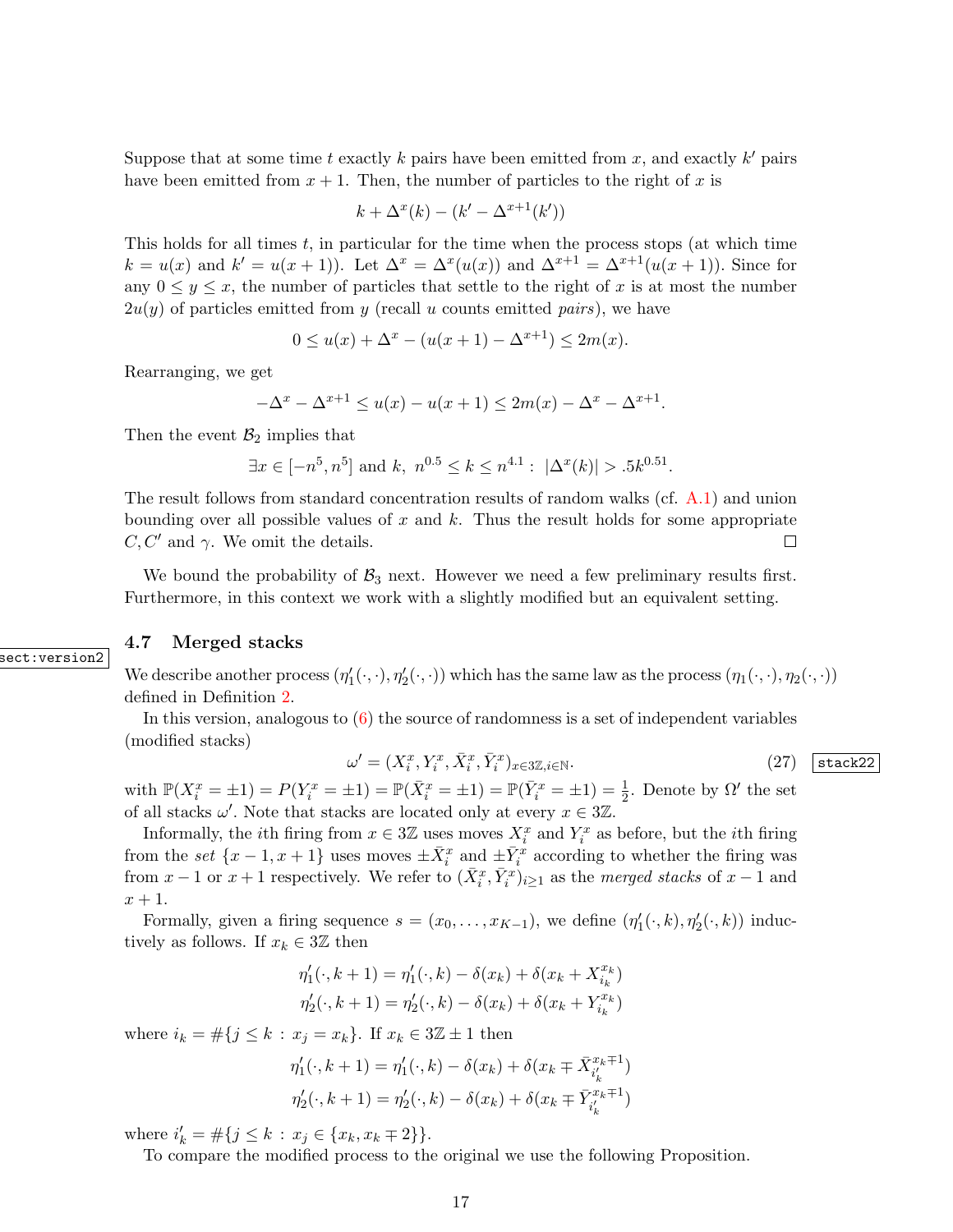|p.cards | Proposition 4.6. Let  $(Z_i)_{i\in I}$  be independent uniform  $\pm 1$ -valued random variables indexed by a countable set I. Let  $i_1, i_2, \ldots \in I$  be a sequence of distinct random indices and  $\xi_1, \xi_2, \ldots$ a sequence of  $\pm 1$ -valued random variables such that for all  $k \geq 1$  both  $i_k$  and  $\xi_k$  are measureable with respect to  $\mathcal{F}_{k-1} := \sigma(Z_{i_\ell})_{1 \leq \ell \leq k-1}$ . Then  $(\xi_k Z_{i_k})_{k \geq 1}$  is an i.i.d. sequence.

> *Proof.* We proceed by induction on  $\ell$  to show that  $(\xi_k Z_{i_k})_{1 \leq k \leq \ell}$  is i.i.d. Since  $\xi_{\ell}$  and  $i_{\ell}$  are  $\mathcal{F}_{\ell-1}$ -measureable, and  $i_{\ell}$  is distinct from  $i_1, \ldots, i_{\ell-1}$  we have

$$
\mathbb{E}(\xi_{\ell}Z_{i_{\ell}}|\mathcal{F}_{\ell-1})=\xi_{\ell}\mathbb{E}(Z_{i_{\ell}}|\mathcal{F}_{\ell-1})=0.
$$

Since  $\xi_{\ell} Z_{i_{\ell}}$  is  $\pm 1$ -valued the proof is complete.

Recall  $\Omega$  the set of all stacks  $\omega$  defined by the original process, and  $\Omega'$ , the set of all stacks  $ω'$  defined by the modified process. Let  $τ(ω)$  denote the stopping time of the sequence  $ω$  and similarly  $\tau(\omega')$ . Furthermore, denote by  $(o_\tau, w_\tau)(\omega)$  the *final configuration* after performing  $\omega$ , and by  $(o'_\tau, w'_\tau)(\omega')$  the final configuration of the process after performing  $\omega'$ .

<span id="page-17-1"></span>equi12 Lemma 4.7. There is a measure-preserving map  $\phi : \Omega' \to \Omega$  such that with the firing rule described in the proof of Lemma [3.5,](#page-10-0)

$$
(\eta'_1(\cdot,\cdot),\eta'_2(\cdot,\cdot))\stackrel{d}{=}(\eta_1(\cdot,\cdot),\eta_2(\cdot,\cdot)).
$$

In particular,  $\tau(\phi(\omega')) = \tau(\omega')$ ,  $(o'_\tau, w'_\tau)(\omega') = (o_\tau, w_\tau)(\phi(\omega'))$  and the odometer counts in both the processes are same.

*Proof.* Given  $\omega' \in \Omega'$ , let  $x_1, x_2, \ldots$  be the resulting sequence following the firing rule de-scribed in the proof of Lemma [3.5,](#page-10-0) and let  $u(x)$  be the number of firings performed at x in the modified process. We set  $\phi(\omega') = (X_i^x, Y_i^x)_{x \in \mathbb{Z}, i \in \mathbb{N}}$  where if  $i \leq u(x)$  then  $X_i^x$  (resp.  $Y_i^x$ ) is the direction in which the *i*th oil (resp. *i*th water) exited  $x$  in the modified process.

If  $i > u(x)$  then we make an arbitrary choice (e.g. split the unused portion of each merged stack into even and odd indices).

It is important to note, that each  $x_k$  is measurable with respect to the  $\sigma$ -algebra  $\mathcal{F}'_{k-1}$ generated by the stack variables in  $\omega'$  used before time k, and that each stack variable in  $\omega'$ is used at most once. The stack variables used at time k have the form  $\zeta X$ ,  $\zeta Y$  where  $X, Y$ are stack variables not yet used and  $\xi = \mathbf{1}_{x_k \in 3\mathbb{Z}\cup (3\mathbb{Z}+1)} - \mathbf{1}_{x_k \in 3\mathbb{Z}-1}$  is a random sign that is measurable with respect to  $\mathcal{F}'_{k-1}$ . Conditional on  $\mathcal{F}'_{k-1}$ ,  $\xi X$  and  $\xi Y$  are independent uniform  $\pm 1$  random variables, and  $\phi$  is measure-preserving by Proposition [4.6.](#page-17-0)  $\Box$ 

Lemma [4.7](#page-17-1) allows us to switch between events defined in one version to the other. For  $x \in 3\mathbb{Z}$  let

$$
W^x(\ell)=\frac{\bar{X}^x_\ell-\bar{Y}^x_\ell}{2}
$$

where  $\bar{X}_{\ell}^x$ ,  $\bar{Y}_{\ell}^x$  are defined in [\(27\)](#page-16-1). This represents the change in the difference of oil and water particles at x when the  $\ell^{th}$  firing takes place from the set  $\{x-1, x+1\}$ . Clearly  $W^x(\ell)$ has the same distribution as one step of a symmetric lazy random walk. Now define

$$
\tilde{R}^x(k) = # \left\{ 0 \le j \le k : \sum_{\ell=1}^j W^x(\ell) = 0 \right\}.
$$

Define  $\mathcal{B}'_3$  to be the event that there exist three integers  $i, j, k$  such that

18

<span id="page-17-0"></span>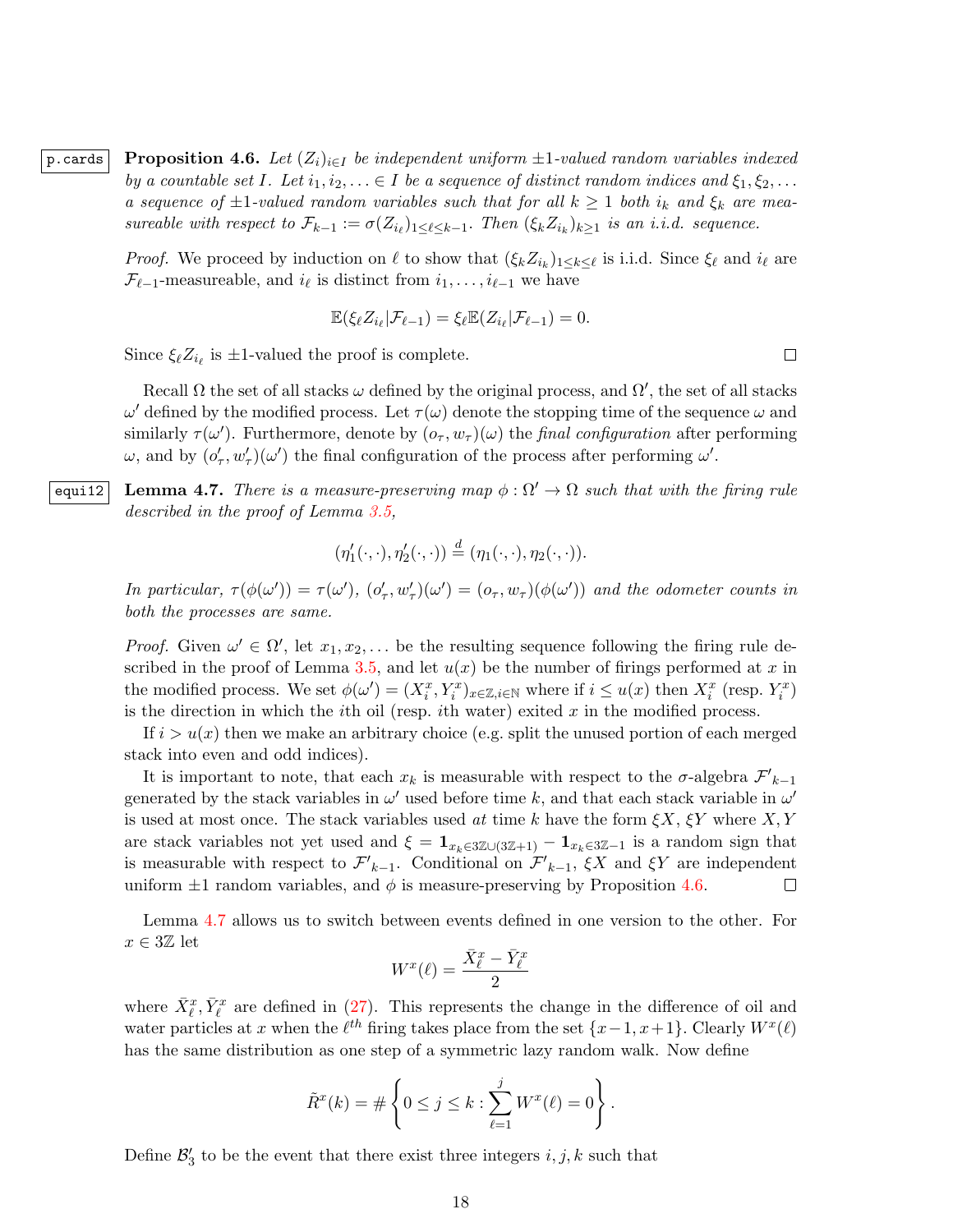- 19
- **lemmaG** Lemma 4.10. There exist positive constants  $C, C'$  and  $\gamma$  such that

so the lemma is true for some choice of  $C, C'$  and  $\gamma$ .

<span id="page-18-0"></span>The bound on  $\mathbb{P}(\mathcal{B}_3)$  is now a corollary.

 $\mathbb{P}(\mathcal{B}_3) < Ce^{-C'n^{\gamma}}.$ 

$$
4n^{15}
$$
 choices of  $i,j$  and  $k$  there exists positive constants  $c,c'$  and  $\gamma'$  
$$
\mathbb{P}(\mathcal{B}_3')<4n^{15}ce^{-c'n^{\gamma'}}
$$

$$
\mathbb{P}\left(\sum_{x\in(i,j),3|x} \tilde{R}^x(.9k) < .01\sqrt{k}(j-i)\right)
$$
\n
$$
< \mathbb{P}\left(\#\left\{x\in(i,j),3|x \;:\; \tilde{R}^x(.9k) > .1\sqrt{k}\right\} < \frac{1}{10}(j-i)\right)
$$
\n
$$
< ce^{-c'n^{0.1}},
$$
\nwhere  $c, c'$  are positive constants.

P

<span id="page-18-2"></span>

Proof. See Chapter III, Section 5 of [\[9\]](#page-44-11).

**LemmaK** Lemma 4.9. There exist positive constants  $C, C'$  and  $\gamma$  such that

 $\mathbb{P}(\mathcal{B}'_3) < Ce^{-C'n^{\gamma}}.$ 

*Proof.* Fix  $i, j, k$  and  $x \in (i, j)$ . Then, from Lemma [4.8](#page-18-1) it follows

 $\mathbb{P}\left(\tilde{R}^x(.9k) > .1\right)$ √  $\overline{k}$ )  $\geq \frac{1}{2}$ 

 $\sqrt{ }$  $\setminus$ 

 $\frac{1}{2}$ . Now using the independence of the stacks at the multiples of three, we get,  $(.9k) < .01\sqrt{ }$ 

 $(iv) \quad \sum$  $\tilde{R}^x(.9k) < .01\sqrt{k}(j-i).$ 

(i)  $|i|, |j| \leq n^5$ ,

Then for all l,

As there are at most

such that

(ii)  $j - i \geq 0.1n^{0.01}$ ,

(iii)  $k \in [n^{0.5}, n^5]$  and

We now state a standard fact about number of returns to origin for the simple random walk

 $x \in (i,j), 3|x$ 

<span id="page-18-1"></span>on Z.

srwreturns Lemma 4.8. Let  $\{S_i\}_{i\geq 0}$  be a lazy simple random walk on Z started at the origin. Let

 $\mathbb{P}\left(\right.{\rm Zeros}(.9l)>.1$ 

$$
Zeros(l) = #\{i : 0 \le i \le l \text{ and } S_i = 0\}.
$$

√

 $\overline{l}$   $\geq \frac{1}{2}$  $\frac{1}{2}$ .

 $\Box$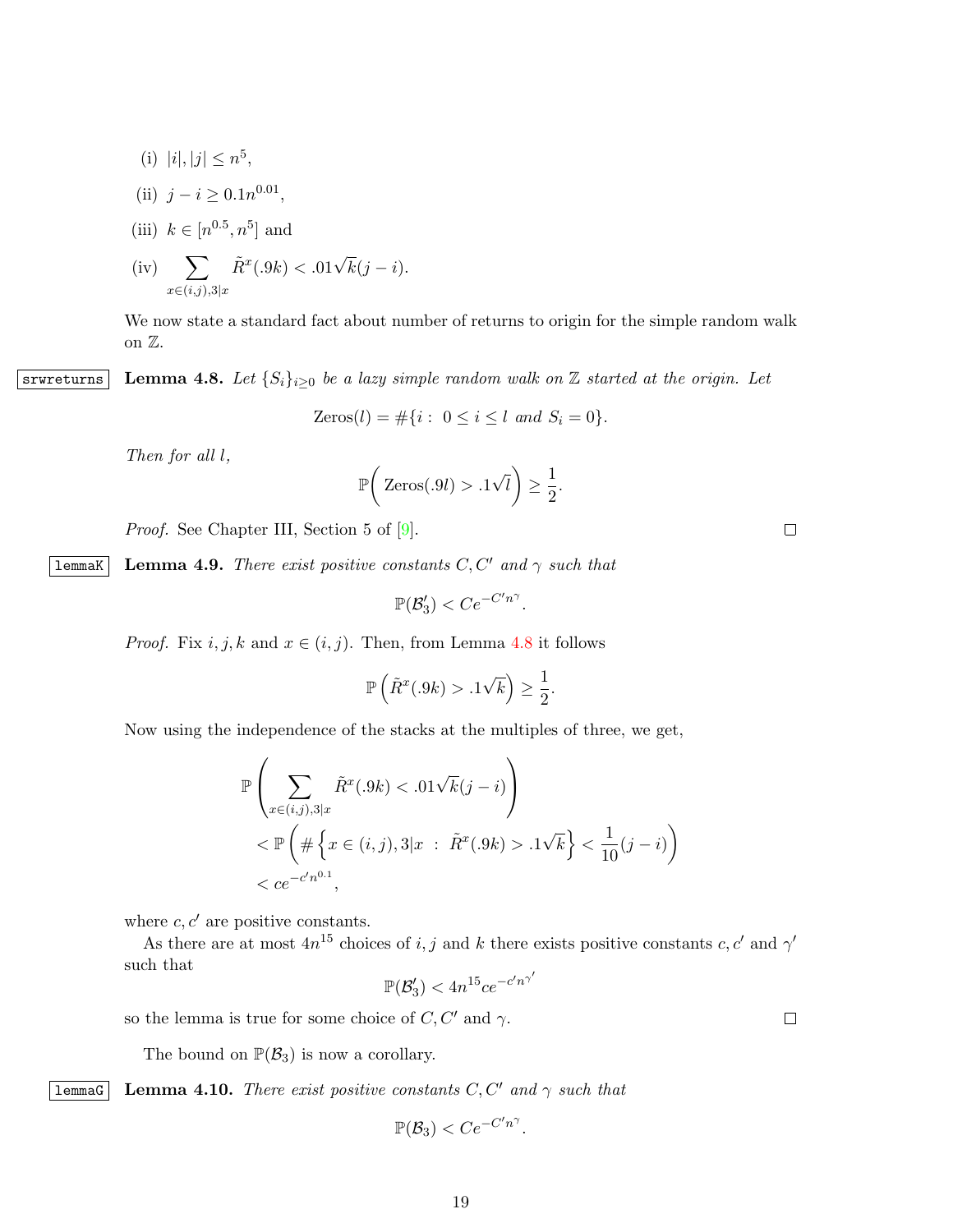*Proof.* Consider the map  $\phi$  defined in Lemma [4.7](#page-17-1) and the event  $\phi^{-1}(\mathcal{B}_3)$ . By the measure preserving property of  $\phi$ , we have  $\mathbb{P}(\mathcal{B}_3) = \mathbb{P}(\phi^{-1}(\mathcal{B}_3))$  where the two probabilities are in the two different probability spaces mentioned in the statement of Lemma [4.7.](#page-17-1) Note that the event  $\phi^{-1}(\mathcal{B}_3)$  implies  $\mathcal{B}'_3$ . This is because (iv) in the definition of  $\mathcal{B}'_3$  says

$$
\sum_{x \in (i,j),3|x} \tilde{R}^x(.9k) < .01\sqrt{k}(j-i)
$$

whereas in the definition of  $\mathcal{B}_3$  we have

$$
\sum_{x \in (i,j)} \tilde{R}^x(.9k) < .01\sqrt{k}(j-i).
$$

The proof now follows from Lemma [4.9.](#page-18-2)

The rest of this section is devoted to the key technical proof of Lemma [4.3,](#page-15-5) which is all that remains to finish off the proof of the upper bound in Theorem [1.1.](#page-1-0)



### <span id="page-19-0"></span>4.8 Proof of Lemma [4.3](#page-15-5)

We split the proof of Lemma [4.3](#page-15-5) into several lemmas. In particular, it will suffice to show that

<span id="page-19-2"></span>
$$
\frac{1}{2} \text{Returns} > 20n \tag{28}
$$

$$
\frac{1}{2} \text{Returns} > 20\tau^{0.51}.
$$
 (29)

<span id="page-19-4"></span>Recall that on the event  $\mathcal{E}$  (see [\(23\)](#page-15-6)), the height is much bigger than  $n^{4/3}$  but less than  $n^{4.05}$ , the odometer is supported inside  $[-n^5, n^5]$ , and gradient of the odometer is such that  $\mathcal{B}_2^c$  occurs.

garden Lemma 4.11. If the event  $\mathcal E$  occurs, then

<span id="page-19-3"></span>
$$
\tau \ge n^{5/3} \tag{30} \overline{\text{kingfelix}}
$$

and if  $\mathcal{E} \cap \mathcal{B}_3^c$  occurs, then

$$
\frac{1}{2} \text{Returns} > 20n.
$$

Proof. As usual, we choose to give a direct proof with explicit constants (which might be far from optimal), for sake of exposition.

If  $\mathcal{B}_0^c$  occurs then there exists

$$
x_* \in [-n^5, n^5]
$$
, such that  $u(x_*) = ||u||_{\infty}$ .

We now consider two cases.

**Case 1:** If  $||u||_{\infty}^{0.51} \leq 2n$ , then the events  $\mathcal{G}^c$  and  $\mathcal{B}_2^c$  imply that

<span id="page-19-1"></span>
$$
u(x) > 700000n^{4/3} > (800n^{2/3})^2,
$$
\n(31) 15now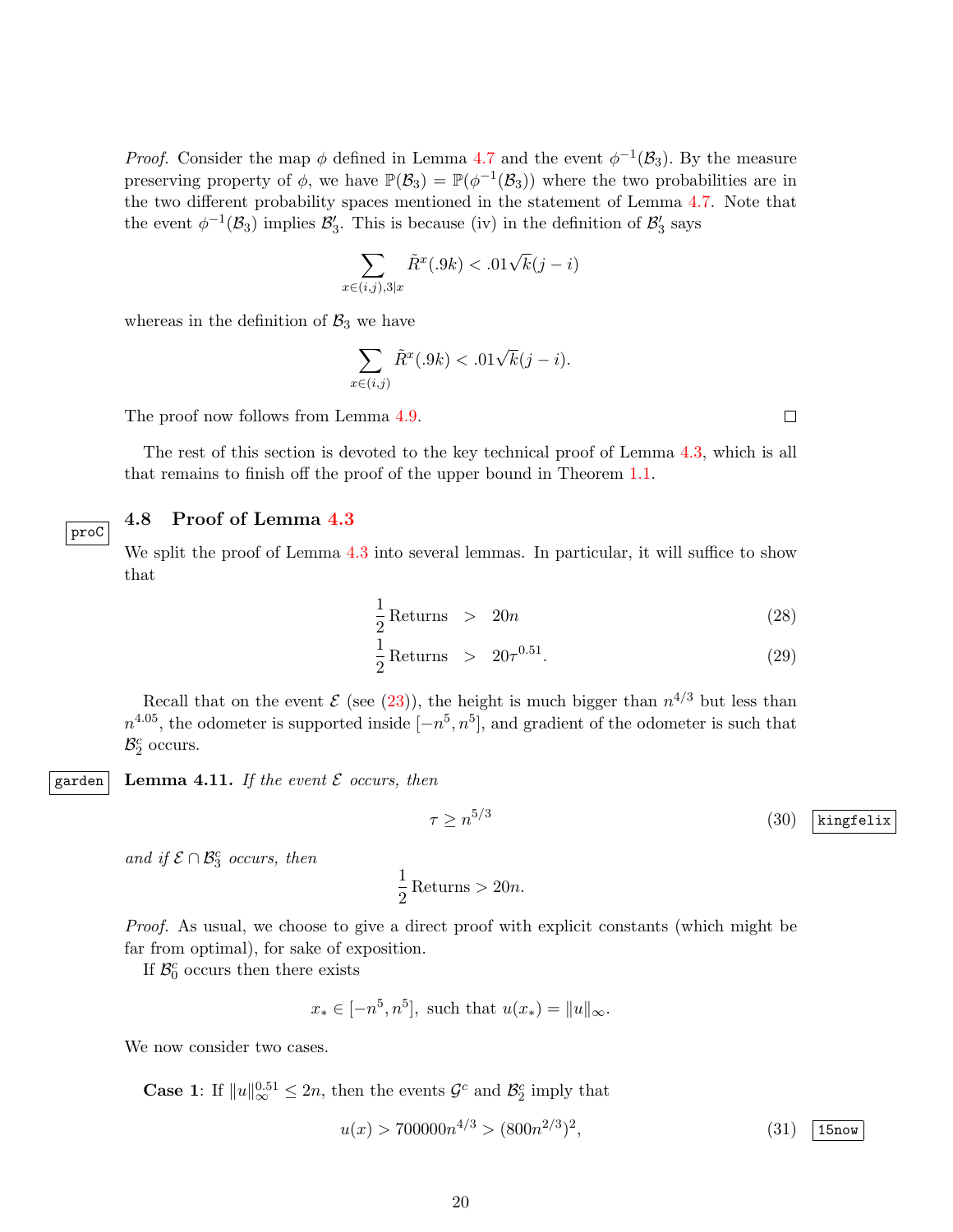for all  $x$  in the interval,

$$
X_0 := [x_* - 100n^{1/3}, x_* + 100n^{1/3}] \cap [-n^5, n^5].
$$

This follows from the event  $\mathcal{B}_0^c \cap \mathcal{B}_2^c$  by the same argument as in Remark [2.](#page-13-2) Then  $|X_0| \geq 100n^{1/3}$ , because by  $\mathcal{B}_0^c$ , we have  $x_* \in [-n^5, n^5]$  so at least one of the intervals

$$
[x_* - 100n^{1/3}, x_*]
$$
 or  $[x_*, x_* + 100n^{1/3}]$ 

is entirely contained in  $[-n^5, n^5]$ . Thus looking at the volume of the odometer in  $X_0$ , we have,

$$
\tau \ge \sum_{x \in X_0} u(x) \ge 700000 n^{4/3} |X_0| \ge n^{5/3},\tag{32} \quad \text{kingfelix2}
$$

and

partitioning

Returns 
$$
\ge \sum_{x \in X_0} \text{Returns}(x), \ge (100n^{1/3})(0.01)(800n^{2/3}) \ge 40n.
$$

The next to last inequality is by  $(31)$ , the size of  $X_0$  and the definition of  $\mathcal{B}_3^c$ . Thus we have obtained inequality [\(28\)](#page-19-2).

**Case 2:** If  $||u||_{\infty}^{0.51} > 2n$ , then one expects Returns to be even larger. Note that by  $\mathcal{B}_2^c$ every gradient is at most  $2||u||_{\infty}^{0.51}$ . Thus the odometer is at least  $||u||_{\infty}/2$  over an interval of length  $||u||_{\infty}^{0.49}/2 \ge n^{0.1}$ . We take  $X_0$  to be this interval. Thus by  $\mathcal{B}_3^c$ ,

Returns 
$$
\ge \sum_{x \in X_0} \text{Returns}(x) \ge (\|u\|_{\infty}^{0.49} / 2)(0.01)(\|u\|_{\infty}^{0.5}) \ge 40n.
$$

#### <span id="page-20-0"></span>4.9 Partitioning Base.

Inequality [\(29\)](#page-19-2) is more involved to verify. However it relies on the observation that at most sites, Returns $(x) \approx \sqrt{u(x)}$ , (since the number of returns to the origin for a random walk in  $u(x)$  steps is roughly about  $\sqrt{u(x)}$ ). Now if the value of  $u(x)$  does not change sharply (this is where the gradient bounds in the definition of  $\mathcal{B}_2$  are used) this then implies that

$$
Returns = \sum_{x} Returns(x) \gg \sqrt{\sum_{x} u(x)} = \sqrt{\tau}.
$$

Thus the proof proceeds by showing that there is a subset of Z which can be written as the union of not too small intervals, where the odometer is uniformly high and not too rough and contributes a constant fraction of  $\sum_{x} u(x)$ . On this set, the above inequality can be made precise.

Formally, we partition Base up into smaller intervals:

$$
\text{Base} = \bigcup_{i=-K'}^{K} \text{Base}_i
$$

where, for each i, we set each  $Base_i = [a_i, b_i]$  for some  $a_i$  and  $b_i$  which we describe in the following. We inductively define the Base<sub>i</sub> in a way so that on the event  $\mathcal E$  and for most i we have

$$
b_i - a_i > .1n^{0.01}.\tag{33}
$$
  $\boxed{\text{eq:either}}$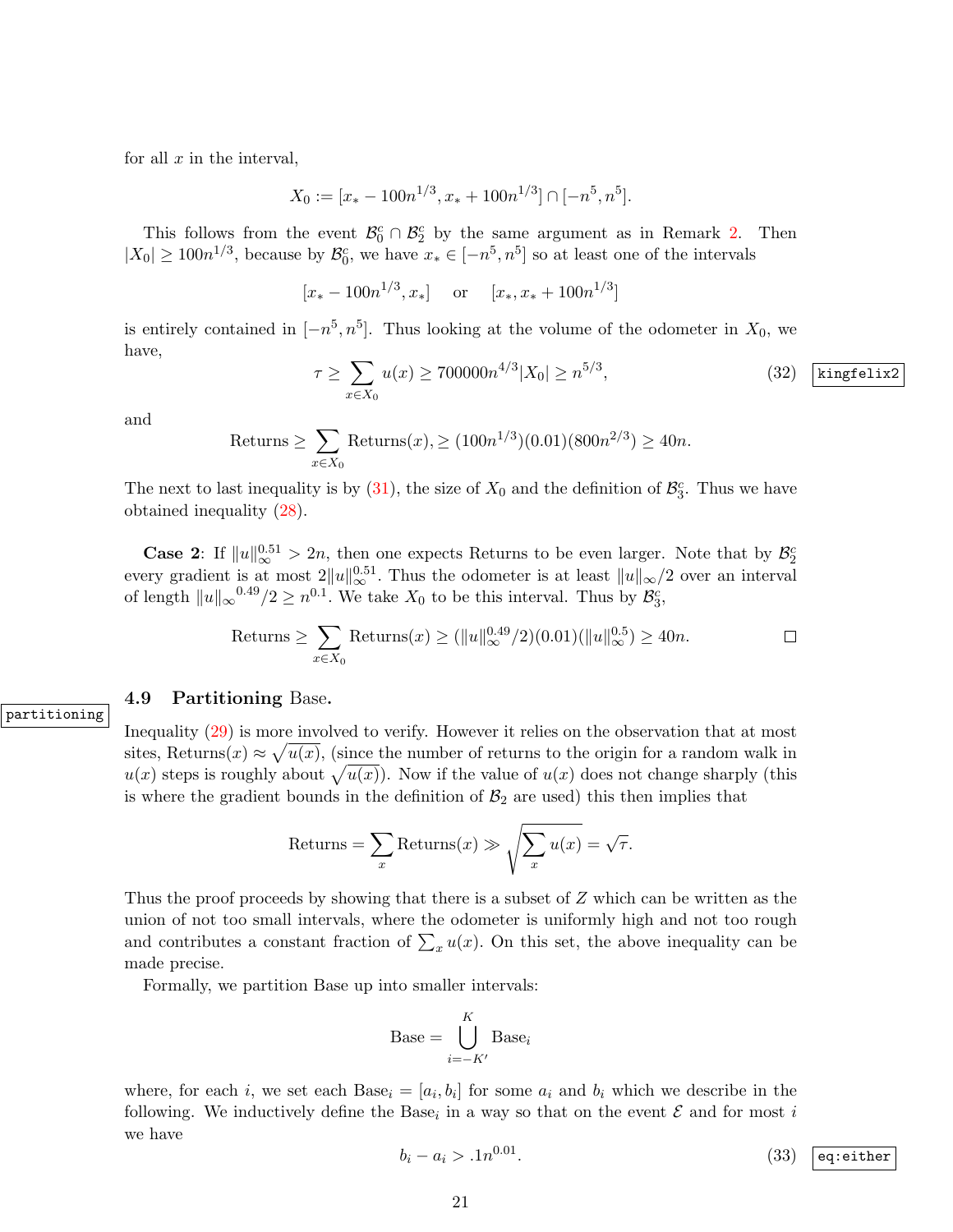This will involve a series of estimates like in Remark [2.](#page-13-2) Define  $h_j = n^{4.05-.05j}$  for  $j = 0$  to  $j = 68$  and  $h_{69} = 0$ . Let

$$
H = \{h_j : j = 1 \dots 68\}.
$$

Let j' be such that  $h_{j'}$  is the closest value in H to  $u(0)$ . Let

$$
b_0 = \inf \{x : x \ge 0 \text{ and } u(x+1) \notin (h_{j'+1}, h_{j'-1})\}.
$$

We say that Base<sub>0</sub> starts at height  $h_{j'}$  and ends at height  $h_{j''} \in H$  where  $j''$  is defined so that  $h_{j''}$  is the closest element of H to  $u(b_0 + 1)$ .

Now we inductively define  $Base_{i+1}$ . Suppose we have defined  $Base_i = [a_i, b_i]$  which ends at height  $h_k$ . We will inductively define  $Base_{i+1} = [a_{i+1}, b_{i+1}]$ . We let  $a_{i+1} = 1 + b_i$  and say Base<sub>i+1</sub> starts at height  $h_k \in H$ . Then we define

$$
b_{i+1} = \inf \{x : x \ge a_i \text{ and } u(x+1) \notin (h_{k+1}, h_{k-1})\}.
$$

We say the block  $Base_{i+1}$  ends at height  $h_{k'} \in H$  where  $h_{k'}$  is the closest element of H to  $u(b_i + 1)$  and  $h_{k'}$  is the closest element of H to  $u(b_i + 1)$ .

For the case of negative indices, the procedure is totally analogous. Finally, for all  $j \in \{0, ..., 68\}$  define,

> <span id="page-21-2"></span> $B_j :=$  the union of all Base<sub>i</sub> that start at  $h_j$  and have  $|$ Base<sub>i</sub> $| > .1n^{0.01}$  $(34)$  eq:def\_B\_j

<span id="page-21-0"></span>bruce Lemma 4.12. If a block Base<sub>i</sub> with  $i \geq 0$  starts at height  $h_j$  and ends at height  $h_{j'}$  then  $j' \neq j$ . On the event  $\mathcal E$  and  $j' < j < 68$  then

$$
b_i - a_i > .1n^{0.01}.
$$

Proof. The first statement is true because

$$
u(1+b_i) \notin (h_{k+1}, h_{k-1})
$$

so the closest element of H to  $u(1 + b_i)$  is not  $h_k$ . Consider an interval Base<sub>i</sub> with  $i \geq 0$ where Base<sub>i</sub> starts at height  $h_j$  and ends at height  $h_{j'}$  with  $j' < j$ . Over the course of such an interval the odometer increased by at least .49 $h_{j-1}$ , going from less than .5( $h_j + h_{j-1}$ ) to at least  $h_{j-1}$ . Since  $j < 68$  we have

$$
u(x) > h_{j+1} \ge h_{68} = n^{0.65} > n^{0.5}
$$

for all  $x \in \text{Base}_i$ . Thus the event  $\mathcal E$  implies

$$
u(x + 1) - u(x) < u(x)^{0.51} < (h_{j-1})^{0.51}.
$$

Thus by the choice of the  $h_i$  these intervals must have width at least

$$
b_i - a_i \ge \frac{.49h_{j-1}}{(h_{j-1})^{0.51}} \ge .49(h_{j-1})^{0.49} \ge 0.49n^{0.3} > .1n^{0.01}.
$$

 $\Box$ 

<span id="page-21-1"></span>The next to last inequality follows because  $j < 68$  so  $h_{j-1} \geq n^{0.7}$ .

springsteen Lemma 4.13. If E occurs and a block Base<sub>i</sub> with  $i > 0$  starts at height  $h_j$  and ends at height  $h_{j'}$  with  $j' > j$  then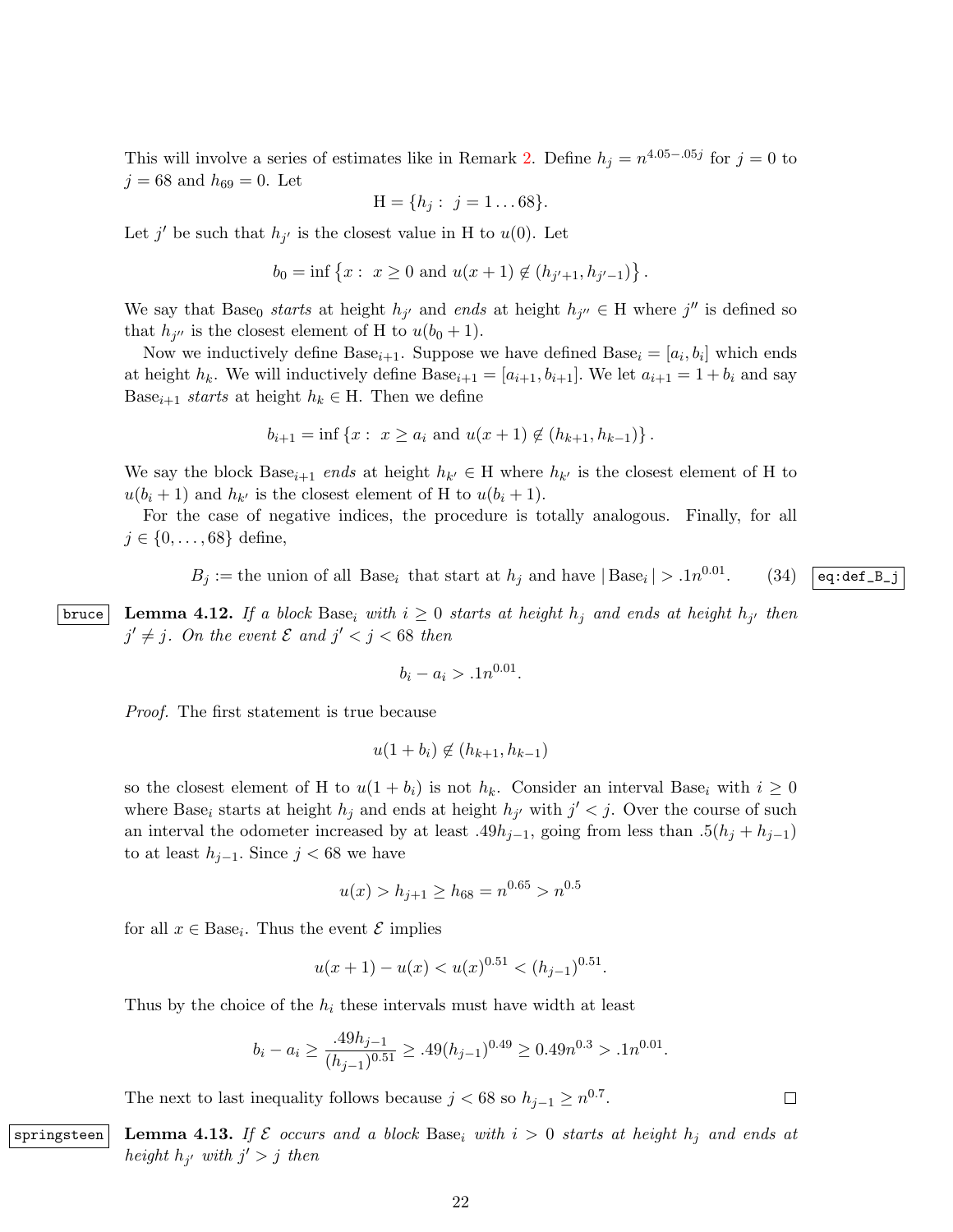- 1.  $b_i a_i > .1n^{0.01}$  or
- 2.  $68 \ge j \ge 60$  and for no k,  $0 \le k < i$  the block Base<sub>k</sub> starts at h<sub>j</sub> and ends at a height  $h_{k'}$  with  $k' > j$ .

*Proof.* Consider an interval Base<sub>i</sub> with  $i \geq 0$  where Base<sub>i</sub> starts at height  $h_i$  and ends at height  $h_{j'}$  with  $j' > j$ . Over the course of such an interval the odometer decreased by at least .49 $h_j$ , going from at least  $.5(h_j + h_{j+1})$  to at most  $h_{j+1}$ .

First we consider the case that  $j < 60$ . We have

$$
u(x) > h_{j+1} \ge h_{60} = n^{1.05}
$$

for all  $x \in \text{Base}_i$ . Thus the event  $\mathcal E$  implies

$$
u(x) - u(x+1) < 2m(x) + u(x)^{0.51} = 2n + u(x)^{0.51} < 3(h_j)^{0.96}.
$$

Thus by the choice of the  $h_i$  these intervals must have width at least

$$
b_i - a_i \ge \frac{.49h_j}{3(h_j)^{0.96}} \ge 0.15(h_j)^{0.04} > .1n^{0.01}.
$$

Next we consider the case that Base<sub>i</sub> ends at  $h_j$  with  $60 \leq j \leq 68$ . Suppose there exists  $k < i$  such that  $Base_k$  starts at  $h_j$  and ends at a height  $h_{k'}$  with  $k' > j$ . This implies that  $j < 68$  and

$$
m(x) \le h_{j+1} \le (h_j)n^{-0.05}
$$

for all  $x \in \text{Base}_i$ . Thus the event  $\mathcal E$  and  $j \leq 67$  implies  $u(x) > n^{0.65}$  and

$$
u(x) - u(x+1) < 2m(x) + u(x)^{0.51} < 3h_j n^{-0.05}.
$$

Thus these intervals must have width at least

$$
b_i - a_i \ge \frac{.49h_j}{3(h_j)n^{-0.05}} \ge 0.15n^{0.05} > .1n^{0.01}.
$$

**Remark 3.** We need to only worry about the case  $j' > j$  since otherwise the odometer does not decrease and only helps us in our arguments. The reason for separating the study of the case  $j' > j$  into  $j < 60$  and  $68 \ge j \ge 60$  is that apriori we have not ruled out that most of the contribution to  $\tau = \sum_x u(x)$  comes from small values of  $u(x)$ . In the gradient bound of  $m(x) = \min\{n, \min_{0 \le y \le x} u(y)\}\$  for  $x > 0$  (see definition of  $\mathcal{B}_2$ ) we use n as an upper bound for  $m(x)$  when  $u(x)$  is large  $(j < 60)$  and we use  $\min_{0 \le y \le x} u(y)$  as an upper bound for  $m(x)$  when  $u(x)$  is small  $(68 \ge j \ge 60)$ .

#### 4.10 Consequences of a regular gradient.

<span id="page-22-0"></span>Recall the definition of  $B_i$  from  $(34)$ .

existence Lemma 4.14. On the event  $\mathcal{E}$ , there exists  $i \in \{1, \ldots, 68\}$  such that

$$
\sum_{x \in B_i} u(x) \ge 0.01\tau.
$$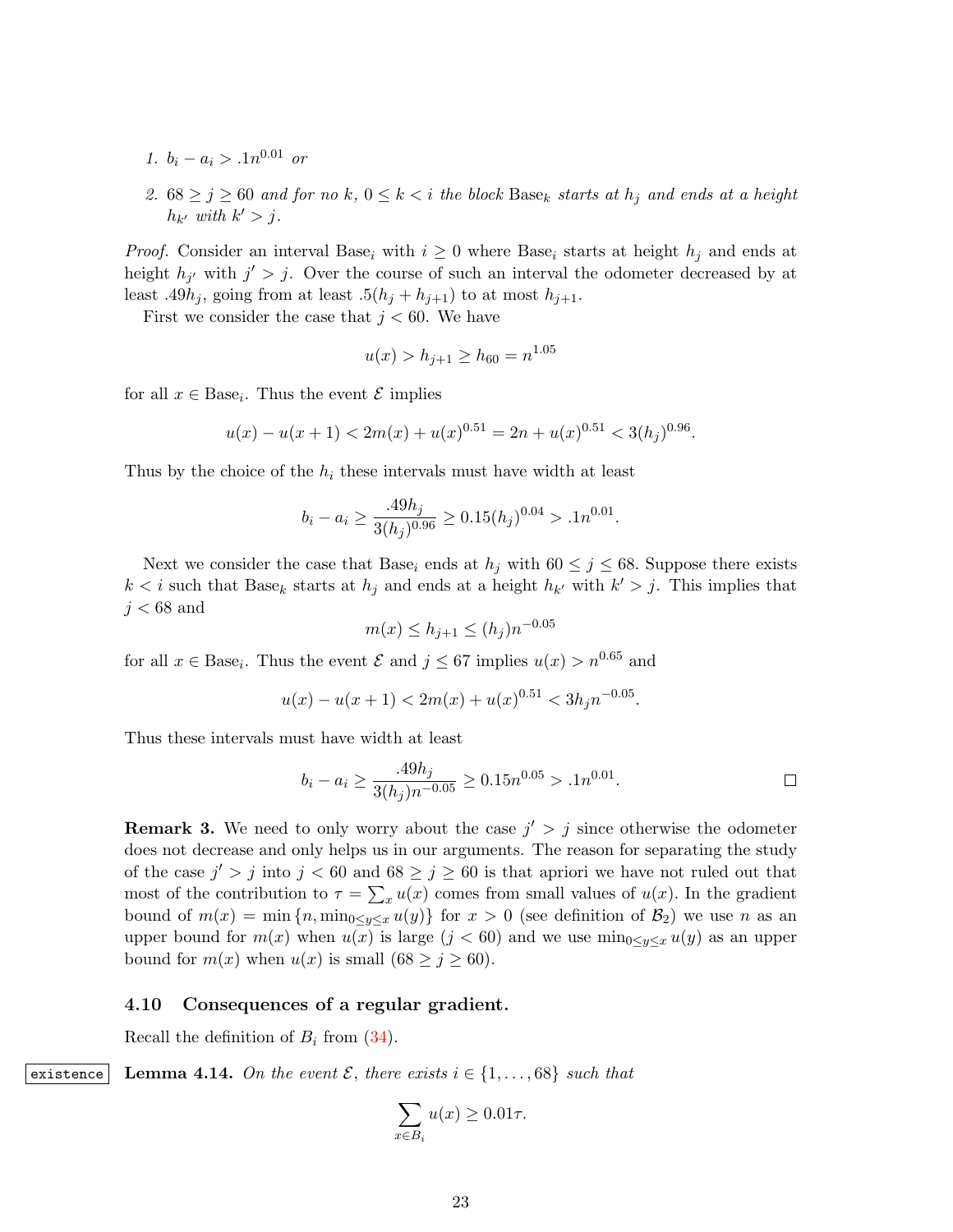Proof. Define

$$
B^* = \bigcup_{i:|\text{Base}_i| \le 0.1n^{0.01}} \text{Base}_i.
$$
  

$$
\sum u(x) \le 20n^{1.2}.
$$
 (35)  $\boxed{\text{hatchet}}$ 

We first show that

The lemma will follow easily from [\(30\)](#page-19-3), [\(35\)](#page-23-0) and the pigeonhole principle.

<span id="page-23-0"></span>x∈B<sup>∗</sup>

Let  $I = \{i : |\text{Base}_i| \leq 0.1n^{0.01}\}$ . First we show that  $|I| \leq 20$ . By Lemmas [4.12](#page-21-0) and [4.13](#page-21-1) for every  $i \in I$  there exists j,  $60 \le j \le 68$  such that Base<sub>i</sub> starts at height  $h_j$ . From this we draw two conclusions. First by the definitions of  $B^*$  and the Base<sub>i</sub> we have  $u(x) < n^{1.15}$ on  $B^*$ . Also for each such j, Lemma [4.13](#page-21-1) implies there exist at most two  $i \in I$  with  $Base_i$ starting at height  $h_j$ , at most one with  $i \geq 0$  and at most one with  $i \leq 0$ . These two facts combine to establish [\(35\)](#page-23-0) which completes the proof.  $\Box$ 

**Remark 4.** If we perform the analysis in the previous lemma to non-empty intervals  $Base_i$ that start at  $h_j \geq n^{1.4}$  we get that  $|\text{Base}_i| \geq 0.1n^{0.4}$ . This implies

$$
\tau \ge 0.1n^{0.4}h_{j+1} = .1n^{0.3}h_{j-1}.
$$

|ratio| Lemma 4.15. If  $B_j \neq \emptyset$  and E occurs, then

$$
\frac{\tau^{0.49}}{(h_{j-1})^{0.5}} \ge n^{0.1}
$$

.

*Proof.* If  $h_j \n\t\leq n^{1.35}$  then the result follows from the first part of Lemma [4.11.](#page-19-4) If  $h_j \geq n^{1.4}$ then it follows from the previous remark. П

#### 4.11 Consequences of Regular Returns.

<span id="page-23-1"></span>Recall the sequence  $h_i$  defined in Subsection [4.9.](#page-20-0)

library Lemma 4.16. For every  $j \in \{1, \ldots, 68\}$  the set  $B_j$  satisfies

$$
\sum_{x \in B_j} u(x) \le |B_j| h_{j-1}.
$$

Conditional on  $\mathcal{E} \cap \mathcal{B}_3^c$  for every  $j \in \{0, \ldots, 67\}$  the set  $B_j$  satisfies

$$
\sum_{x \in B_j} \text{Returns}(x) \ge 0.01 |B_j|(h_{j+1})^{1/2}.
$$

*Proof.* From the choice of the intervals Base<sub>j</sub> and  $B_i$  we have that

 $h_{i+1} \leq u(x) \leq h_{i-1}$ 

<span id="page-23-3"></span>for all  $x \in B_i$ . Also, by definition,  $B_i$  consists of a union of intervals of width at least .1 $n^{0.01}$ (cf. Equation  $(34)$ ). Therefore the second statement follows from the definition of  $\mathcal{B}_3^c$ .  $\Box$ 

volunteer Lemma 4.17. For all sufficiently large n conditional on  $\mathcal{E} \cap \mathcal{B}_3^c$  we have

$$
\frac{1}{2} \text{Returns} > 20\tau^{0.51}.
$$

<span id="page-23-2"></span>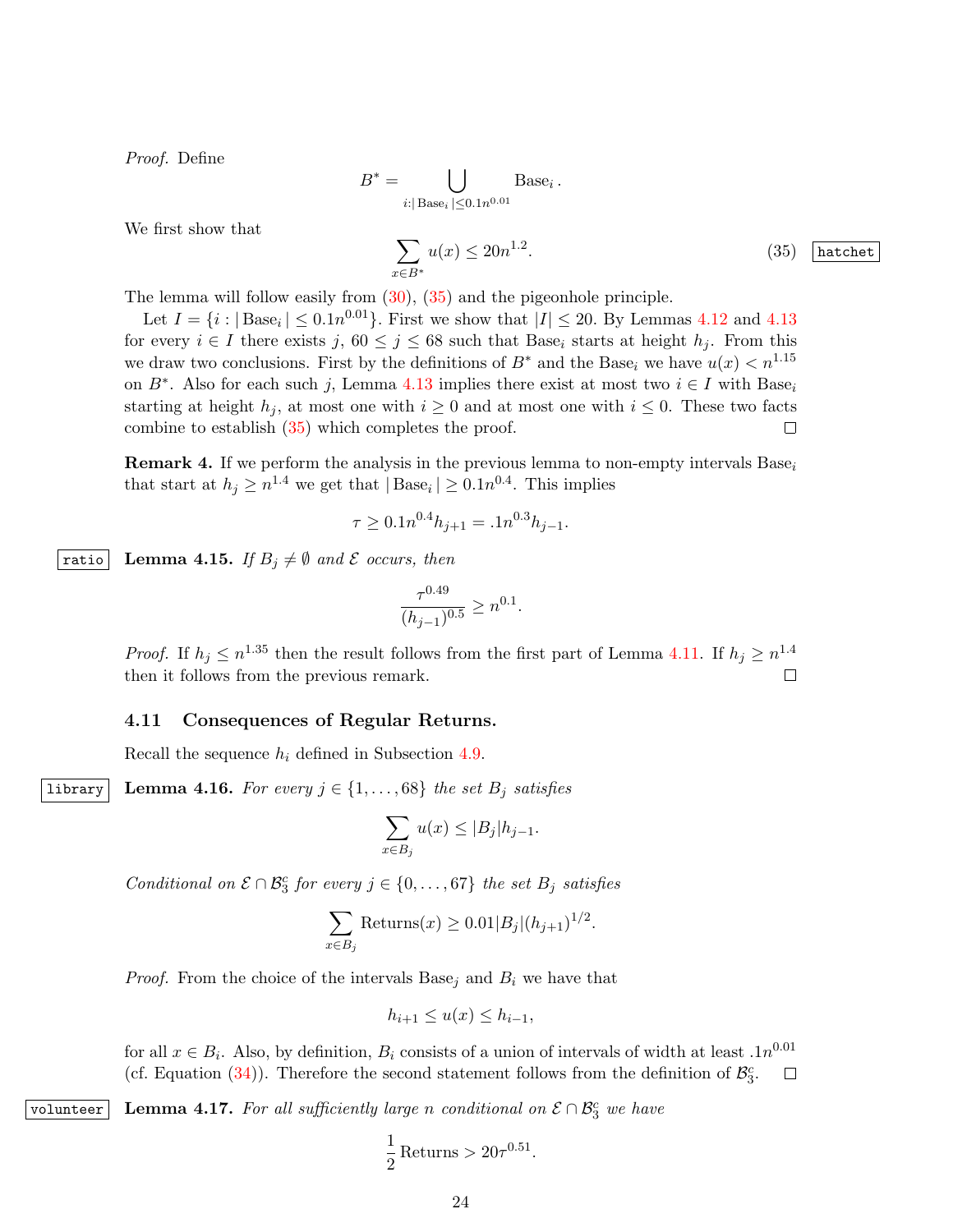*Proof.* As  $\mathcal{E}$  occurs, by Lemma [4.14](#page-22-0) we obtain that there exists a j such that

$$
\sum_{x \in B_j} u(x) \ge 0.01\tau.
$$

First, consider the case that  $j \in \{1, \ldots, 67\}$ . In this case, from Lemma [4.16](#page-23-1) it follows that

<span id="page-24-1"></span>
$$
|B_j|h_{j-1} \ge \sum_{x \in B_j} u(x) > 0.01\tau.
$$
 (36)  $\boxed{\text{eq:ineq\_B_j}}$ 

 $\Box$ 

Conditional on the event  $\mathcal{B}_3^c$ , the set  $B_j$  satisfies  $\sum_{x \in B_j} \text{Returns}(x) \geq 0.01 |B_j|(h_{j+1})^{1/2}$ , which implies

$$
\sum_{x \in B_j} \text{Returns}(x) \ge 0.01 |B_j|(h_{j+1})^{1/2}
$$
\n
$$
\ge 0.01 \left(\frac{.01\tau}{h_{j-1}}\right) (h_{j+1})^{1/2}
$$
\n
$$
= 0.0001 \left(\frac{h_{j+1}}{h_{j-1}}\right)^{1/2} \frac{\tau^{0.49}}{(h_{j-1})^{0.5}} \tau^{0.51}
$$
\n
$$
\ge 0.0001n^{-0.05}n^{0.1}\tau^{0.51}
$$
\n
$$
\ge 40\tau^{0.51}.
$$

The next to last line follows from Lemma [4.15,](#page-23-2) together with the definition of  $h_{j+1}$  and  $h_{j-1}$ , whereas the last inequality holds whenever n is sufficiently large.

Now consider  $j = 68$ . In this case, by Lemma [4.11](#page-19-4) we have  $\tau > n^{5/3}$  so  $\tau^{0.49} > n^{0.8}$  and

$$
\sum_{x \in B_{68}} \text{Returns}(x) \ge |B_{68}| \ge \frac{.01\tau}{n^{0.7}} = \frac{.01\tau^{0.51}\tau^{0.49}}{n^{0.7}} \ge 40\tau^{0.51},
$$

which ends the proof.

PROOF OF LEMMA [4.3.](#page-15-5) The proof is an easy consequence of Lemmas [4.11](#page-19-4) and [4.17.](#page-23-3)  $\Box$ 

# <span id="page-24-0"></span>5 Proofs of Theorem [1.1](#page-1-0) (Lower bound) and Theorem [1.2](#page-1-1)

lowerbound

The goal of this section is to prove part ii of Theorem [1.1.](#page-1-0) Theorem [1.2](#page-1-1) will follow. The proof begins by using the upper bound (part i) of Theorem [1.1](#page-1-0) to deduce a lower bound on the gradient of the odometer: Namely, there exists a constant  $\epsilon$  such that, with high probability, for  $x \in [0, \epsilon n^{1/3}]$  we have

$$
u(x) - u(x+1) \ge n/4.
$$

This in turn implies the lower bound (part ii) of Theorem [1.1:](#page-1-0) since  $u(\epsilon n^{1/3}) \geq 0$ , we have  $u(x) \geq \frac{1}{8}$  $\frac{1}{8} \epsilon n^{4/3}$  for all  $x \in [0, \frac{1}{2}]$  $\frac{1}{2}$  $\epsilon n^{4/3}$ .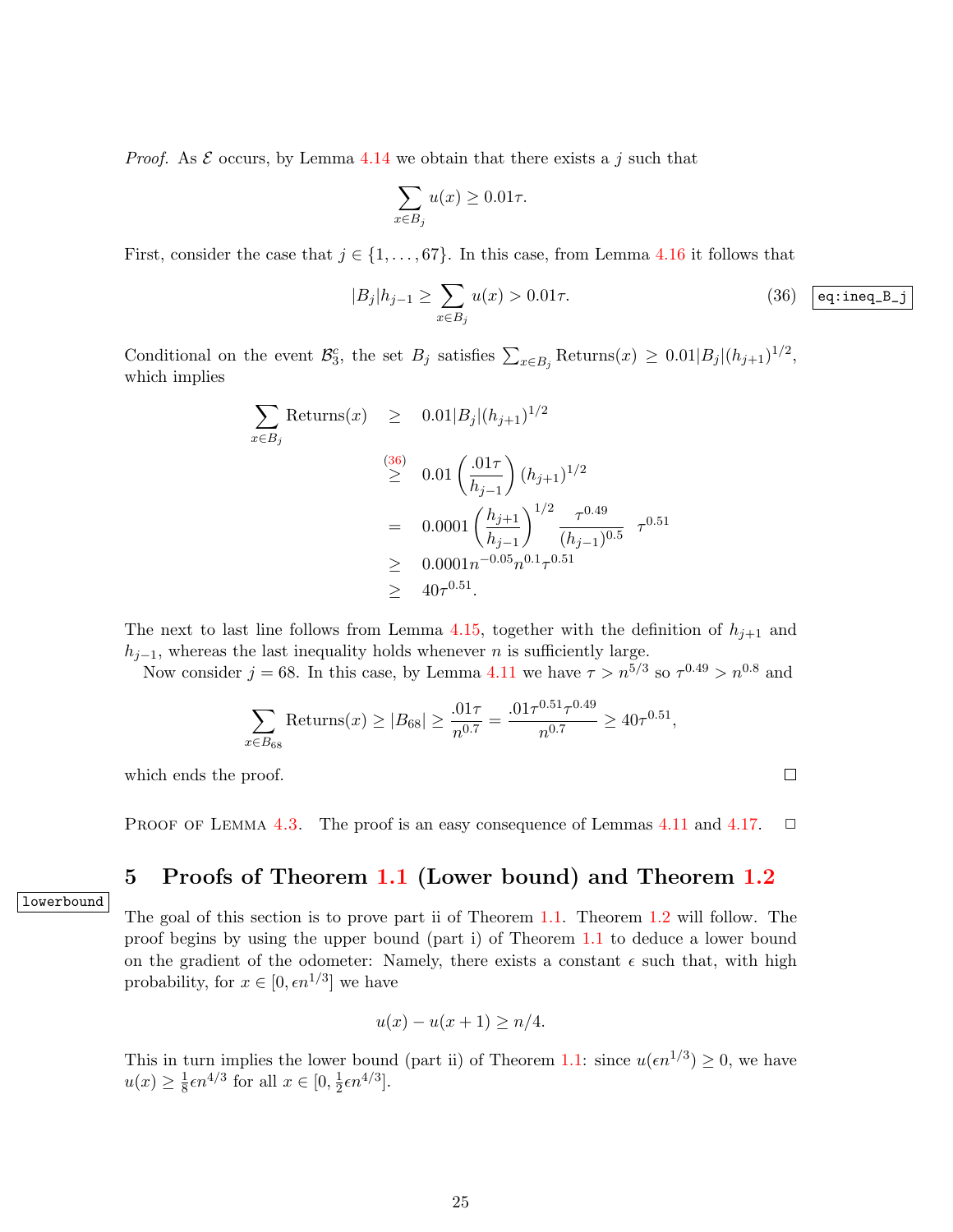#### 5.1 Maximum of lazy random walk

We collect here a few standard results about the running maximum of  $R_i$ , the lazy simple symmetric random walk on Z whose increments  $R_{i+1} - R_i$  are  $\pm 1$  with probability  $\frac{1}{4}$  each, and 0 with probability  $\frac{1}{2}$ . Let

$$
M(t) = \sup_{i < t} |R_i|.\tag{37}
$$
 
$$
\boxed{\text{supportation}}
$$

|mean1| Lemma 5.1. (i) Given  $\epsilon > 0$ , for all large  $t > 0$ 

$$
\mathbb{P}\left(M(t) > t^{1/2+\epsilon}\right) < e^{-t^{\epsilon/2}}.
$$

(ii) Given  $\epsilon > 0$ , for all large  $t > 0$ ,

$$
\mathbb{P}(M(t^{2+\epsilon}) < 2t) < e^{-t^{\epsilon/2}}.\tag{38}
$$

- (iii)  $\mathbb{E}(M(t)) = \Theta(\sqrt{t}).$
- (iv)  $\mathbb{E}(M(t)^2) = \Theta(t)$ .
- (v)  $\lim_{t\to\infty} t^{-1/2} \mathbb{E}|R_t| = \sqrt{\frac{1}{\pi}}$  $\frac{1}{\pi}$ .

*Proof.* The proofs of parts (i)-(iv) are standard. We refer the reader to  $\left|15\right|$ , Sections 21, 23]. By the central limit theorem,  $t^{-1/2}R_t \stackrel{d}{\to} Z$  where  $Z \sim N(0, \frac{1}{2})$  $\frac{1}{2}$ ), hence  $\mathbb{E}|Z| =$  $\sqrt{1/\pi}$ . Part (v) follows since the random variables  $t^{-1/2}R_t$  are uniformly integrable; see, for instance, [\[5,](#page-44-13) Theorem 3.5].  $\Box$ 

<span id="page-25-0"></span>

mean2 Lemma 5.2. Let

$$
\big\{M^i(n^{\frac{4}{3}})\big\}_{i=1}^{n^{1/3}}
$$

be a sequence of i.i.d. random variables with the same law as  $M(n^{\frac{4}{3}})$ . Then there exist positive constants  $D, \gamma$  such that

$$
\mathbb{P}\left(\sum_{i=1}^{n^{1/3}} M^i \left(n^{\frac{4}{3}}\right) < D n\right) > 1 - e^{-n^{\gamma}}.
$$

Proof of Lemma [5.2](#page-25-0) is deferred to Appendix [A.](#page-41-1)

## 5.2 Lower bound on the gradient of the odometer

For  $x \in \mathbb{Z}$  and a positive integer i we define the variable

<span id="page-25-1"></span>
$$
D^{x}(i) = \mathbf{1}_{(X_i^x = 1)} - \mathbf{1}_{(Y_i^x = 1)}
$$
\n(39) diff2

where the variables  $X_i^x, Y_i^x$  appear in [\(6\)](#page-6-1) in Section [2.](#page-6-0) Clearly

$$
D^{x}(i) = \begin{cases} -1 & \text{w.p. } 1/4 \\ 0 & \text{w.p. } 1/2 \\ 1 & \text{w.p. } 1/4. \end{cases}
$$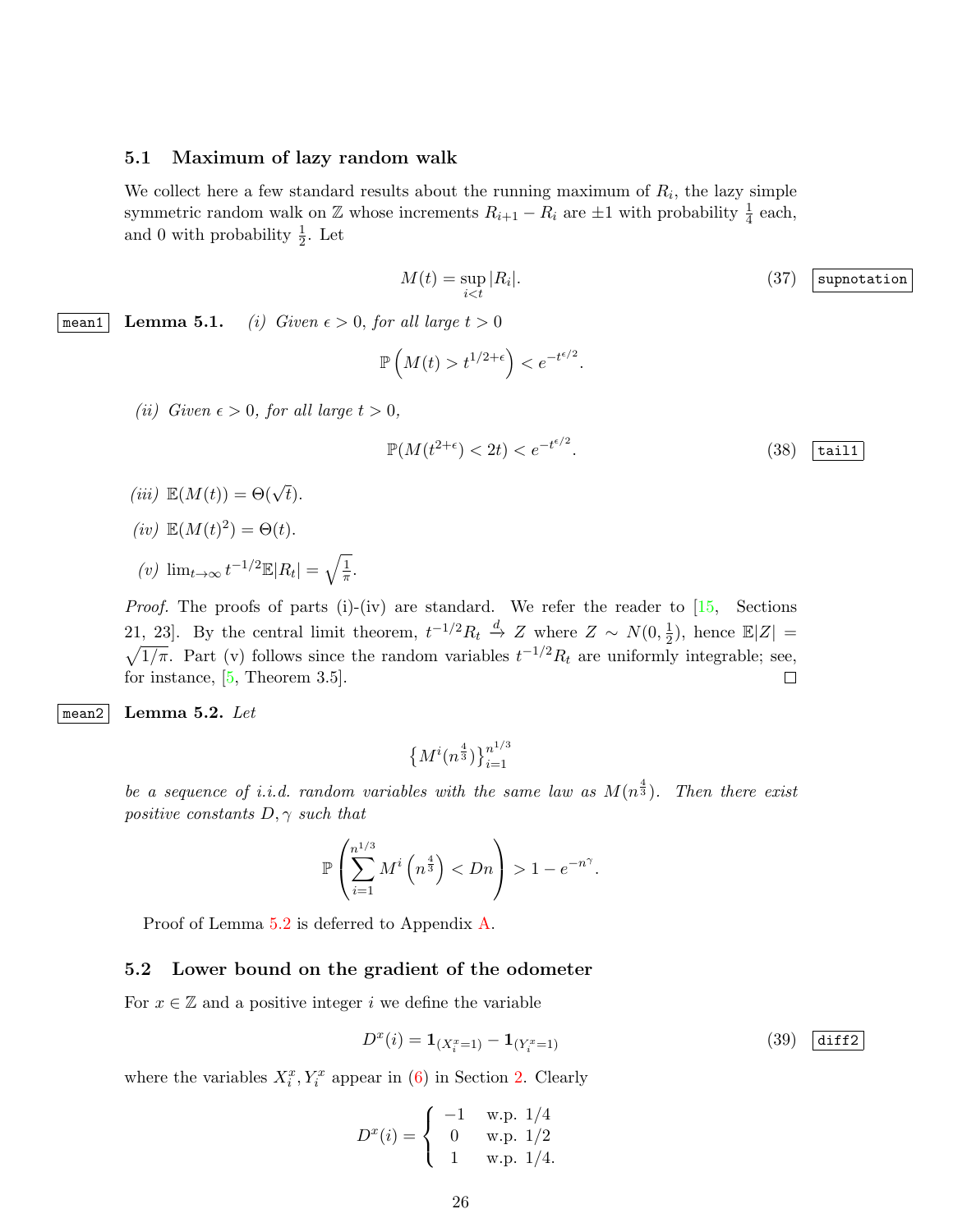Let C be the constant appearing in the upper bound (part i) of Theorem [1.1.](#page-1-0) For  $x \in \mathbb{Z}$  let

$$
S_x = \sup_{i \le Cn^{4/3}} \left| \sum_{j=0}^{i} D^x(j) \right| \tag{40} \quad \text{super11}
$$

$$
T_x = \sup_{i \le Cn^{4/3}} \left| \sum_{j=0}^{i} \frac{X_j^x}{2} \right| + \sup_{i \le Cn^{4/3}} \left| \sum_{j=0}^{i} \frac{Y_j^x}{2} \right|.
$$
 (41) **supdef12**

Recall from [\(14\)](#page-9-3) that  $g<sub>\tau</sub>(x)$  is the signed count of particles at x at the end of the oil and water process. Since one side of the origin has at least  $n/2$  particles at the end of the process, without loss of generality we assume that

<span id="page-26-2"></span><span id="page-26-1"></span><span id="page-26-0"></span>
$$
\sum_{x=0}^{\infty} |g_{\tau}(x)| \ge n/2.
$$
 (42)  $\boxed{\text{wlog}1}$ 

Next we claim that for any  $x \in \mathbb{Z}$ ,

<span id="page-26-3"></span>
$$
g_{\tau}(x) = \sum_{i=1}^{u(x-1)} D^{x-1}(i) - \sum_{i=1}^{u(x+1)} D^{x+1}(i).
$$
 (43) between

where  $D^x(\cdot)$  is defined in [\(39\)](#page-25-1). To see this, note that the right side is the difference between the number of oil particles sent to  $x$  and the number of water particles sent to  $x$ , whereas the emisson of an oil-water pair from  $x$  does not change the signed count of particles at  $x$ .

Recall G defined in [\(17\)](#page-11-3). Also given  $\epsilon > 0$  define the following events

$$
G_1 = \left\{ \sum_{x = -\epsilon n^{1/3}}^{\epsilon n^{1/3}} S_x \le \frac{n}{12} \right\}
$$
 (44)

$$
\mathcal{G}_2 = \left\{ \sum_{x=-\epsilon n^{1/3}}^{\epsilon n^{1/3}} T_x \le \frac{n}{12} \right\}.
$$
\n(45)

where  $S_x$  and  $T_x$  are defined in [\(40\)](#page-26-0) and [\(41\)](#page-26-1). We suppress the dependence on  $\epsilon, n$  in the notations for brevity.

**Lemma 5.3.** For small enough  $\epsilon$  there exists  $c > 0$  such that

<span id="page-26-5"></span>
$$
\mathbb{P}(\mathcal{G} \cap \mathcal{G}_1 \cap \mathcal{G}_2) \ge 1 - e^{-n^c}.\tag{46}
$$

Proof. Follows from [\(26\)](#page-15-7) and Lemma [5.2.](#page-25-0)

<span id="page-26-4"></span>We now state the following lemma establishing a lower bound on the gradient of the odometer function.

wergradient12 Lemma 5.4. Assume [\(42\)](#page-26-2). There exists a constant  $\epsilon$  such that

$$
u(j) - u(j+1) \ge \frac{n}{4}
$$

for all  $0 \leq j \leq \epsilon n^{1/3}$ , with failure probability at most  $e^{-n^c}$  for some positive constant c.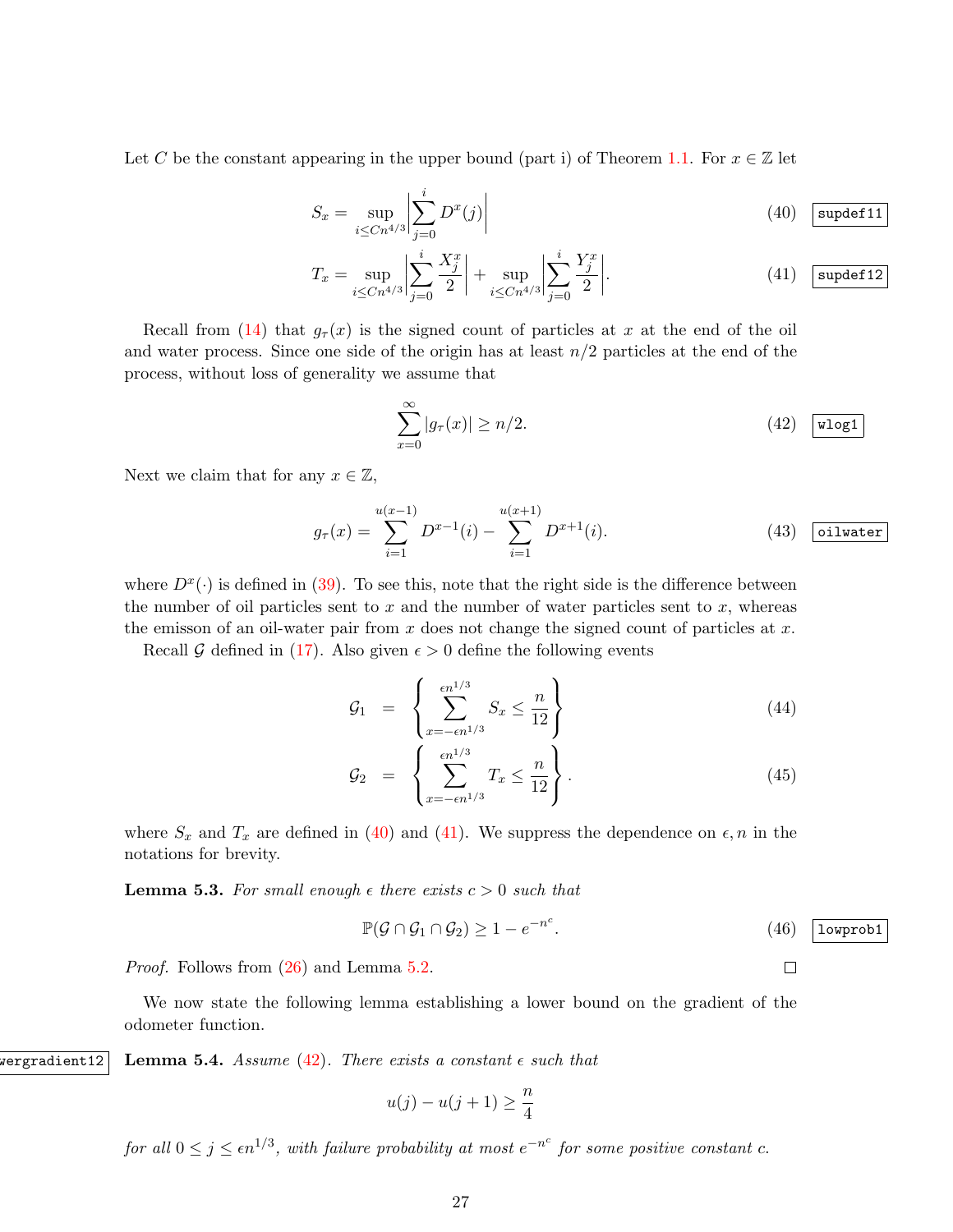Proof. Recalling Definition [6](#page-15-8) notice that,

$$
u(j) + \Delta^{j}(u(j)) - u(j+1) + \Delta^{j+1}(u(j+1)) = \sum_{y=j+1}^{\infty} |g_{\tau}(y)|.
$$

We claim that for any  $x \in \mathbb{Z}$ ,

$$
|\Delta^x(u(x))| \mathbf{1}(\mathcal{G}) \leq T_x
$$

where  $T_x$  is defined in [\(41\)](#page-26-1). This follows from definitions and the observation that

$$
\Delta^x(u(x)) = \sum_{i=1}^{u(x)} [\mathbf{1}(X_i^x = 1) - 1/2] + \sum_{i=1}^{u(x)} [\mathbf{1}(Y_i^x = 1) - 1/2]
$$

$$
= \sum_{i=1}^{u(x)} \frac{X_i^x}{2} + \sum_{i=1}^{u(x)} \frac{Y_i^x}{2}.
$$

Thus we have,

<span id="page-27-0"></span>
$$
[u(j) - u(j+1)]\mathbf{1}(\mathcal{G}) \ge \sum_{y=j+1}^{\infty} |g_{\tau}(y)|\mathbf{1}(\mathcal{G}) - (T_j + T_{j+1})\mathbf{1}(\mathcal{G}).
$$
 (47) (47) (approxent)

Now on the event  $\mathcal{G} \cap \mathcal{G}_1 \cap \mathcal{G}_2$ ,  $\forall j \lt \epsilon n^{1/3}$ ,

<span id="page-27-1"></span>
$$
\sum_{i=j}^{\infty} |g_{\tau}(i)| \ge n/3. \tag{48}
$$

To show this we upper bound  $\sum_{i=1}^{j} |g_{\tau}(i)|$ . By [\(43\)](#page-26-3) on the event G we have for all  $0 < i \leq$  $\epsilon n^{1/3},$ 

<span id="page-27-3"></span>
$$
|g_{\tau}(i)| \le S_{i-1} + S_{i+1} \tag{49} \text{upper 12}
$$

where  $S_i$  is defined in [\(40\)](#page-26-0). Hence on the event  $\mathcal{G} \cap \mathcal{G}_1 \cap \mathcal{G}_2$ ,

$$
\sum_{i=0}^{j} |g_{\tau}(i)| \leq 2 \sum_{i=-1}^{\epsilon n^{1/3}} S_i \leq \frac{n}{6}.
$$

Thus by [\(42\)](#page-26-2) we have for all  $0 < j < \epsilon n^{1/3}$ ,

$$
\sum_{i=j}^{\infty} |g_{\tau}(i)| \geq \frac{n}{2} - \sum_{i=0}^{j} |g_{\tau}(i)| \geq \frac{n}{3}.
$$

Therefore by [\(47\)](#page-27-0) and [\(48\)](#page-27-1), on the event  $\mathcal{G} \cap \mathcal{G}_1 \cap \mathcal{G}_2$  we have for all  $0 \leq j < \epsilon n^{1/3}$ 

<span id="page-27-2"></span>
$$
u(j) - u(j+1) \ge \frac{n}{3} - \sum_{x=1}^{k} T_x \ge \frac{n}{4}.
$$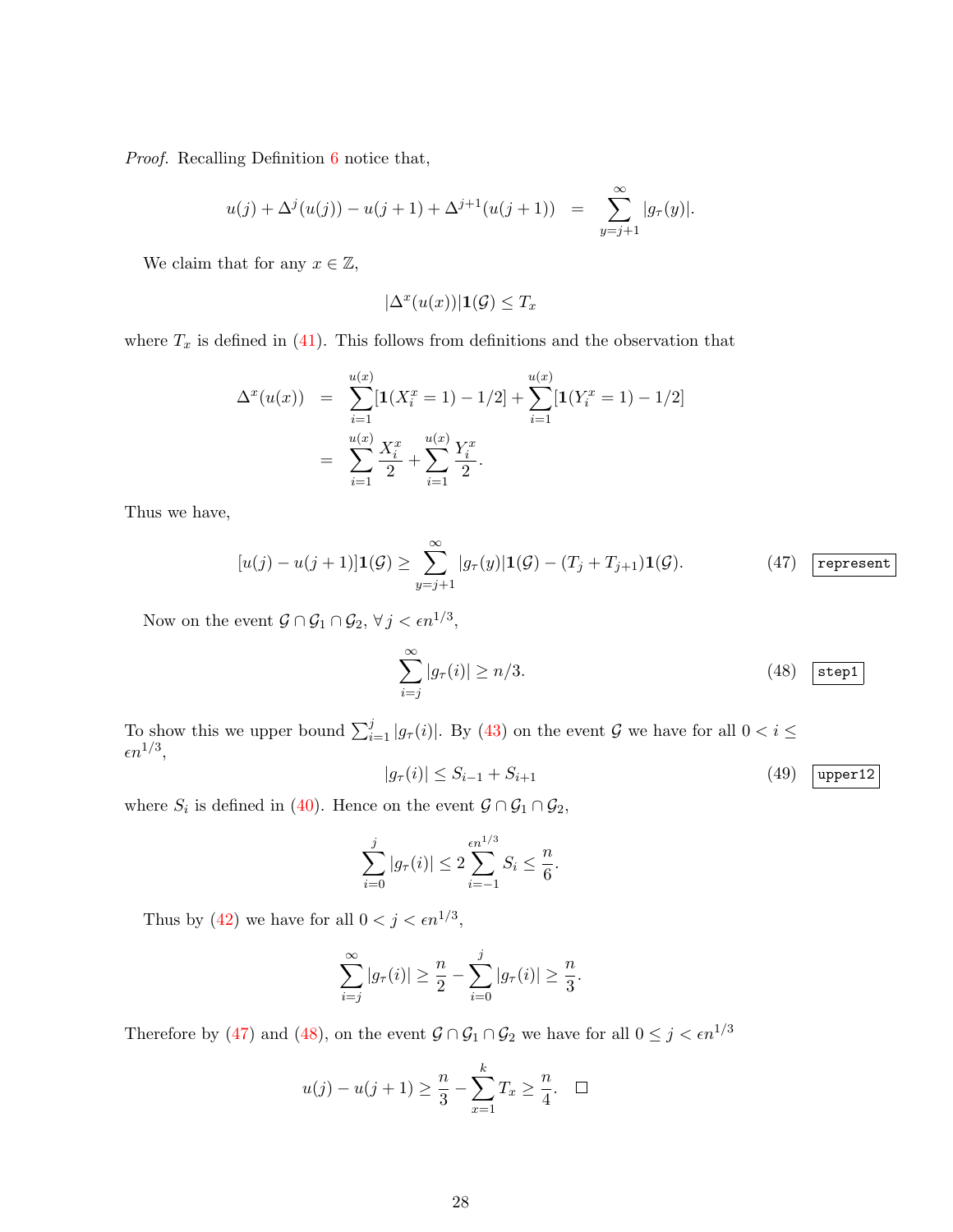#### 5.3 Lower bound on the odometer

The proof of the lower bound in Theorem [1.1](#page-1-0) follows readily.

*Proof of Theorem [1.1\(](#page-1-0)ii).* Since  $u \geq 0$ , Lemma [5.4](#page-26-4) implies that for all large enough n and  $j\leq \frac{1}{2}$  $\frac{1}{2} \epsilon n^{1/3}$  we have

$$
u(j) \ge \frac{1}{8} \epsilon n^{4/3}.
$$

Hence by  $(46)$  it follows

$$
\mathbb{P}\left(\inf_{0\leq j\leq \frac{1}{2}\epsilon n^{1/3}} u(j) \leq \frac{1}{8}\epsilon n^{4/3}\right) \leq e^{-n^c}.\tag{50} \boxed{\text{finalstep0}}
$$

To complete the proof we use the symmetric version of [\(47\)](#page-27-0) to get the following bound: For  $j \leq 0$ ,

$$
u(j) - u(j-1) - \Delta^{j}(u(j)) - \Delta^{j-1}(u(j-1)) = \sum_{y=-\infty}^{j-1} |g_{\tau}(y)|
$$

The following bound

$$
\sum_{y=-\infty}^{i} |g_{\tau}(y)| \le 2n
$$

is trivial since the total number of particles is  $2n$ . Using the above and the definition of  $\mathcal{G}_2$ we get for all  $-\epsilon n^{1/3} < j < 0$ 

$$
u(0) - u(j) \le j(2n + \frac{n}{6}).
$$

Thus  $u(0) \geq \frac{1}{4}$  $\frac{1}{4} \epsilon n^{4/3}$  implies that for all  $j \leq \frac{1}{16} \epsilon n^{1/3}$ 

$$
u(-j) \ge \frac{1}{12} \epsilon n^{4/3}
$$

which together with  $(50)$  completes the proof.

#### 5.4 Upper bound on the number of accumulated particles

<span id="page-28-2"></span>The next lemma will be used in the proof of Theorem [1.2.](#page-1-1)

ubparticles Lemma 5.5. There exists a constant  $C > 0$  such that

<span id="page-28-0"></span>
$$
\sup_{x \in \mathbb{Z}} \mathbb{E}(|g_{\tau}(x)|) < Cn^{\frac{2}{3}}.\tag{51}
$$

Moreover for any  $\epsilon > 0$  there exists  $c > 0$ 

<span id="page-28-1"></span>
$$
\mathbb{P}\left[\sup_{x\in\mathbb{Z}}|g_{\tau}(x)|\geq n^{\frac{2}{3}+\epsilon}\right] \leq e^{-n^c}.\tag{52}
$$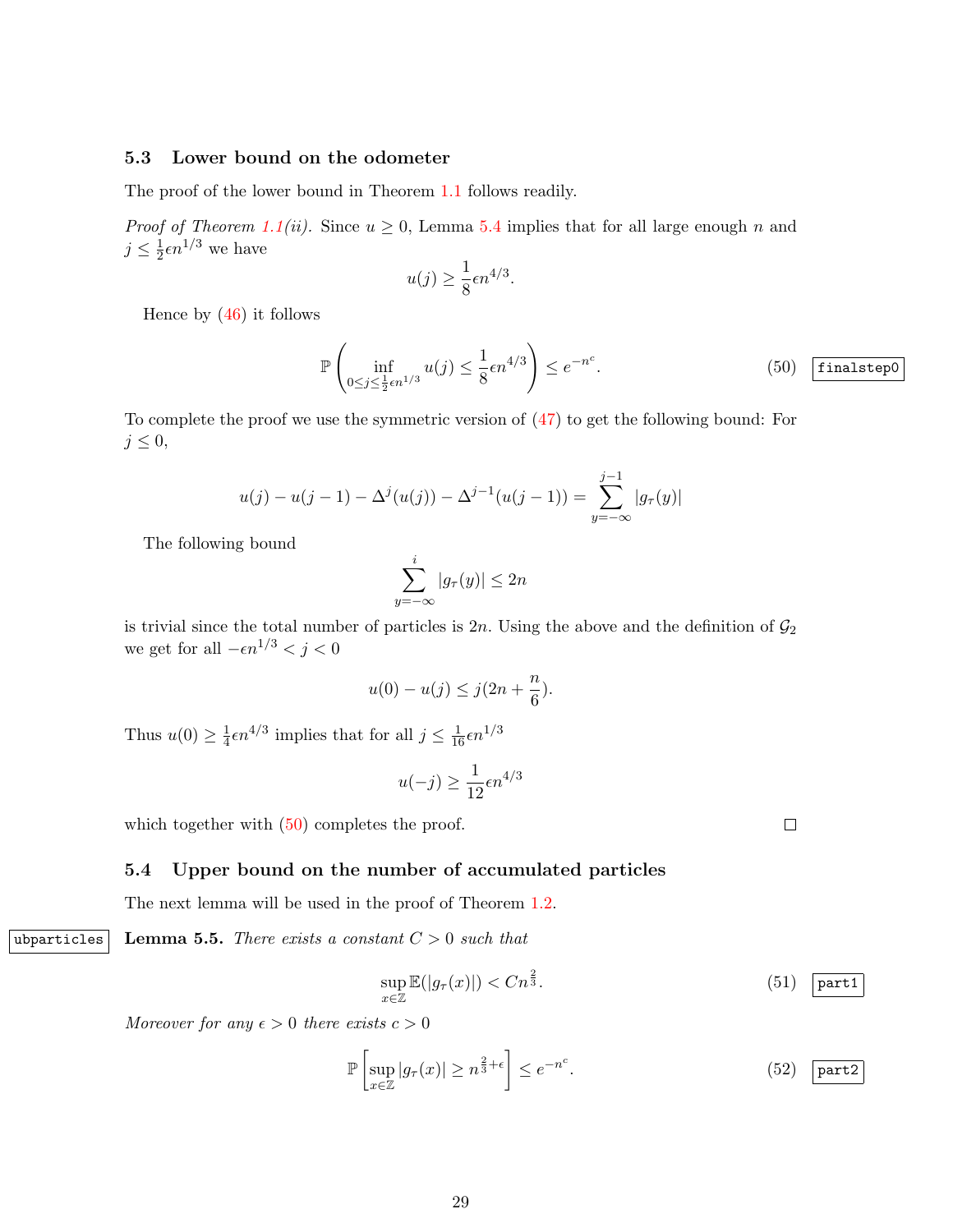*Proof.* For any  $x \in \mathbb{Z}$ , we have

<span id="page-29-1"></span>
$$
|g_{\tau}(x)| \le [S_{x-1} + S_{x+1}] \mathbf{1}(\mathcal{G}) + 2n \mathbf{1}(\mathcal{G}^c)
$$
 (53)  $\boxed{\text{step23}}$ 

where the event  $\mathcal G$  is defined in [\(17\)](#page-11-3). The first term follows from [\(49\)](#page-27-3) and the second term is obvious since the total number of particles is  $2n$ . The proof of  $(51)$  now follows from  $(iii)$ of Lemma [5.1](#page-0-0) and [\(26\)](#page-15-7). Additionally using (i) of Lemma 5.1 we get that for any  $x \in \mathbb{Z}$ there exists  $c > 0$  such that

<span id="page-29-0"></span>
$$
\mathbb{P}(|g_{\tau}(x)| \ge n^{\frac{2}{3}+\epsilon}) \le e^{-n^c}.
$$
\n(54)  $\boxed{\text{pointestimate}}$ 

 $\Box$ 

Corollary [3.2](#page-8-2) says that with probability at least  $1 - e^{-n^c}$  for all  $|x| \geq n^5$ 

$$
|g_{\tau}(x)| = 0,
$$

and [\(52\)](#page-28-1) now follows from [\(54\)](#page-29-0) by union bound over all  $x \in [-n^5, n^5]$ .

**rboundsupport** Remark 5. For small enough  $\epsilon$  and  $k = \epsilon n^{1/3}$ , by [\(46\)](#page-26-5) and [\(53\)](#page-29-1)

$$
\mathbb{P}\left[\sum_{i=-k}^{k} |g_{\tau}(i)| \leq n\right] \geq 1 - e^{-n^c}
$$

for some positive constant  $c$ . Thus at least  $n$  particles are supported outside the interval  $[-\epsilon n^{1/3}, \epsilon n^{1/3}]$  with probability at least  $1 - e^{-n^c}$ .

### 5.5 Proof of Theorem [1.2](#page-1-1)

Let  $x = n^{1/3+\epsilon}$ . Under the assumption that there are at least  $n^{1-\epsilon/2}$  many particles to the right of x, for all  $\ell \leq x$ ,

$$
\sum_{i=\ell}^{\infty} |g_{\tau}(i)| \ge n^{1-\epsilon/2}.
$$

Recalling [\(47\)](#page-27-0) we have

$$
(u(0) - u(x))\mathbf{1}(\mathcal{G}) \ge \sum_{i=1}^{x} \sum_{y=i}^{\infty} |g_{\tau}(y)|\mathbf{1}(\mathcal{G}) - 2 \sum_{i=0}^{x} T_i \mathbf{1}(\mathcal{G}).
$$

Now by part (i) of Lemma [5.1](#page-0-0) and union bound over  $1 \leq \ell \leq x$  there exists a  $c > 0$  such that with probability at least  $1 - e^{-n^c}$ ,

$$
\sum_{\ell=1}^{x} T_{\ell} = O(n^{1+2\epsilon}).
$$

Thus on the event that there are at least  $n^{1-\epsilon/2}$  many particles to the right of x we have

$$
u(0) - u(x) \geq xn^{1-\epsilon/2} - O(n^{1+\epsilon}),
$$

except on a set of measure at most  $e^{-n^c}$ . However this implies that

$$
u(0) \ge n^{4/3 + \epsilon/2} - O(n^{1+\epsilon}).
$$

Hence by the upper bound in Theorem [1.1](#page-1-0) we conclude that the probability of the event that there are at least  $n^{1-\epsilon/2}$  many particles to the right of  $x = n^{1/3+\epsilon}$  is less than  $e^{-n^c}$  for some positive  $c > 0$ . The argument for  $x = -n^{1/3 + \epsilon}$  is symmetric.  $\Box$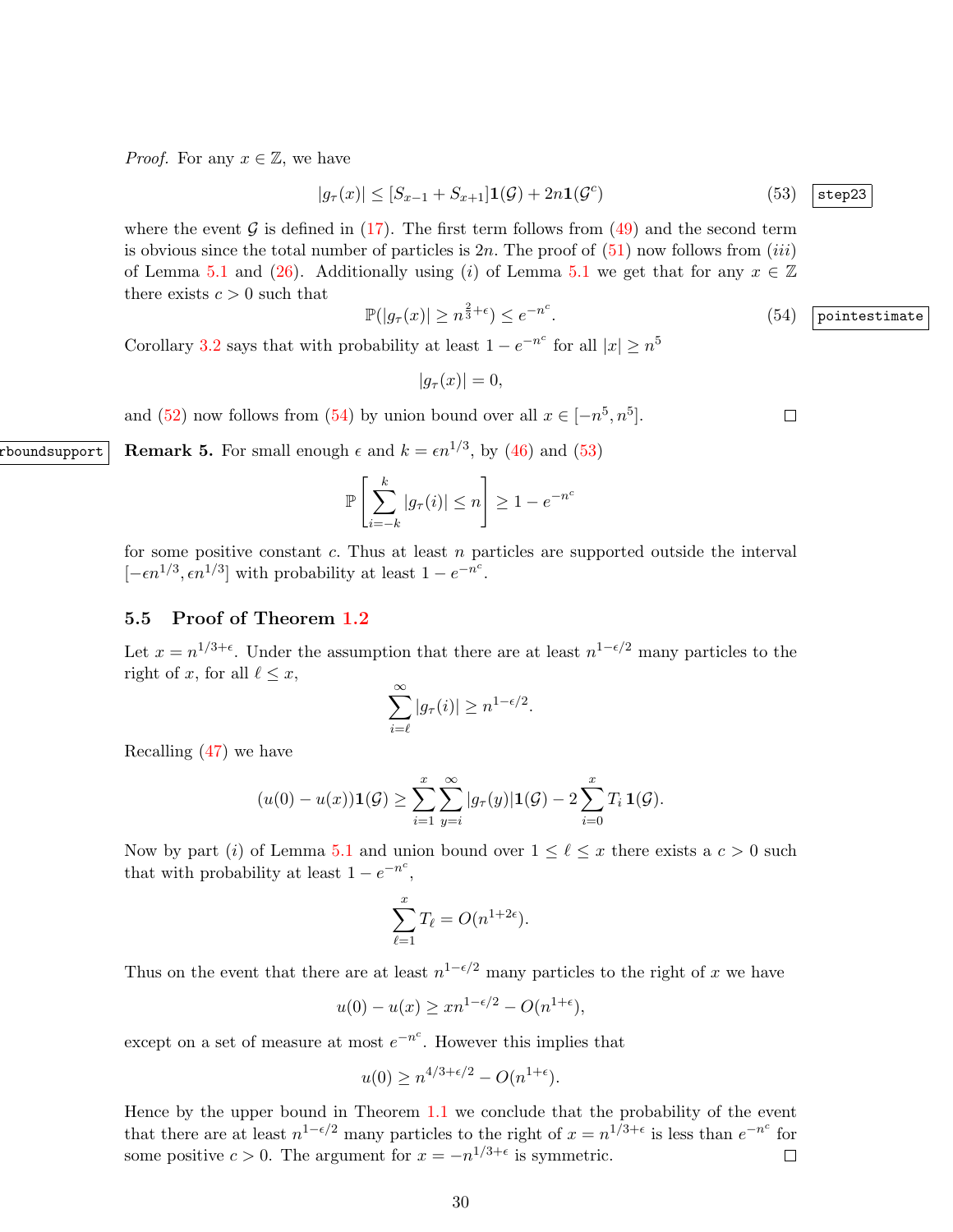# <span id="page-30-0"></span>6 Scaling limit for the odometer

prop

The goal of this section is to prove Theorem [1.4.](#page-1-3) The first step will be to show that Conjecture [1.3](#page-0-0) implies some regularity of the limiting function: we will argue that  $w(\cdot)$ is decreasing and three times differentiable on the positive real axis. Moreover it is the solution of the boundary value problem

$$
w'' = \sqrt{\frac{2}{\pi}}w
$$
  

$$
\lim_{h \to 0^+} \frac{w(h) - w(0)}{h} = -1
$$
  

$$
\lim_{h \to \infty} w(h) = 0.
$$

At this point, Theorem [1.4](#page-1-3) follows by identifying an explicit solution to the above problem and arguing that it is the unique solution.

#### 6.1 Properties of the expected odometer

We first make some easy observations about the expected odometer function, denoted by

$$
\tilde{u}(x) := \mathbb{E}(u(x)).
$$

Existence of  $\tilde{u}(x)$  follows from (ii) of Proposition [3.1](#page-7-3) which says that the stopping time of the process  $\tau$  has finite expectation and clearly for all  $x \in \mathbb{Z}$ 

$$
u(x) \leq \tau.
$$

<span id="page-30-2"></span>We first make the following easy observation:

ted\_diff\_odom $\vert$  Lemma 6.1.  $\emph{For } x \in \mathbb{Z}$  we have,

 $\tilde{u}(x) - \tilde{u}(x+1) = \mathbb{E}[\#\{\text{ particles moving from } x \text{ to } x+1\}] \leq n \text{ for } x \geq 0,$  $\tilde{u}(x) - \tilde{u}(x-1) = \mathbb{E}[\#\{\text{ particles moving from } x \text{ to } x+1\}] \leq n \text{ for } x \leq 0.$ 

Clearly every time there is an emission at a site  $x \in \mathbb{Z}$ , on average one particle moves to  $x - 1$  and another to  $x + 1$ . Also by symmetry, the number of particles to the right of any positive  $x$  is on an average at most  $n$ . It is straightforward to make this formal and we omit the details. Similar arguments yield the following as well, whose proof we omit too.

example dometer Lemma 6.2.  $\tilde{u}(x)$  satisfies the following properties:

- <span id="page-30-1"></span>(i)  $\tilde{u}(x)$  is an even function,
- (ii) restricted to  $\mathbb{Z}_+$ ,  $\tilde{u}(x)$  is strictly decreasing,
- (*iii*) for every  $x \neq 0$ ,

$$
\Delta \tilde{u}(x) = \mathbb{E}\left(\sum_{y=x}^{\infty} |g_{\tau}(y)| - \sum_{y=x+1}^{\infty} |g_{\tau}(y)|\right) = \mathbb{E}(|g_{\tau}(x)|) > 0,
$$

where  $\Delta$  is the discrete Laplacian i.e.,

<span id="page-30-3"></span>
$$
\Delta \tilde{u}(x) = \tilde{u}(x-1) + \tilde{u}(x+1) - 2\tilde{u}(x).
$$
\n(55) **[laplaceg]**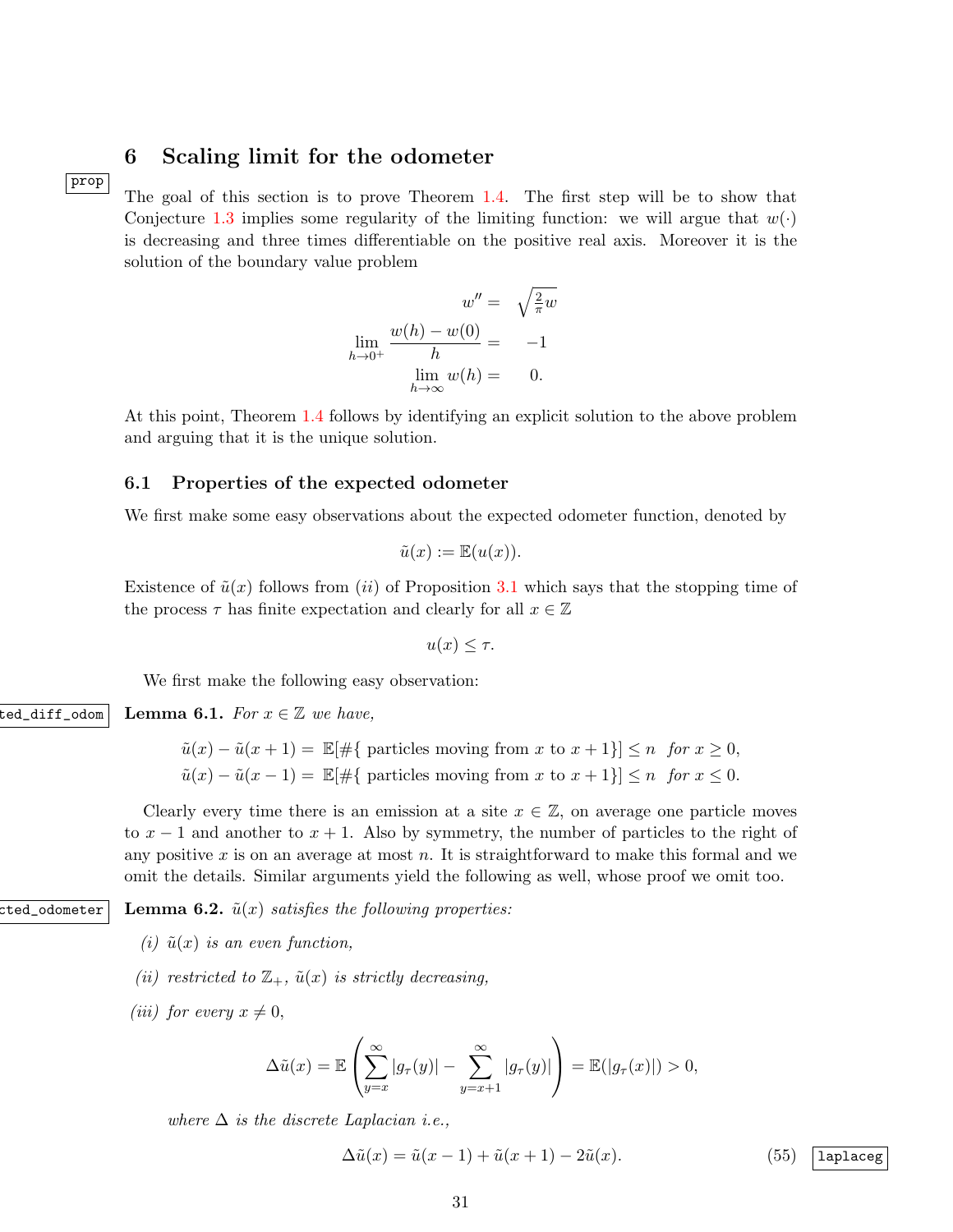# <span id="page-31-3"></span>**6.2** The differential equation  $w'' = \sqrt{2w/\pi}$ .

In this section we work toward the proof of Theorem [1.4.](#page-1-3) We recall Conjecture [1.3](#page-0-0) stated in the introduction. Note that we have not assumed a priori that  $w$  is continuous. Proving this is our first order of business.

some prop Lemma 6.3. w is continuous, (in fact, 1-Lipschitz) on  $\mathbb{R}$ . Moreover it is non-increasing on the positive real axis.

> <span id="page-31-2"></span>*Proof.* (i) of Lemma [6.2](#page-30-1) implies that w is an even function. Hence it suffices to prove that w is 1-Lipschitz on  $[0, \infty)$ . By Lemma [6.1,](#page-30-2) for any  $x, k \in \mathbb{Z}_{\geq 0}$  we have

$$
0 \leq \tilde{u}(x) - \tilde{u}(x+k) = \sum_{j=0}^{k-1} [\tilde{u}(x+j) - \tilde{u}(x+j+1)] \leq kn.
$$

Now let  $x = \lfloor n^{1/3}\xi \rfloor$  and  $k = \lfloor n^{1/3}(\xi + h) \rfloor - \lfloor n^{1/3}\xi \rfloor$ . Dividing by  $n^{4/3}$  and taking  $n \to \infty$ , we obtain

$$
0 \le w(\xi) - w(\xi + h) \le h
$$

thus completing the proof of the lemma.

Recall the set of random variables

$$
X_i^x, Y_i^x
$$

defined in [\(6\)](#page-6-1). To go further, we define the following quantities: For  $y = x \pm 1$ 

$$
O_{x,y}^k := \sum_{i=0}^k \mathbf{1}(X_i^x = \pm 1),
$$
  

$$
W_{x,y}^k := \sum_{i=0}^k \mathbf{1}(Y_i^x = \pm 1).
$$

In other words,

 $ct:final\_step$ 

 $O_{x,y}^k := \#\{\text{oil particles sent from } x \text{ to } y \text{ within the first } k \text{ firings at } x\},\$  $W_{x,y}^k := \# \{\text{water particles sent from } x \text{ to } y \text{ within the first } k \text{ firings at } x\}.$ 

To relate these sums to our earlier notation, recalling Definition [6](#page-15-8) we have  $O_{x,x+1}^k + W_{x,x+1}^k =$  $k + \Delta^x(k)$ , and the signed count of particles remaining at x is given by

<span id="page-31-0"></span>
$$
g_{\tau}(x) = O_{x-1,x}^{u(x-1)} + O_{x+1,x}^{u(x+1)} - W_{x-1,x}^{u(x-1)} - W_{x+1,x}^{u(x+1)}
$$
(56)  $\boxed{\text{version1}}$ 

where  $g_t(\cdot)$  was defined in [\(14\)](#page-9-3).

Consider now the analogous expression using a deterministic portion of each stack (recall  $\tilde{u}(x) = \mathbb{E}u(x)$ :

<span id="page-31-1"></span>
$$
\tilde{g}_{\tau}(x) := O_{x-1,x}^{\lfloor \tilde{u}(x-1) \rfloor} + O_{x+1,x}^{\lfloor \tilde{u}(x+1) \rfloor} - W_{x-1,x}^{\lfloor \tilde{u}(x-1) \rfloor} - W_{x+1,x}^{\lfloor \tilde{u}(x+1) \rfloor}.
$$
\n<sup>(57)</sup> **expression**

Because  $\tilde{u}$  is deterministic the four terms on the right side are independent. Moreover each term  $O_{x,y}^k$  and  $W_{x,y}^k$  for  $|x-y|=1$  is a sum of k independent Bernoulli(1/2) random variables. So the right side is a sum of  $\left|\tilde{u}(x - 1)\right| + \left|\tilde{u}(x + 1)\right|$  independent random variables with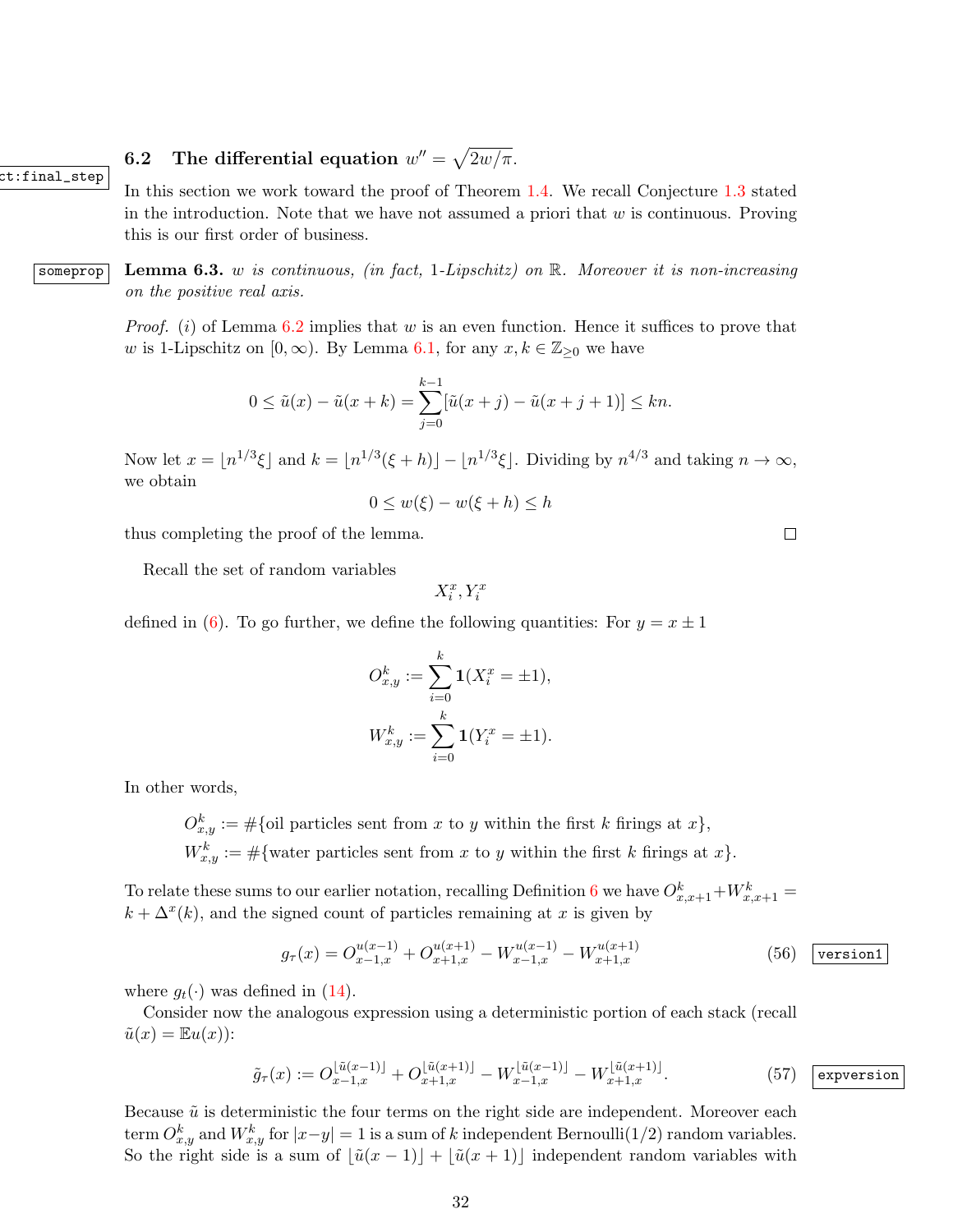the same law as a single step of a lazy symmetric random walk as defined in [\(39\)](#page-25-1). Setting  $x = |n^{1/3}\xi|$  for a real number  $\xi > 0$ , by *(ii)* in Conjecture [1.3](#page-0-0) we have

$$
\lim_{n \to \infty} \frac{\lfloor \tilde{u}(x-1) \rfloor + \lfloor \tilde{u}(x+1) \rfloor}{n^{4/3}} = \lim_{n \to \infty} \frac{2\tilde{u}(x)}{n^{4/3}} = 2w(\xi).
$$

This is because by Lemma [6.1,](#page-30-2)  $|\tilde{u}(x) - \tilde{u}(x+1)|$  and  $|\tilde{u}(x-1) - \tilde{u}(x)|$  are both less than n. As  $n \to \infty$  by the central limit theorem, since each variable in [\(39\)](#page-25-1) has variance 1/2, we obtain

<span id="page-32-1"></span>
$$
n^{-2/3}\tilde{g}_{\tau}(x) \stackrel{d}{\longrightarrow} N(0, w(\xi)).\tag{58}
$$

By Lemma  $5.1(v)$  $5.1(v)$  we also have

<span id="page-32-2"></span>
$$
n^{-2/3} \mathbb{E}|\tilde{g}_{\tau}(x)| \longrightarrow \sqrt{\frac{2}{\pi}w(\xi)}.
$$
 (59) exponent

<span id="page-32-0"></span>Next we observe that under  $(i)$  in Conjecture [1.3](#page-0-0), the same kind of central limit theorem holds for  $g_{\tau}$  itself.

**1.clt** Lemma 6.4. Let  $\xi \geq 0$ . For  $x = \lfloor n^{1/3}\xi \rfloor$ , we have as  $n \to \infty$ 

$$
n^{-2/3}g_{\tau}(x)\stackrel{d}{\longrightarrow} N(0,w(\xi))
$$

(ii)

(i)

$$
n^{-2/3}\mathbb{E}|g_{\tau}(x)| \longrightarrow \sqrt{\frac{2}{\pi}w(\xi)}.
$$

ptwise12 Remark 6.  $(ii)$  along with  $(55)$  implies,

<span id="page-32-6"></span>
$$
\lim_{n \to \infty} \frac{\Delta \tilde{u}(x)}{n^{2/3}} \to \sqrt{\frac{2}{\pi} w(\xi)}.
$$
\n(60) [1.discrete2ndder]

<span id="page-32-4"></span><span id="page-32-3"></span>To prove Lemma [6.4](#page-32-0) we need the next two results.

momentbound Lemma 6.5.  $\mathbb{E}[\tau 1(\tau > n^5)] = O(1)$  where  $\tau$  is defined in [\(10\)](#page-7-4).

boundexp Corollary 6.6. There exists a constant  $C_1 > 0$  such that

$$
\sup_{x \in \mathbb{Z}} \tilde{u}(x) \le C_1 n^{4/3}
$$

,

where  $\tilde{u} = \mathbb{E}(u)$ .

The proofs of the above two results are deferred to Appendix [A.](#page-41-1)

#### 6.2.1 Proof of Lemma [6.4.](#page-32-0)

By  $(58)$  and  $(59)$  it suffices to show

<span id="page-32-5"></span>
$$
\lim_{n \to 0} n^{-2/3} \mathbb{E} |g_{\tau}(x) - \tilde{g}_{\tau}(x)| = 0.
$$
\n(61)  $\boxed{\text{argument}}$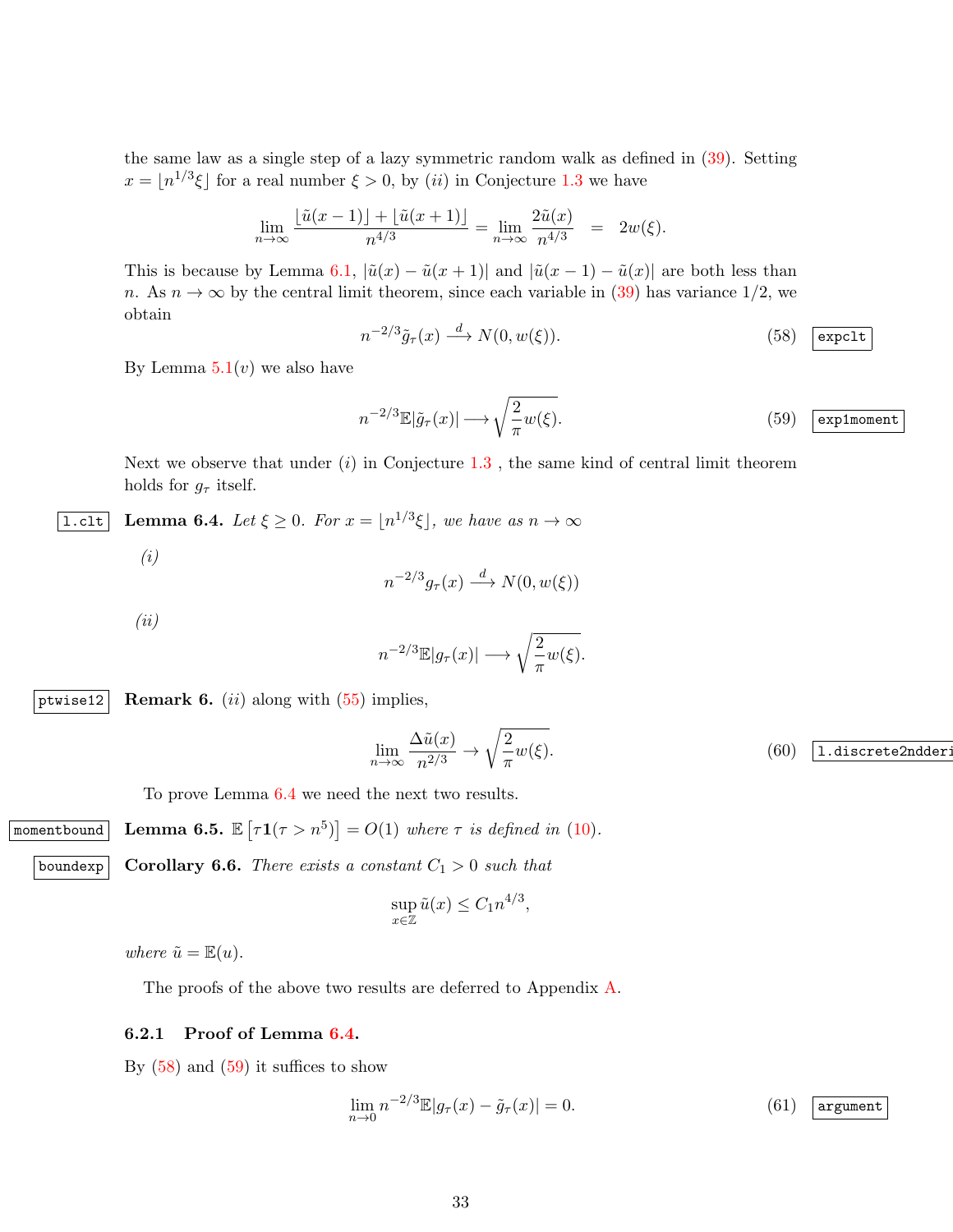Referring to the definitions of g and  $\tilde{g}$  in [\(56\)](#page-31-0) and [\(57\)](#page-31-1) respectively, this will be accomplished if we show that as  $n \to \infty$  for  $y = x \pm 1$ 

$$
n^{-2/3} \mathbb{E}\left|\left(O_{y,x}^{\lfloor \tilde{u}(y) \rfloor} - W_{y,x}^{\lfloor \tilde{u}(y) \rfloor}\right) - \left(O_{y,x}^{u(y)} - W_{y,x}^{u(y)}\right)\right|
$$

tend to 0. For  $y = x \pm 1$  the above differences have identical distributions. Hence it suffices to look at any one. The quantity  $\left(O_{y,x}^{\tilde{u}(y)}-W_{y,x}^{\tilde{u}(y)}\right)-\left(O_{y,x}^{u(y)}-W_{y,x}^{u(y)}\right)$  is a sum of

 $N = ||\tilde{u}(y) - u(y)||$ 

independent random variables  $X_1, \ldots, X_N$  with the same law as in [\(39\)](#page-25-1). By Conjecture [1.3](#page-0-0) (i),  $N/n^{4/3} \rightarrow 0$  in distribution. Fix  $\epsilon \geq 0$ . Let

\n- \n
$$
A_1 = \mathbf{1}(N \leq \epsilon n^{4/3}) \sup_{1 \leq m \leq \epsilon n^{4/3}} |\sum_{i=1}^m X_i|
$$
\n
\n- \n
$$
A_2 = \mathbf{1}(N \geq \epsilon n^{4/3}) \mathbf{1}(G) \sup_{1 \leq m \leq (C+C_1)n^{4/3}} |\sum_{i=1}^m X_i|
$$
\n
\n- \n
$$
A_3 = 2n^5 \mathbf{1}(G^c) \mathbf{1}(\tau \leq n^5)
$$
\n
\n

• 
$$
A_4 = 2\tau \mathbf{1}(\mathcal{G}^c)\mathbf{1}(\tau > n^5)
$$

where  $C$  and  $C_1$  are the constants appearing in the statement of Theorem [1.1](#page-1-0) and Corollary [6.6](#page-32-3) respectively,  $\tau$  is defined in [\(10\)](#page-7-4) and  $\mathcal G$  is defined in [\(17\)](#page-11-3). We now claim that

<span id="page-33-0"></span>
$$
\left| \left( O_{y,x}^{[\tilde{u}(y)]} - W_{y,x}^{[\tilde{u}(y)]} \right) - \left( O_{y,x}^{u(y)} - W_{y,x}^{u(y)} \right) \right| \le A_1 + A_2 + A_3 + A_4. \tag{62} \text{fourpart}
$$

The first two terms correspond to the cases

$$
\bullet \ \ N \le \epsilon n^{4/3}
$$

• 
$$
{N \geq \epsilon n^{4/3}} \cap \mathcal{G}.
$$

For the last two terms we use the naive bound that

$$
|\sum_{i=1}^{N} X_i| \le N \le \sup_{x \in \mathbb{Z}} \tilde{u}(x) + \sup_{x \in \mathbb{Z}} u(x) \le C_1 n^{4/3} + \tau
$$
 (63) naivebound

where the last inequality uses Corollary [6.6.](#page-32-3) Using the above bound and looking at the events  $\{\tau \leq n^5\} \cap \mathcal{G}^c$  and  $\{\tau > n^5\} \cap \mathcal{G}^c$  gives us [\(62\)](#page-33-0).

- By Lemma [5.1](#page-0-0) (*iii*),  $\mathbb{E}(A_1) = O(\sqrt{\epsilon}n^{2/3})$
- By Cauchy-Schwarz inequality and Lemma  $5.1$   $(iv)$

$$
\mathbb{E}(A_2) = O(n^{2/3})\sqrt{\mathbb{P}(N \ge \epsilon n^{4/3})}
$$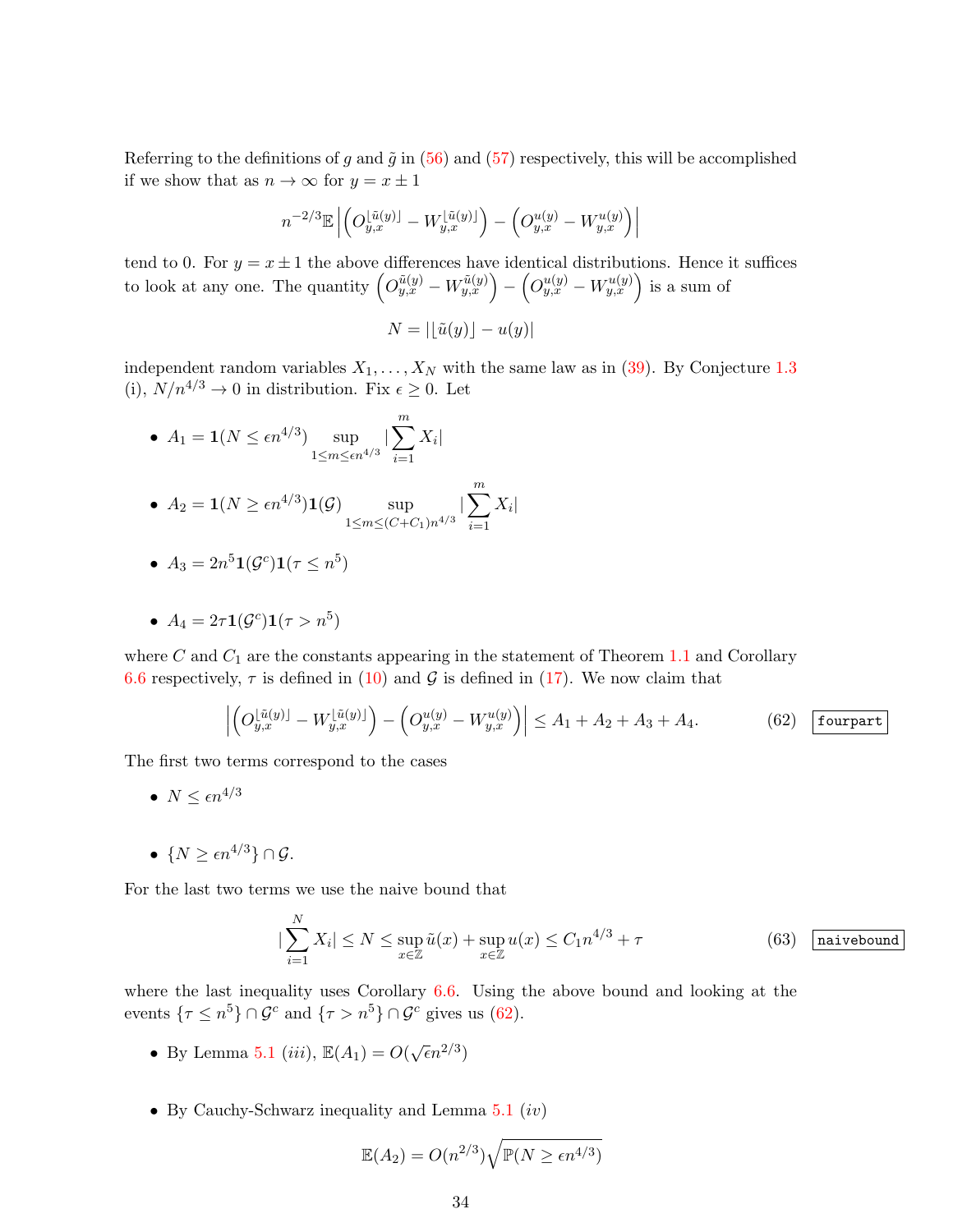•  $\mathbb{E}(A_3 + A_4) = O(1)$  by Theorem [1.1](#page-1-0) and Lemma [6.5](#page-32-4) respectively.

Thus for any  $\epsilon > 0$ 

$$
\mathbb{E}|g_{\tau}(x) - \tilde{g}_{\tau}(x)| \leq \sum_{i=1}^{4} \mathbb{E}(A_i) = n^{2/3} \Big( O\big(\sqrt{\epsilon} + \sqrt{\mathbb{P}(N \geq \epsilon n^{4/3})}\big) \Big).
$$

<span id="page-34-0"></span>Hence [\(61\)](#page-32-5) follows using the above and Conjecture [1.3](#page-0-0) (i)  $(N/n^{4/3}$  goes to 0 in distribution)  $\Box$ and we are done.

| unif14 | **Remark 7.** Note that we actually prove  $(61)$  uniformly over x i.e.

$$
\lim_{n \to 0} \sup_{x \in \mathbb{Z}} n^{-2/3} \mathbb{E} |g_\tau(x) - \tilde{g}_\tau(x)| = 0.
$$

<span id="page-34-2"></span>We now prove an uniform version of  $(60)$ .

|uniform| Lemma 6.7. Given  $\epsilon > 0$  and  $x < y$  such that  $w(x), w(y) > 0$ , for large enough n,

$$
\sup_{\lfloor xn^{1/3}\rfloor\leq j\leq\lfloor yn^{1/3}\rfloor} \left|\frac{\Delta\tilde{u}(j)}{n^{2/3}}-\sqrt{\frac{2}{\pi}w(\frac{j}{n^{1/3}})}\right| \leq \epsilon
$$

*Proof.* Since w is continuous by Lemma [6.3](#page-31-2) and hence uniformly continuous on  $[x, y]$ , for  $\epsilon>0$  there exists real numbers

$$
x = x_0 < x_1 < \ldots < x_k = y
$$

such that

$$
\sup_{1 \le i \le k} (x_i - x_{i-1}) \le \epsilon
$$
  
\n
$$
\sup_{1 \le i \le k} (w(x_{i-1}) - w(x_i)) \le \epsilon.
$$

By Conjecture [1.3](#page-0-0)  $(ii)$  and  $(60)$  we have for large enough n

<span id="page-34-1"></span>
$$
\sup_{1 \le i \le k} |\frac{\tilde{u}(\lfloor n^{1/3}x_i \rfloor)}{n^{4/3}} - w(x_i)| \le \epsilon \tag{64}
$$

$$
\sup_{1 \le i \le k} \left| \frac{\Delta \tilde{u}(\lfloor n^{1/3} x_i \rfloor)}{n^{2/3}} - \sqrt{\frac{2}{\pi} w(x_i)} \right| \le \epsilon. \tag{65}
$$

Now for any  $|xn^{1/3}| \leq j \leq |yn^{1/3}|$  find  $0 \leq i < k$  such that

$$
\lfloor x_i n^{1/3} \rfloor \le j \le \lfloor x_{i+1} n^{1/3} \rfloor.
$$

Clearly it suffices to show,

$$
\left|\Delta \tilde{u}(j) - \Delta \tilde{u}(\lfloor x_i n^{1/3} \rfloor)\right| = O(\sqrt{\epsilon}n^{2/3}).
$$

or by  $(55)$ 

$$
\left| \mathbb{E} |g_{\tau}(j)| - \mathbb{E} |g_{\tau}(\lfloor x_i n^{1/3})| \right| = O(\sqrt{\epsilon} n^{2/3})
$$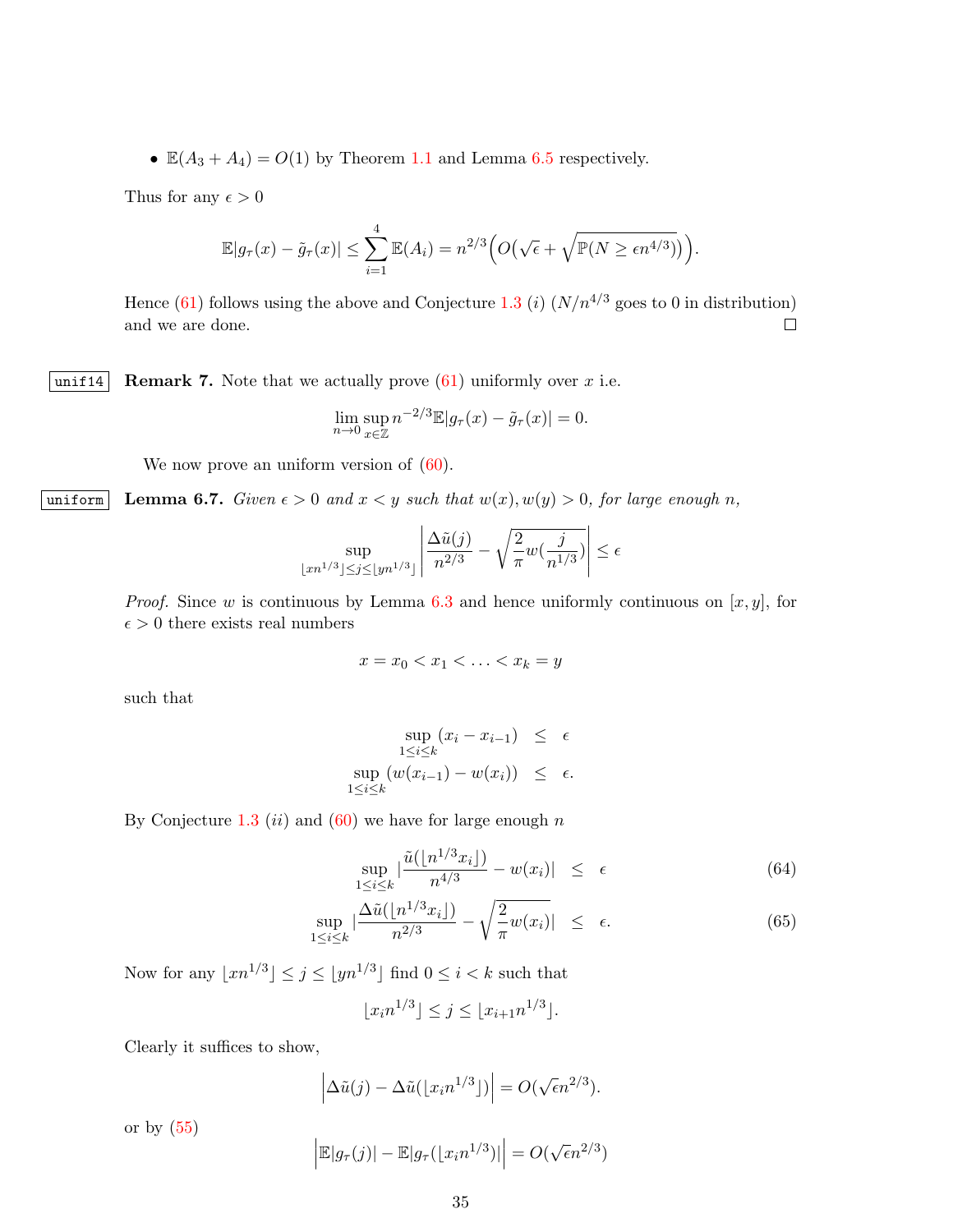Notice that by [\(61\)](#page-32-5) and Remark [7](#page-34-0) we have

$$
|\mathbb{E}|g_{\tau}(j)| - \mathbb{E}|\tilde{g}_{\tau}(j)|| = o(n^{2/3}) \tag{66}
$$

$$
\left| \mathbb{E} |g_\tau(\lfloor n^{1/3} x_i \rfloor)| - \mathbb{E} |\tilde{g}_\tau(\lfloor n^{1/3} x_i \rfloor)| \right| = o(n^{2/3}) \tag{67}
$$

Hence it suffices to show

<span id="page-35-0"></span>
$$
\left| \mathbb{E} |\tilde{g}_{\tau}(j)| - \mathbb{E} |\tilde{g}_{\tau}(\lfloor n^{1/3} x_i \rfloor)| \right| = O(\sqrt{\epsilon} n^{2/3}) \tag{68}
$$

$$
\left| \mathbb{E} |\tilde{g}_{\tau}(|n^{1/3}x_{i+1}|)| - \mathbb{E} |\tilde{g}_{\tau}(j)| \right| = O(\sqrt{\epsilon}n^{2/3}). \tag{69}
$$

By [\(64\)](#page-34-1)

$$
\tilde{u}(j) - \tilde{u}(\lfloor n^{1/3}x_i \rfloor) \leq \epsilon n^{4/3}
$$
  

$$
\tilde{u}(\lfloor n^{1/3}x_{i+1} \rfloor) - \tilde{u}(j) \leq \epsilon n^{4/3}.
$$

<span id="page-35-1"></span>Now by  $(57)$  the quantities on the left hand side of  $(68)$  and  $(69)$  are absolute values of a lazy symmetric random walk run for time  $\tilde{u}(j) - \tilde{u}(\lfloor n^{1/3}x_i \rfloor)$  and  $\tilde{u}(\lfloor n^{1/3}x_{i+1} \rfloor) - \tilde{u}(j)$ respectively. The result now follows from Lemma  $5.1(v)$  $5.1(v)$ .  $\Box$ 

#### integrability Corollary 6.8.

$$
\int_0^\infty \sqrt{\frac{2}{\pi}w(\zeta)}d\zeta \le 1
$$

which in particular implies

$$
\lim_{x \to \infty} w(x) = 0.
$$

Proof. By Lemma [6.1](#page-30-2)

$$
\mathbb{E}\left(\sum_{y=1}^{\infty} |g_{\tau}(y)|\right) = \sum_{y=1}^{\infty} \Delta \tilde{u}(y) = \tilde{u}(0) - \tilde{u}(1) \le n.
$$
 (70) contrarg

Thus for any positive number A

$$
\sum_{y=1}^{\lfloor An^{1/3} \rfloor} \Delta \tilde{u}(y) \leq n.
$$

By Lemma [6.7](#page-34-2) and aproximation of integral by Riemann sum we have

$$
1 \ge \lim_{n \to \infty} \sum_{y=1}^{An^{1/3}} \frac{1}{n^{1/3}} \frac{\Delta \tilde{u}(y)}{n^{2/3}} = \int_0^A \sqrt{\frac{2}{\pi} w(\zeta)} d\zeta.
$$

Since  $w$  is non negative it follows that

$$
\int_0^\infty \sqrt{\frac{2}{\pi}w(\zeta)}d\zeta \le 1.
$$

By Lemma  $6.3$   $w$  is non increasing, hence this implies that

$$
\lim_{x \to \infty} w(x) = 0. \quad \Box
$$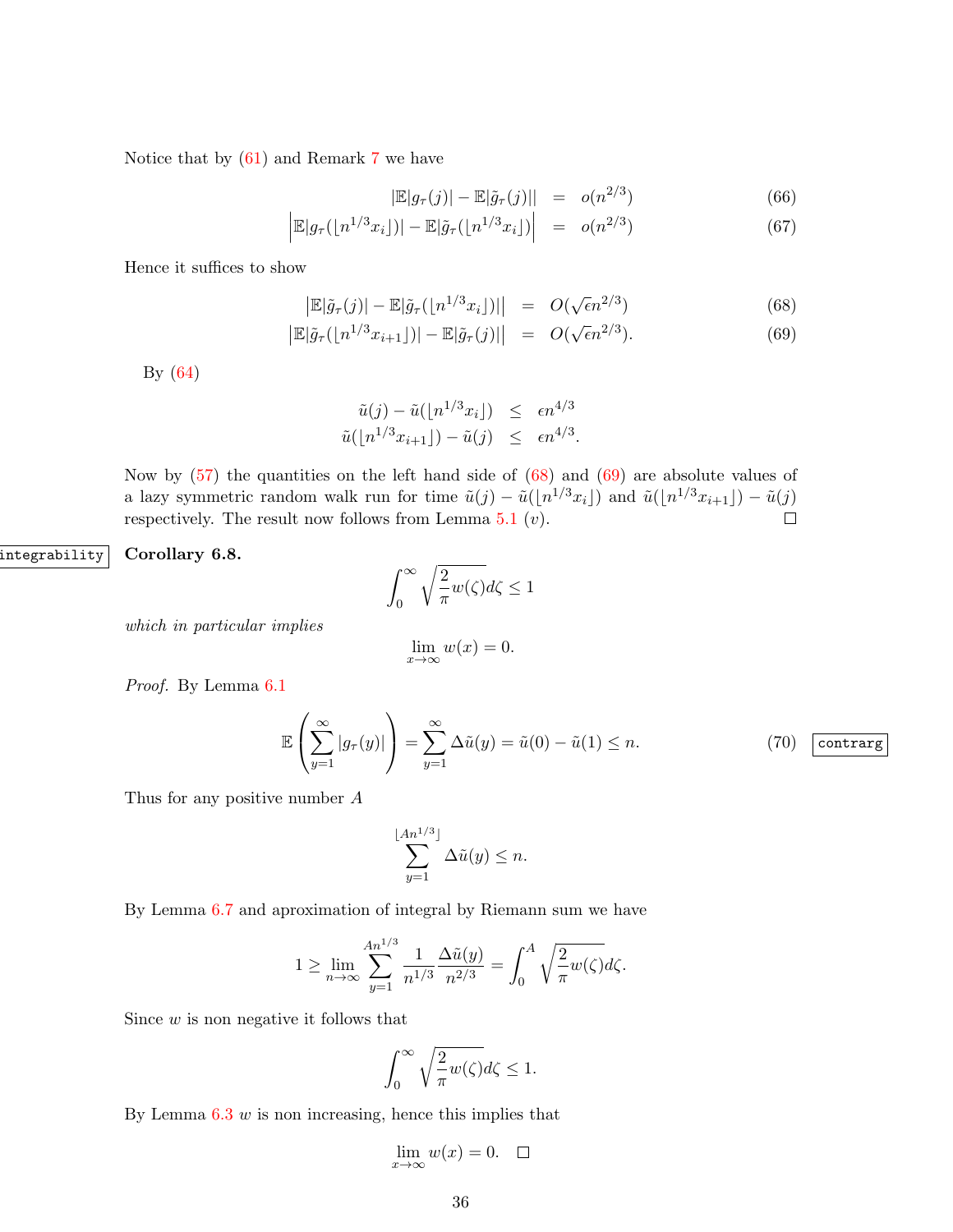**Remark 8.** Note that we assumed only convergence of  $\tilde{u}$  in Conjecture [1.3](#page-0-0) (*ii*) but were able to use a special feature of the oil and water model (namely, the identity  $\Delta \tilde{u}(x) = \mathbb{E}[g_{\tau}(x)]$ ) to obtain something stronger, convergence of the discrete Laplacian  $\Delta\tilde{u}$ .

Next we use this to argue that the scaling limit  $w(\xi)$  is actually a twice differentiable function of  $\xi > 0$ .

For any  $\epsilon > 0$  by Conjecture [1.3](#page-0-0) (*i*) and the above corollary we can choose L large enough so that for large enough  $n$ ,

$$
\sup_{|\xi| \ge L} \tilde{u}(\lfloor n^{1/3}\xi \rfloor) < \varepsilon^2 n^{4/3}
$$

<span id="page-36-1"></span>for all  $|\xi| > L$ .

1. pioneers Lemma 6.9. Given  $\epsilon > 0$  let L be as chosen above. Then

$$
\sum_{|x|>n^{1/3}L} \Delta \tilde{u}(x) \le \varepsilon^{1/2} n.
$$

*Proof.* Since the  $n^{1/3}\varepsilon$  differences  $\tilde{u}(x) - \tilde{u}(x+1)$  for  $x = \lfloor n^{1/3}L \rfloor, \ldots, \lfloor n^{1/3}(L+\varepsilon) \rfloor - 1$  are nonnegative and sum to at most  $\tilde{u}(|n^{1/3}L|) \leq \varepsilon^2 n^{4/3}$ , the smallest of them (which is the last one) must be at most  $\varepsilon n$ . Therefore

$$
\sum_{|x|>n^{1/3}(L+\varepsilon)} \Delta \tilde{u}(x) \le \varepsilon n.
$$

Now the fact that

$$
\sum_{x=\lfloor n^{1/3}L\rfloor}^{\lfloor n^{1/3}(L+\varepsilon)\rfloor} \Delta \tilde{u}(x) \le O(\varepsilon) n.
$$

<span id="page-36-3"></span>follows from Lemma [5.5](#page-28-2) and the fact that  $\Delta \tilde{u}(x) = \mathbb{E}[g_{\tau}(x)]$  (see [\(55\)](#page-30-3)). Combining the above two results the proof follows.  $\Box$ 

diffposre Lemma 6.10. w is differentiable on the positive real line, and for any  $\xi > 0$ 

<span id="page-36-2"></span>
$$
w'(\xi) = -\int_{\xi}^{\infty} \sqrt{\frac{2}{\pi} w(\zeta)} d\zeta.
$$
 (71)  $\boxed{\mathbf{e}.\mathbf{w'}}$ 

*Proof.* By summation by parts, for positive integers  $x, k$ 

<span id="page-36-0"></span>
$$
\frac{1}{kn}[\tilde{u}(x) - \tilde{u}(x+k)] = \frac{1}{kn} \sum_{j=1}^{\infty} \min(j,k) \Delta \tilde{u}(x+j).
$$
 (72) [byparts]

For positive real numbers  $\xi, L, h$  let  $x = |\xi n^{1/3}|$ ,  $Z = |Ln^{1/3}|$ ,  $k = |hn^{1/3}|$  and consider the first part of the sum in [\(72\)](#page-36-0)

$$
\frac{1}{h} \sum_{j=1}^{Z} \frac{1}{n^{\frac{1}{3}}} \frac{\min(j,k)}{n^{\frac{1}{3}}} \frac{\Delta \tilde{u}(x+j)}{n^{\frac{2}{3}}}.
$$

Now given  $\delta > 0$ , by Lemma [6.7](#page-34-2) for large enough n

$$
\left| \frac{1}{h} \sum_{j=1}^Z \frac{1}{n^{\frac{1}{3}}} \frac{\min(j,k)}{n^{\frac{1}{3}}} \frac{\Delta \tilde{u}(x+j)}{n^{\frac{2}{3}}} - \frac{1}{h} \sum_{j=1}^Z \frac{1}{n^{\frac{1}{3}}} \min(\frac{j}{n^{\frac{1}{3}}},h) \sqrt{\frac{2}{\pi} w (\xi + \frac{j}{n^{\frac{1}{3}}})} \right| \leq \delta L.
$$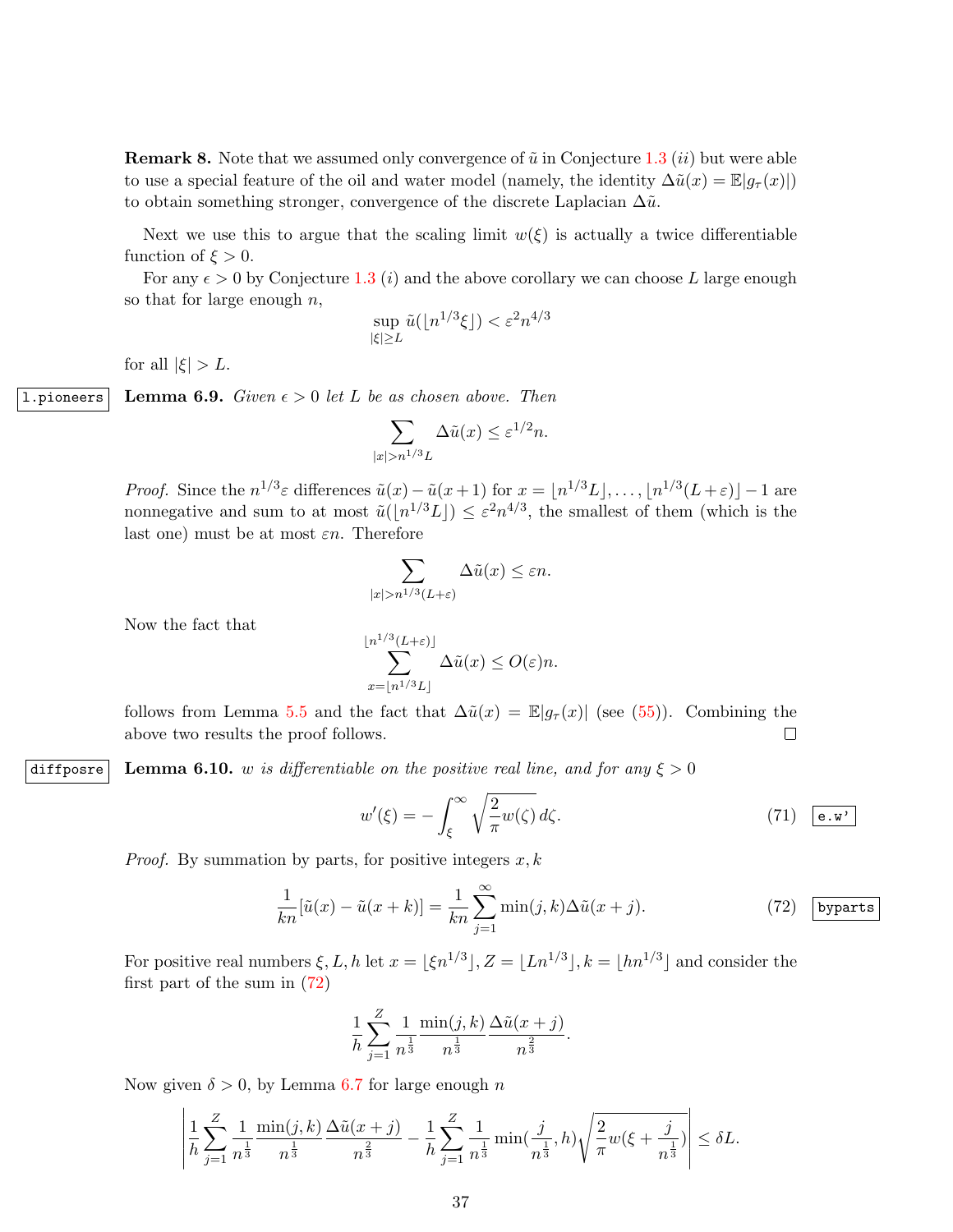Notice that

$$
\frac{1}{h}\sum_{j=1}^{Z}\frac{1}{n^{\frac{1}{3}}}\min(\frac{j}{n^{\frac{1}{3}}},h)\sqrt{\frac{2}{\pi}w(\xi+\frac{j}{n^{\frac{1}{3}}})}
$$

is a Riemann sum approximation of the integral

$$
\frac{1}{h} \int_{\xi}^{L+\xi} \min(\zeta - \xi, h) \sqrt{\frac{2}{\pi} w(\zeta)} d\zeta.
$$

Thus as n goes to  $\infty$  we see that

$$
\frac{1}{h} \sum_{j=1}^{Z} \frac{1}{n^{\frac{1}{3}}} \frac{\min(j,k)}{n^{\frac{1}{3}}} \frac{\Delta \tilde{u}(x+j)}{n^{\frac{2}{3}}} \to \frac{1}{h} \int_{\xi}^{L+\xi} \min(\zeta - \xi, h) \sqrt{\frac{2}{\pi} w(\zeta)} d\zeta.
$$

Fixing  $\epsilon > 0$  and choosing the same L as in the statement of Lemma [6.9](#page-36-1) we get that the sum of the remaining terms in  $(72)$   $\frac{1}{1}$ kn  $\sum^{\infty}$  $j = Z + 1$ is at most  $\varepsilon^{1/2}$  by Lemma [6.9.](#page-36-1) Hence as  $n \to \infty$ we get from [\(72\)](#page-36-0)

$$
\frac{w(\xi) - w(\xi + h)}{h} = \frac{1}{h} \int_{\xi}^{L} \min(\zeta - \xi, h) \sqrt{\frac{2}{\pi} w(\zeta)} d\zeta + O(\epsilon^{1/2}).
$$

Sending h to 0 followed by  $\epsilon$  to 0 (L to  $\infty$ ) we are done.

The right side of  $(71)$  is manifestly a differentiable function of  $\xi$ , so we obtain the following.

Corollary 6.11. Under Conjecture [1.3,](#page-0-0) the function w restricted to the positive real axis is twice continuously differentiable and obeys the differential equation

<span id="page-37-1"></span>
$$
w'' = \sqrt{\frac{2}{\pi}w}.\tag{73}
$$

 $\Box$ 

<span id="page-37-0"></span>valuea Lemma  $6.12.$  w is compactly supported. Moreover on the positive region of support

$$
w(x) = \left(-\frac{1}{4} \left(\frac{32}{9\pi}\right)^{1/4} x + b\right)^4
$$

for some  $b > 0$ .

<span id="page-37-2"></span>Before proving the above we quote the well known Picard existence and uniqueness result for ODE's.

 $\overline{picard}$  Theorem 6.13. [\[13,](#page-44-14) Theorem 8.13] Consider an initial value problem (IVP)

$$
y'(x) = f(y(x), x) \tag{74}
$$

$$
y(x_0) = y_0 \tag{75}
$$

with the point  $(x_0, y_0)$  belonging to some rectangle  $(a, b) \times (A, B)$  i.e  $a < a_0 < b$  and  $A < y_0 < B$ . Also assume that f is M – Lipschitz for some  $M \geq 0$  i.e.

 $|f(z, x) - f(w, x)| \le M |z - w|$ 

for all  $x \in (a, b)$   $z, w \in (A, B)$ . Then there exists a  $h = h(x_0, y_0, M) > 0$  such that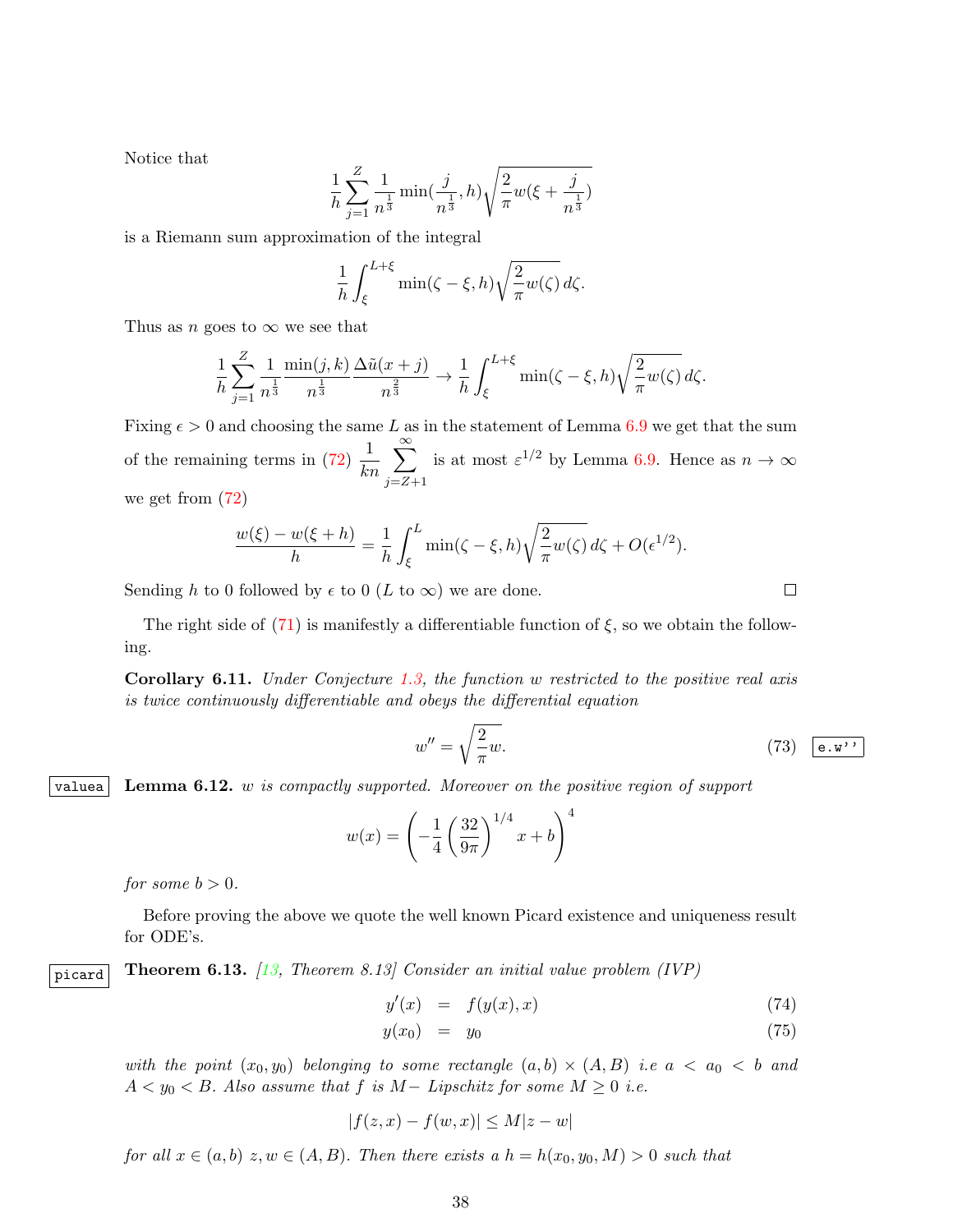- Existence: There exists a solution to the IVP on the interval  $(x_0 h, x_0 + h)$ .
- Uniqueness: Any two solutions of the IVP agree on the interval  $(x_0 h, x_0 + h)$ .

*Proof of Lemma [6.12](#page-37-0).* Multiplying  $(73)$  by w' on both sides we get

$$
w'w'' = \sqrt{\frac{2}{\pi}}ww'.
$$

Integrating both sides from  $\xi$  to  $\infty$  and using the fact that  $\lim_{x\to\infty}w(x) = \lim_{x\to\infty}w'(x) = 0$  (from Corollary [6.8](#page-35-1) and Lemma [6.10\)](#page-36-3) and that w' is non positive we see that  $w(x)$  satisfies the first order ODE

<span id="page-38-0"></span>
$$
f' = -\left(\frac{32}{9\pi}\right)^{1/4} f^{3/4}.
$$
 (76) ode

Now suppose w is positive on the entire real axis. Given any  $z \in \mathbb{R}_+$  then  $w(z)$  and  $w'(z)$ are both non zero. Thus we can find  $a, b$  such that

$$
(az+b)^4 = w(z)
$$

$$
4a(az+b)^3 = w'(z)
$$

By [\(76\)](#page-38-0)

$$
4a = -\left(\frac{32}{9\pi}\right)^{1/4}.
$$

Because of the particular choice of a and b the function  $(ax + b)^4$  also satisfies [\(76\)](#page-38-0). Now since  $w(z)$  and  $w'(z)$  are both non zero the function  $w^{3/4}(z)$  is Lipschitz in a neighborhood of z. Hence by Theorem  $6.13$  ODE [\(76\)](#page-38-0) has an unique solution in some neighborhood of z. Thus the functions  $w(x)$  and  $(ax + b)^4$  are equal in a neighborhood of z. Now looking at the biggest interval I containing z such that  $w(x) = (ax + b)^4$  on I we conclude that  $w(x) = (ax+b)^4$  on  $\mathbb{R}_+ \cap supp(w)$ . In particular since  $(ax+b)^4$  is positive only on a compact set this implies that  $w(x)$  has compact support.  $\Box$ 

Now we find the value for b which completely determines w.

# valueb Lemma 6.14

<span id="page-38-1"></span>
$$
_{\rm emma\ 6.14.}
$$

$$
-4ab^3 = \lim_{h \to 0^+} \frac{w(0) - w(h)}{h} = 1.
$$

In particular

$$
b = \left(\frac{9\pi}{32}\right)^{1/12}.
$$

*Proof.* That  $-4ab^3 = \lim_{h \to 0^+} \frac{w(0) - w(h)}{h}$  $\frac{-w(n)}{h}$  follows from Lemma [6.12.](#page-37-0) To see that the quantity equals 1 fix  $h > 0$ . Consider the telescopic sum

$$
\tilde{u}(0) - \tilde{u}(hn^{1/3}) = \sum_{i=0}^{hn^{1/3}} \tilde{u}(i) - \tilde{u}(i+1).
$$

Now  $\tilde{u}(i) - \tilde{u}(i+1)$  is the expected number of particles on the right of i by Lemma [6.1.](#page-30-2) By symmetry of the process about the origin and Lemma [5.5](#page-28-2)

$$
\sum_{x>0} |g_{\tau}(x)| = n - O(n^{2/3}).
$$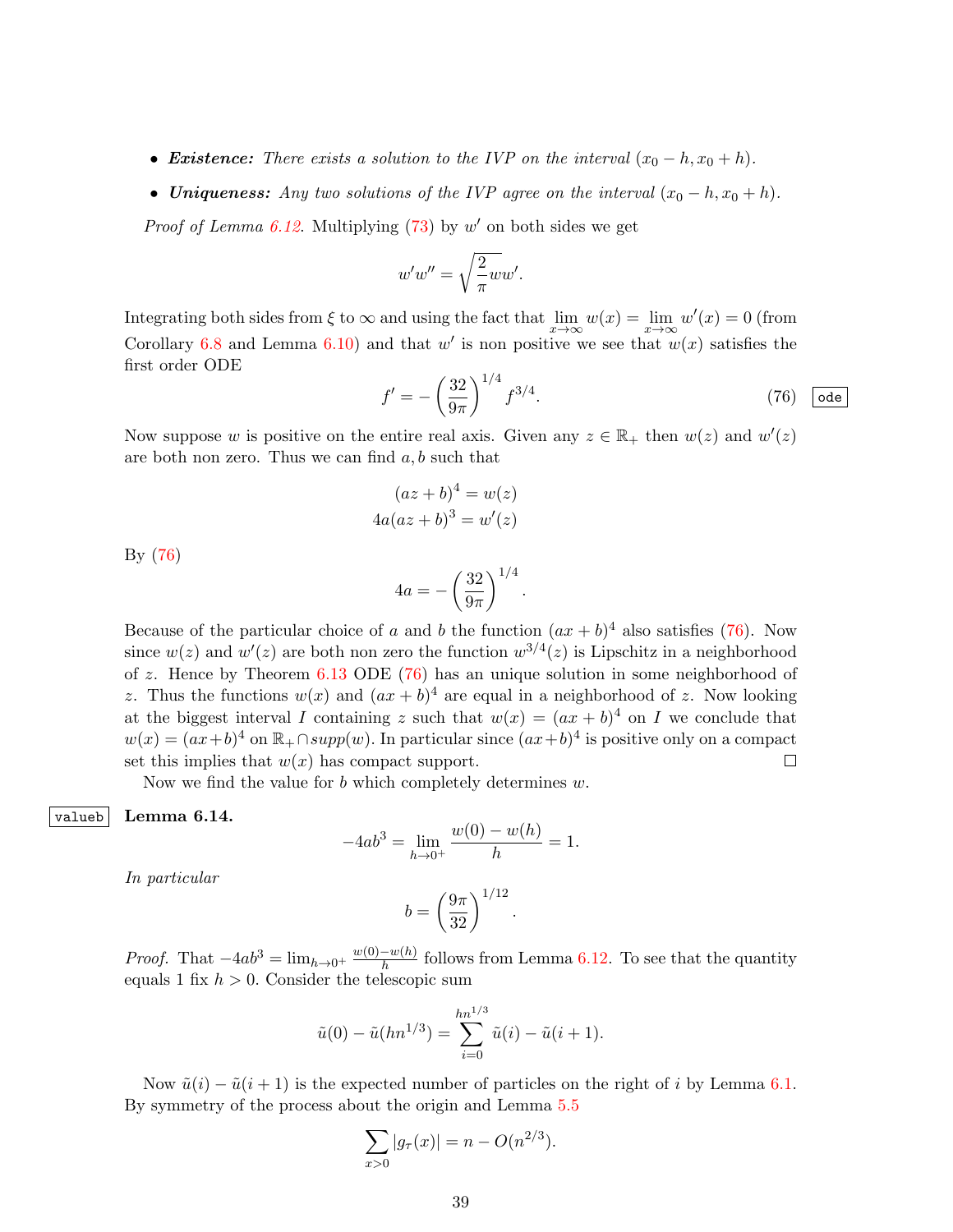Moreover for any  $i > 0$ 

$$
\tilde{u}(i) - \tilde{u}(i+1) = n - O(n^{2/3})i.
$$

Summing over i we get

$$
\tilde{u}(0) - \tilde{u}(\lfloor hn^{1/3}\rfloor) = hn^{4/3} - h^2O(n^{4/3}).
$$

Dividing throughout by  $n^{4/3}$  and taking limit as n goes to infinity we get

$$
w(0) - w(h) = h + O(h^2).
$$

Thus dividing by  $h$  and sending  $h$  to 0 we are done.

## 6.3 Proof of Theorem [1.4](#page-1-3)

From Lemmas  $6.12$  and  $6.14$  and using the symmetry of w about the origin we get

$$
w(x) = \left( \left(\frac{9\pi}{32}\right)^{1/12} - \left(\frac{32}{9\pi}\right)^{1/4} \frac{|x|}{4} \right)^4
$$

on the region of support. Rearranging we get

$$
w(x) = \begin{cases} \frac{1}{72\pi} \left( (18\pi)^{1/3} - |x| \right)^4, & |x| < (18\pi)^{1/3} \\ 0 & |x| \ge (18\pi)^{1/3}. \end{cases} \tag{77}
$$
  $\boxed{\text{conjecturedscalar}}$ 

# <span id="page-39-0"></span>7 Open Questions

s.open Conjecture [1.3](#page-0-0) is an obvious target. In this concluding section we collect some additional open questions.

#### 7.1 Location of the rightmost particle

For the oil and water process with n particles of each type started at the origin  $\mathbb{Z}$ , let  $R_n$ be the location of the rightmost particle upon fixation. Is the sequence of random variables  $R_n/n^{1/3}$  tight? Does it converge in distribution to a constant? If it does, then Theorem [1.4](#page-1-3) suggests that the limit should be at least  $(18\pi)^{1/3}$  (and perhaps equal to this value).

### 7.2 Order of the variance

We believe that the standard deviation of the odometer u is of order  $n^{7/6}$  in the bulk. Note that Conjecture [1.3](#page-0-0) asserts something weaker, namely  $o(n^{4/3})$ .

Here is a heuristic argument for the exponent 7/6. The total number of particle exits from x is  $2u(x)$ ; let  $N_x$  be the total number of particle *entries* to x. Equating entries minus exits with the number of particles left behind, we find that

$$
\Delta u(x) := u(x-1) + u(x+1) - 2u(x) = Z(x) + |g_{\tau}(x)| - 2n\delta_0(x) \tag{78}
$$

where  $Z(x) = u(x-1) + u(x+1) - N_x$ , and  $g_{\tau}(x)$  is the signed count of particles remaining at x in the final state (counting oil as positive, water as negative). Both  $Z(x)$  and  $g<sub>\tau</sub>(x)$ (without the absolute value!) are expressible as sums of independent indicators involving the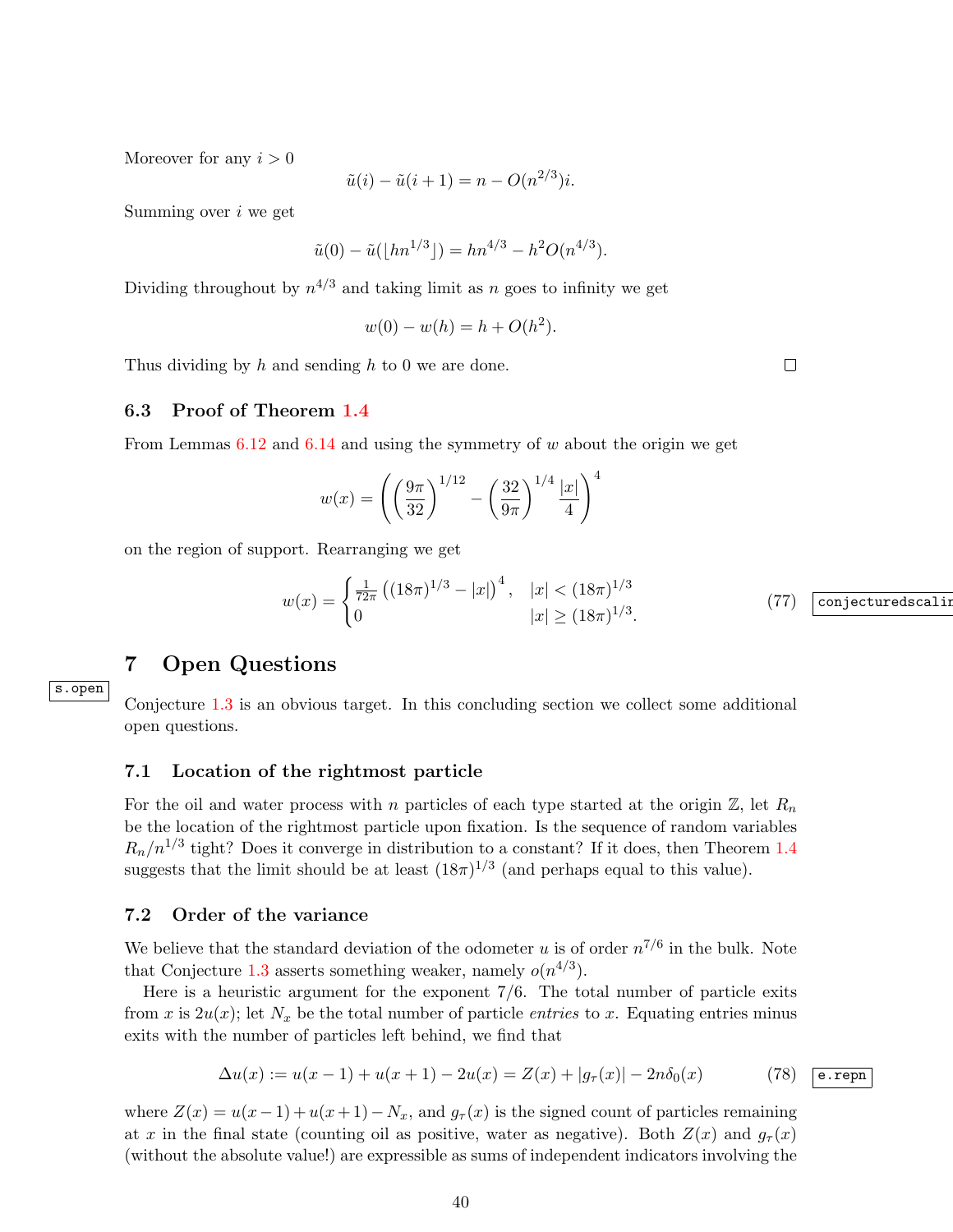stack elements at  $x \pm 1$ . The limits of summation are  $u(x \pm 1)$ . Assuming Conjecture [1.3](#page-0-0) and arguing as in Lemma [6.4,](#page-32-0) we can replace the limits of summation by their expected values  $\tilde{u}(x\pm 1)$ , incurring only a small error. The resulting sums  $\tilde{Z}$  and  $\tilde{g}_{\tau}$  are asymptotically normal with mean zero and variance of order  $n^{4/3}$  (assuming x is in the bulk,  $|x| < ((18\pi)^{1/3} \varepsilon$ )n<sup>1/3</sup>). Moreover, the function  $\tilde{Z} + |\tilde{g}_{\tau}|$  is 2-dependent: its values at x and y are independent if  $|x-y| > 2$ . By summation by parts,

$$
u(x) = \sum_{j=1}^{\infty} j \Delta u(x+j).
$$

Since most of the support of u is on an interval of length  $O(n^{1/3})$ , truncating this sum at  $Cn^{1/3}$  for a large constant C should not change its variance by much. Replacing  $\Delta u$  by its approximation  $\tilde{Z} + |\tilde{q}_{\tau}|$  and using the 2-dependence, we arrive at

$$
\text{Var } u(x) = \sum_{j=1}^{Cn^{1/3}} j^2 O(n^{4/3}) = O(n^{7/3}).
$$

### 7.3 Conjectured exponents in higher dimensions

For the oil and water model in  $\mathbb{Z}^d$  starting with n oil and n water particles at the origin, we believe that the typical order of the odometer (away from 0 and the boundary) is  $n^{4/(d+2)}$ and the radius of the occupied cluster is of order  $n^{1/(d+2)}$ . The reason is by analogy with Section [6.2:](#page-31-3) if  $w : \mathbb{R}^d \to \mathbb{R}$  solves the PDE

<span id="page-40-0"></span>
$$
\Delta w = -\delta_0 + \sqrt{\frac{2}{\pi}}w \tag{79}
$$

then its rescaling

$$
v(x) = t^4 w(x/t)
$$

satisfies

$$
\Delta v = -t^{d+2}\delta_0 + \sqrt{\frac{2}{\pi}}v.
$$

If the odometer for n particles has a scaling limit w that satisfies [\(79\)](#page-40-0), then v is the scaling limit of the odometer for  $t^{d+2}n$  particles. So increasing the number of particles a factor of  $t^{d+2}$  increases the radius by by a factor of t and the odometer by a factor of  $t^4$ . This motivates the following conjecture.

Conjecture 7.1. Let u be the odometer for the oil and water model started from n particles of each type at the origin in  $\mathbb{Z}^d$ . There exists a deterministic function  $w : \mathbb{R}^d \to \mathbb{R}$  such that for all  $\xi \in \mathbb{R} - \{0\}$  we have almost surely,

$$
\frac{u(\lfloor n^{1/(d+2)}\xi\rfloor)}{n^{4/(d+2)}}\to w(\xi).
$$

Moreover, w is rotationally symmetric, twice differentiable on  $\mathbb{R}^d$  – {0} and satisfies,

$$
\Delta w = \sqrt{\frac{2}{\pi}} w,
$$

on  $\mathbb{R}^d - \{0\}$  and  $\lim_{\xi \to 0} \frac{w(\xi)}{g(\xi)} = 1$  where g is the Green function for the Laplacian on  $\mathbb{R}^d$ .

The fourth power scaling is reflected in the even spacing between contour lines of the odometer function in Figure [3.](#page-41-2)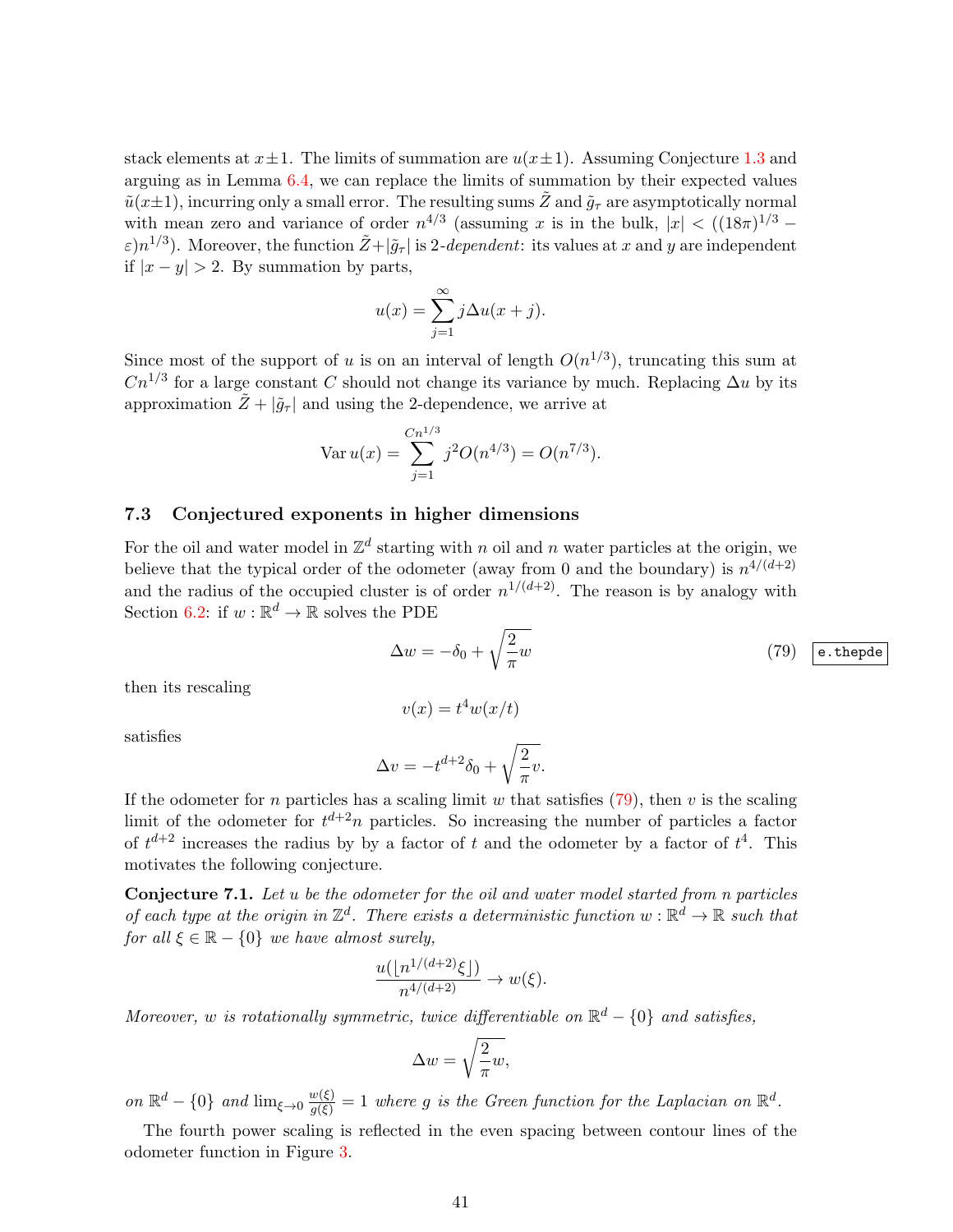

Figure 3: Contour lines of the odometer function u of the oil and water model in  $\mathbb{Z}^2$  with  $n = 2^{22}$  particles of each type started at the origin. Each site is shaded according to the fractional part of  $\frac{1}{5}u^{1/4}$ 

. f.2dcontours

# <span id="page-41-2"></span><span id="page-41-1"></span>A Appendix

porse

tionEstimates

<span id="page-41-0"></span>A.1 Concentration Estimates

concentration Lemma A.1. Suppose for all  $x \in \mathbb{Z}$  we have

$$
X_1^x, Y_1^x
$$

$$
X_2^x, Y_2^x
$$

$$
\vdots
$$

a sequence of independent uniform  $\pm 1$  valued random variables. The sequences across x are also independent of each other. Then there exists constants  $C, C', \gamma > 0$  such that for n are also independent of each other. Then there exists constants  $C, C, \frac{1}{2} > 0$  such that for higher than  $\frac{1}{2}$  and  $-\frac{n}{2} < \frac{n}{2} < n^5$ we have

(i) 
$$
\left| \sum_{i=1}^{k} \mathbf{1}_{(X_i^j = 1)} - k/2 \right| < k^{1/2 + \epsilon};
$$
  
\n(ii) 
$$
\left| \sum_{i=1}^{k} \mathbf{1}_{(Y_i^j = 1)} - k/2 \right| < k^{1/2 + \epsilon};
$$
  
\n(iii) 
$$
\left| \sum_{i=1}^{k} \mathbf{1}_{(X_i^j = 1)} \mathbf{1}_{(Y_i^j = 1)} - k/4 \right| < k^{1/2 + \epsilon};
$$
  
\n(iv) 
$$
\left| \sum_{i=1}^{k} \mathbf{1}_{(X_i^j = -1)} \mathbf{1}_{(Y_i^j = -1)} - k/4 \right| < k^{1/2 + \epsilon}.
$$

*Proof.* Proof follows by standard bounds from Azuma-Hoeffding's inequality for Bernoulli random variables and union bound over  $k \geq \sqrt{n}$  followed by  $j \in [-n^5, n^5]$ .  $\Box$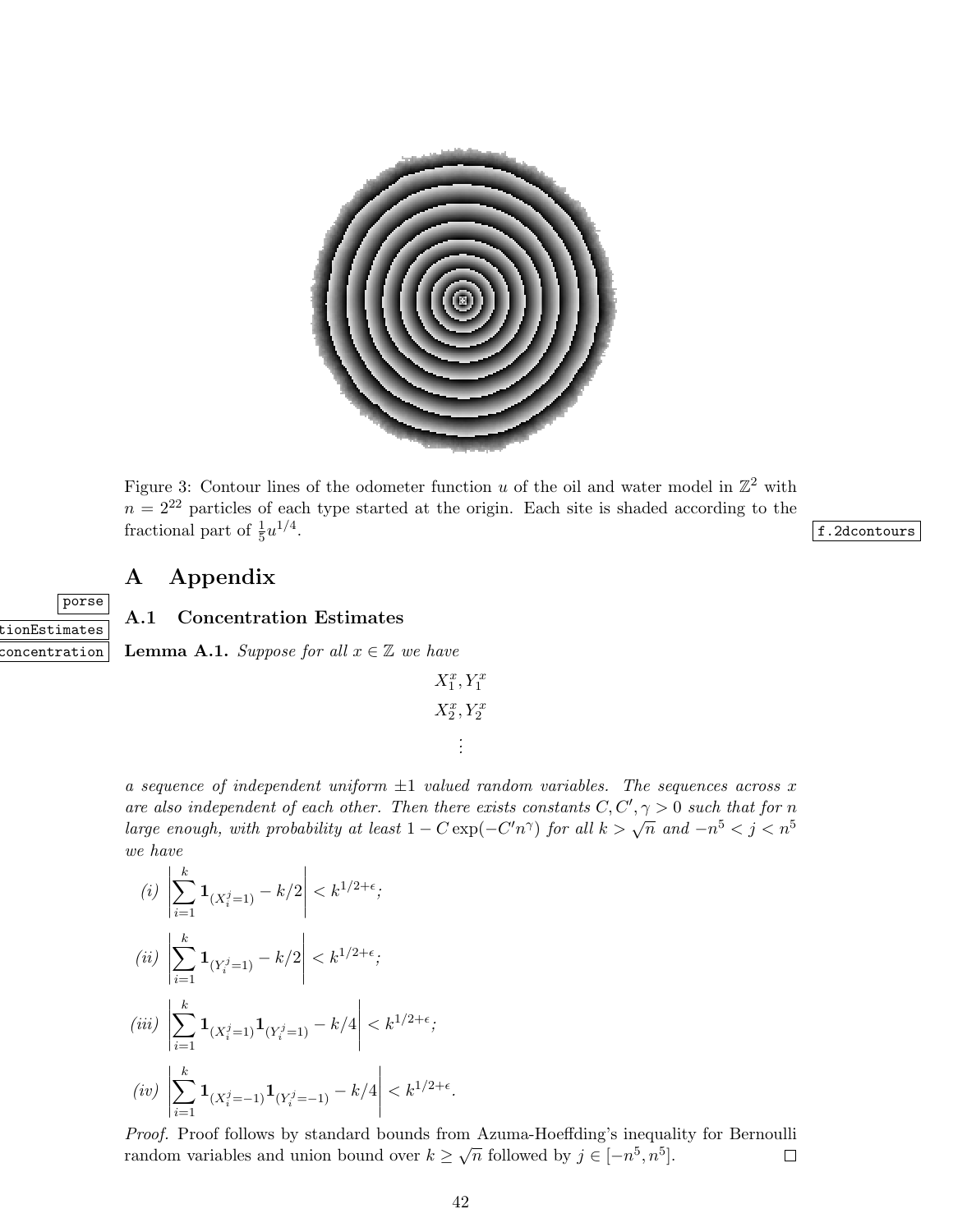## A.2 Proof of Lemma [5.2](#page-25-0)

Let us define the truncated variable

$$
Y = M(n^{\frac{4}{3}})\mathbf{1}\left(M(n^{\frac{4}{3}}) < n^{\frac{2}{3} + \epsilon}\right)
$$

for some small but a priori fixed  $\epsilon$ . Let  $Y_i$  be iid copies of Y. Now by using Azuma's inequality,

$$
\mathbb{P}\left(\sum_{i=1}^{n^{1/3}} (Y_i - \mathbb{E}(Y_i)) > t\right) \leq e^{-\frac{t^2}{n^{1/3}n^{4/3+2\epsilon}}}.
$$

Taking  $t^2 = n^{5/3+3\epsilon}$  we get that

$$
\mathbb{P}\left(\sum_{i=1}^{n^{1/3}} (Y_i - \mathbb{E}(Y_i)) > t\right) < e^{-n^{\epsilon}}
$$

Now by  $(iv)$  Lemma [5.1](#page-0-0)  $\mathbb{E}(Y) = O(n^{2/3})$ . Thus

$$
n^{1/3}\mathbb{E}(Y) + t < Dn
$$

for some large D as  $t = n^{5/6+2\epsilon}$ . Hence

$$
\mathbb{P}\left(\sum_{i=1}^{n^{1/3}} Y_i > Dn\right) \le e^{-n^{\epsilon}}
$$

This implies that

$$
\mathbb{P}\left(\sum_{i=1}^{n^{1/3}} M^i(n^{\frac{4}{3}}) > Dn\right) \le Ce^{-n^{\gamma}}
$$

since by  $(i)$  Lemma [5.1](#page-0-0) and union bound, there exists a positive constant  $c > 0$  such that

$$
\mathbb{P}\left(\exists 1 \le i \le n^{1/3} \text{ such that } Y_i \ne M^i\right) \le e^{-n^c}.
$$

#### A.3 Proof of Lemma [6.5](#page-32-4)

We use the variables  $E_i$  defined in the statement of Lemma [3.5.](#page-10-0) Let

$$
Y = \sum_{i=1}^{\tau'} E_i
$$

where  $\tau'$  was defined in [\(12\)](#page-8-0). As mentioned in proof of Proposition [3.1](#page-7-3) by Lemmas [3.3](#page-9-1) and  $3.5 \tau$  $3.5 \tau$  is stochastically dominated by Y. Thus

$$
\mathbb{E}\left[\tau\mathbf{1}(\tau>n^5)\right] \leq \mathbb{E}\left[Y\mathbf{1}(Y>n^5)\right].
$$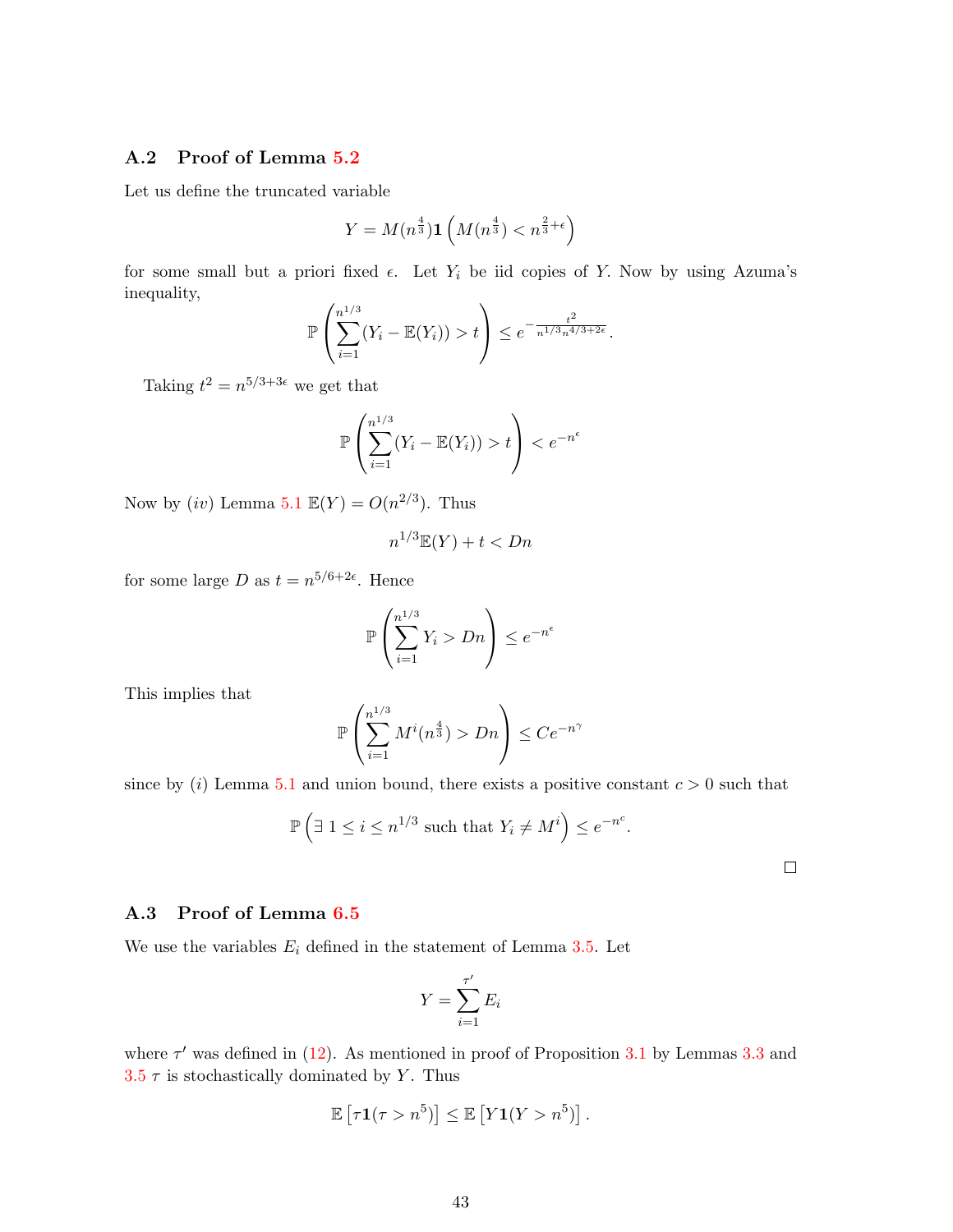Hence to prove the lemma it suffices to show the right hand side is  $O(1)$ . Now

<span id="page-43-1"></span>
$$
\mathbb{E}\left[Y\mathbf{1}(Y>n^5)\right] \leq \mathbb{E}\left[Y\mathbf{1}\left(\tau'>n^{\frac{5}{2}}\right)\right] + \mathbb{E}\left[Y\mathbf{1}\left(\tau'\leq n^{\frac{5}{2}}\right)\mathbf{1}\left(Y>n^5\right)\right] \tag{80}
$$

$$
\leq \mathbb{E}\left[Y\mathbf{1}(\tau'>n^{\frac{5}{2}})\right]+\mathbb{E}\Big[\sum_{i=1}^{n^{\frac{5}{2}}}E_i\mathbf{1}(\sum_{i=1}^{n^{\frac{5}{2}}}E_i\geq n^5)\Big] \hspace{1cm} (81)
$$

$$
\leq \mathbb{E}\left[Y\mathbf{1}(\tau' > n^{\frac{5}{2}})\right] + \mathbb{E}\Big[\sum_{i=1}^{n^{\frac{5}{2}}} E_i\Big] \Big[\sum_{i=1}^{n^{\frac{5}{2}}} \mathbf{1}(E_i \geq n^{\frac{5}{2}})\Big] \tag{82}
$$

where the last inequality follows from the easy fact

$$
1\left(\sum_{i=1}^{n^{\frac{5}{2}}} E_i \geq n^5\right) \leq \sum_{i=1}^{n^{\frac{5}{2}}} 1(E_i \geq n^{\frac{5}{2}}).
$$

We use the following tail estimate for  $E_1$  and  $\tau'$ : there exists a constant  $c < 1$  such that for  $k \geq n^2$ 

<span id="page-43-0"></span>
$$
\max(\mathbb{P}(\tau' \ge k), \mathbb{P}(E_1 \ge k)) \le (1 - c)^{\lfloor \frac{k}{n^2} \rfloor} \tag{83}
$$
  $\boxed{\text{tailest4}}$ 

which easy follows from the fact that starting from any point in  $[-2n, 2n]$  there exists a constant chance c for the random walk to exit the interval in the next  $n^2$  steps. Using [\(83\)](#page-43-0), independence of  $\tau'$ ,  $E_i's$ , the theorem now follows from [\(82\)](#page-43-1). The details are omitted.  $\Box$ 

## A.4 Proof of Corollary [6.6](#page-32-3)

The proof follows from the following observation:

$$
u(x) \le C n^{4/3} \mathbf{1}(\mathcal{G}) + n^5 \mathbf{1}(\mathcal{G}^c) \mathbf{1}(\tau \le n^5) + \tau \mathbf{1}(\tau \ge n^5) \mathbf{1}(\mathcal{G}^c)
$$
 (84) keybound1

where C is the constant appearing in the statement of Theorem [1.1,](#page-1-0)  $\tau$  is defined in [\(10\)](#page-7-4) and  $\mathcal G$  is defined in [\(17\)](#page-11-3). The first term follows from the definition of  $\mathcal G$ . For the second and third term we use the trivial bound that

$$
u(x) \leq \tau.
$$

Taking expectation we get

$$
\tilde{u}(x) \leq Cn^{4/3} + n^5 \mathbb{P}(\mathcal{G}^c) + \mathbb{E}(\tau \mathbf{1}(\tau \geq n^5)).
$$

The last two terms are  $O(1)$  by Theorem [1.1](#page-1-0) and Lemma [6.5](#page-32-4) respectively. Hence we are done.  $\Box$ 

# Acknowledgments

We thank the anonymous referee for several useful comments. We are grateful to Alexander Holroyd and Yuval Peres for valuable discussions, and to Deepak Dhar for bringing reference [\[1\]](#page-44-2) to our attention. We thank Wilfried Huss and Ecaterina Sava-Huss for a careful reading of an earlier draft, and for detailed comments which improved the paper.